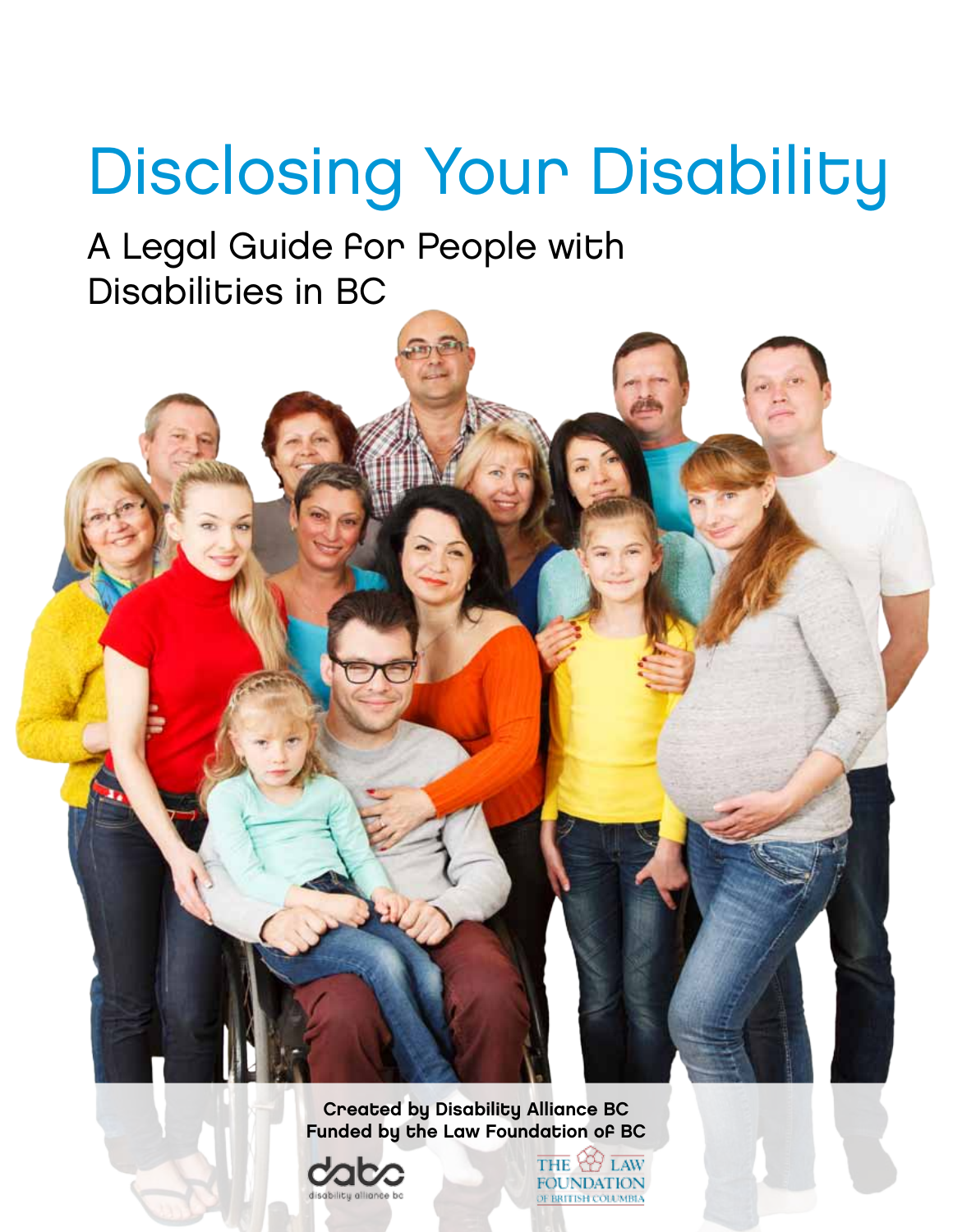### Disclosing Your Disability: A Legal Guide for People with Disabilities in BC

Shelley Hourston May 2016



Disability Alliance BC 204-456 W. Broadway, Vancouver, BC V5Y 1R3 Tel: 604-875-0188 Toll-Free: 1-800-663-1278 Fax: 604-875-9227 feedback@disabilityalliancebc.org www.disabilityalliancebc.org



This guide was made possible through generous funding from the Law Foundation of BC.

Legal supervision for this project was kindly provided by Salima Samnani, Barrister and Solicitor, Notary Public.

The links in this guide were active at time of publication. If you find a link that is no longer working, search for the title of the publication or organization you wish to view in your search engine.

#### Disclaimer

This publication is general information and is not intended to provide or replace legal advice. If you have questions about your legal rights and responsibilities you may want to contact a lawyer. The Canadian Bar Association, British Columbia Branch website provides a list: Low Cost and Free Legal Services. http://www.cbabc.org/For-the-Public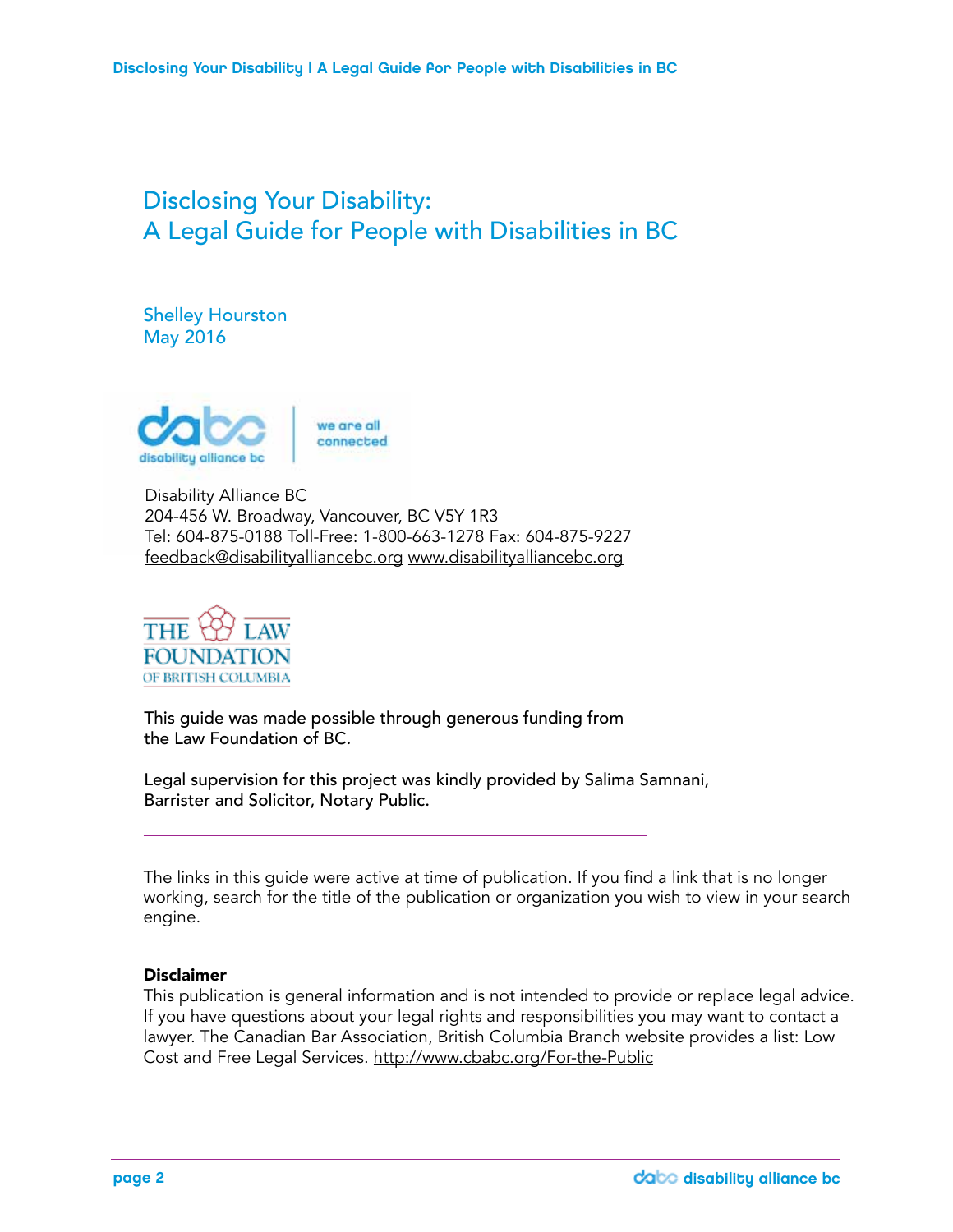### Table of Contents

| How to identify your personal knowledge and experience  13                                                               |  |
|--------------------------------------------------------------------------------------------------------------------------|--|
| Know the Employer and Job Requirements16                                                                                 |  |
| Options for disclosure: advantages and disadvantages 24                                                                  |  |
|                                                                                                                          |  |
| Appendix B   Perspectives on Employment and Disability 37<br>Appendix C   More Stories from People with Disabilities  39 |  |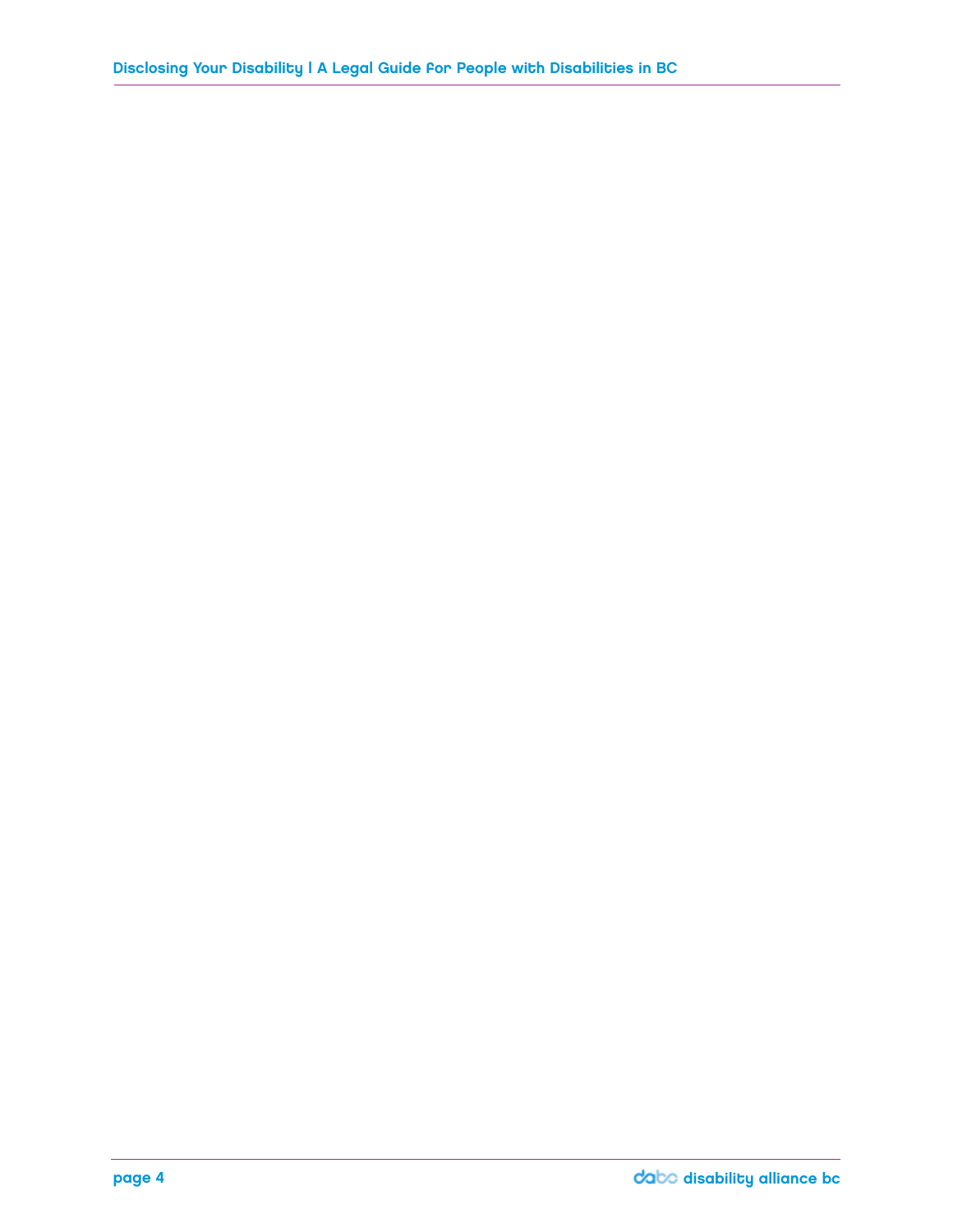### Introduction

In our work as a cross-disability organization in British Columbia, Disability Alliance BC (DABC) offers programs and services to people with disabilities, as well as working in partnership with other organizations. Through these activities, it became clear to us that many people with disabilities do not understand their legal rights and responsibilities around disclosure of their disability in the context of employment.

Some disability-related employment programs have been springing up in recent years. DABC wants to build upon these programs by creating a legal resource that answers key practical questions around disclosure. People with disabilities have asked us:

"Am I legally required to disclose my disability during the job application process? Should I wait until after I've been hired?"

"My illness has gotten worse. What should I say to my employer?"

"How much information am I legally required to give? How much information can my employer legally ask for? Should I say anything at all?"

We created *Disclosing Your Disability: A Legal Guide for People with Disabilities in BC* to inform and assist people with disabilities. It goes step-by-step through the planning and decision-making necessary when considering disclosure to an employer. Key areas covered in this guide are:

- your legal rights and responsibilities
- employer responsibilities
- deciding when and how to disclose
- information about workplace accommodations
- the value of knowing your employer
- the value of knowing your own skills

The appendices include additional resources to help readers understand and apply what they have learned. Throughout, the guide also offers additional tips on disclosure, viewpoints from employers and first-hand stories from people with disabilities about their disclosure experiences.

DABC was very pleased to receive support from the Law Foundation of BC to produce this legal resource. As more employment opportunities and supports become available to people living with a disability, knowledge of their rights around disclosure will be an invaluable resource.

### Our thanks to the Law Foundation for making this guide possible.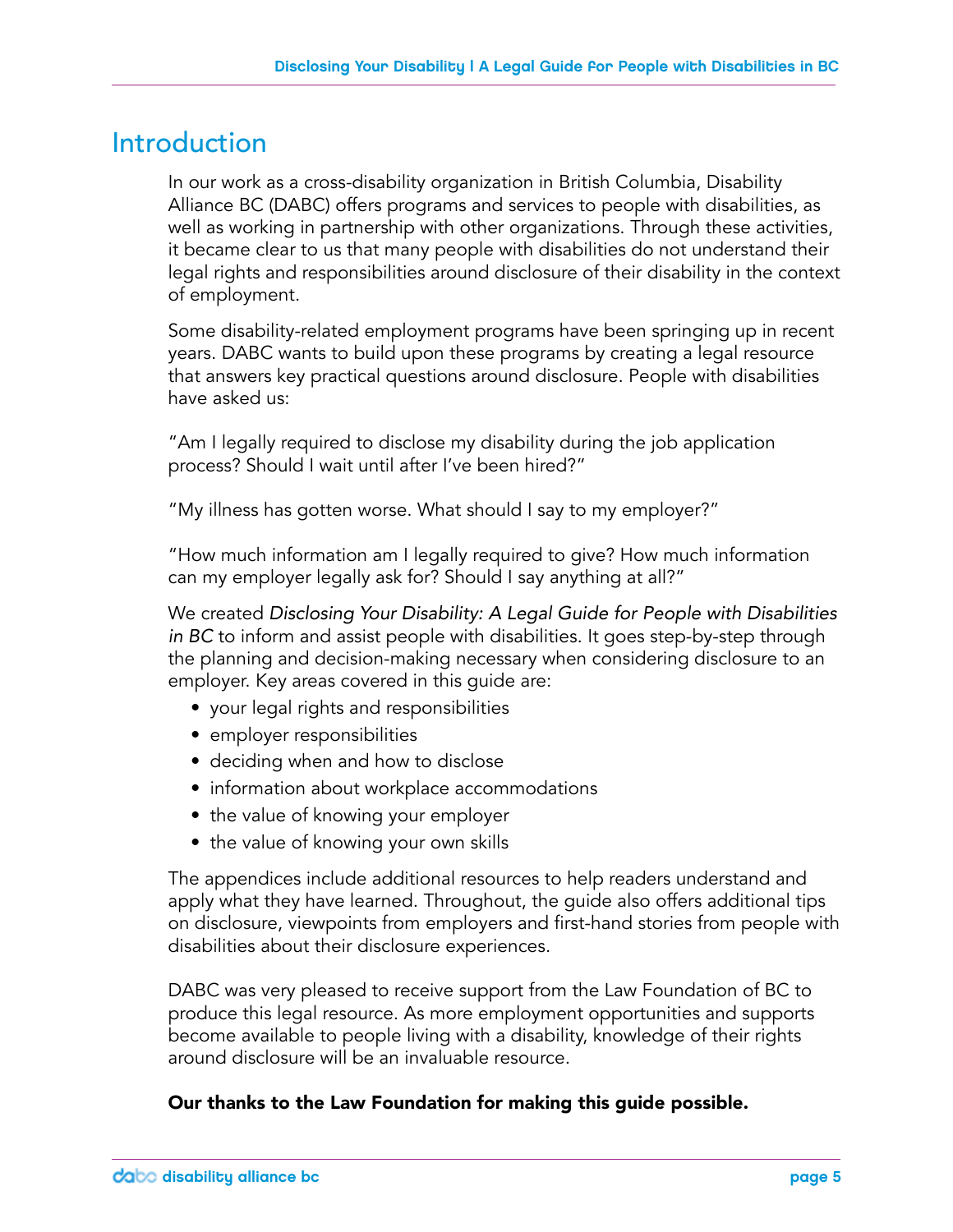### Important Terms to Know

### The following are brief definitions. Topics are discussed in more detail in the following pages.

#### Disability:

A disability is a condition or illness—visible or invisible, episodic or continuous that affects a person's senses or activities. Examples of disabilities include physical and sensory disabilities (quadriplegia, vision or hearing loss, etc.), mental health disabilities (including addiction), developmental disabilities, learning disabilities, brain injuries and chronic health conditions such as arthritis, hepatitis C, diabetes, morbid obesity and others. The disability does not need to be permanent; however, a short-term health issue such as the flu would not qualify for accommodation in the workplace.

#### Disclosure:

In this guide, disclosure refers to telling an employer about your disability or chronic health condition. The most important factor in deciding whether or not to disclose to an employer is your ability to do the job. If your disability will not affect your ability to do the job, you are not required to disclose. If you will require accommodation to do the job, you must disclose. See page 20 for more information about deciding if and when to disclose.

#### Accommodation:

Accommodation refers to equipment, practices or policies that enable an employee with a disability to succeed in the workplace. Examples of accommodation include additional equipment or modifications to existing equipment (e.g. modified keyboards), flexible hours of work or modified work schedule, additional training, modified work environment (lower lighting, quiet areas, etc.) and customized work duties. See the Resources section on page 33 for more information on accommodation.

#### Duty to accommodate:

Employers have a "duty to accommodate" disabilities of employees and potential employees up to the point of "undue hardship." In determining whether an employer has reached a point of "undue hardship," the courts will consider financial costs; health and safety risks; and, size and flexibility of the workplace.

Community Legal Assistance Society. (2015). BC Human Rights Clinic: Duty to Accommodate. Retrieved from http://www.bchrc.net/duty\_to\_accommodate Community Legal Assistance Society. (2015). BC Human Rights Clinic: Duty to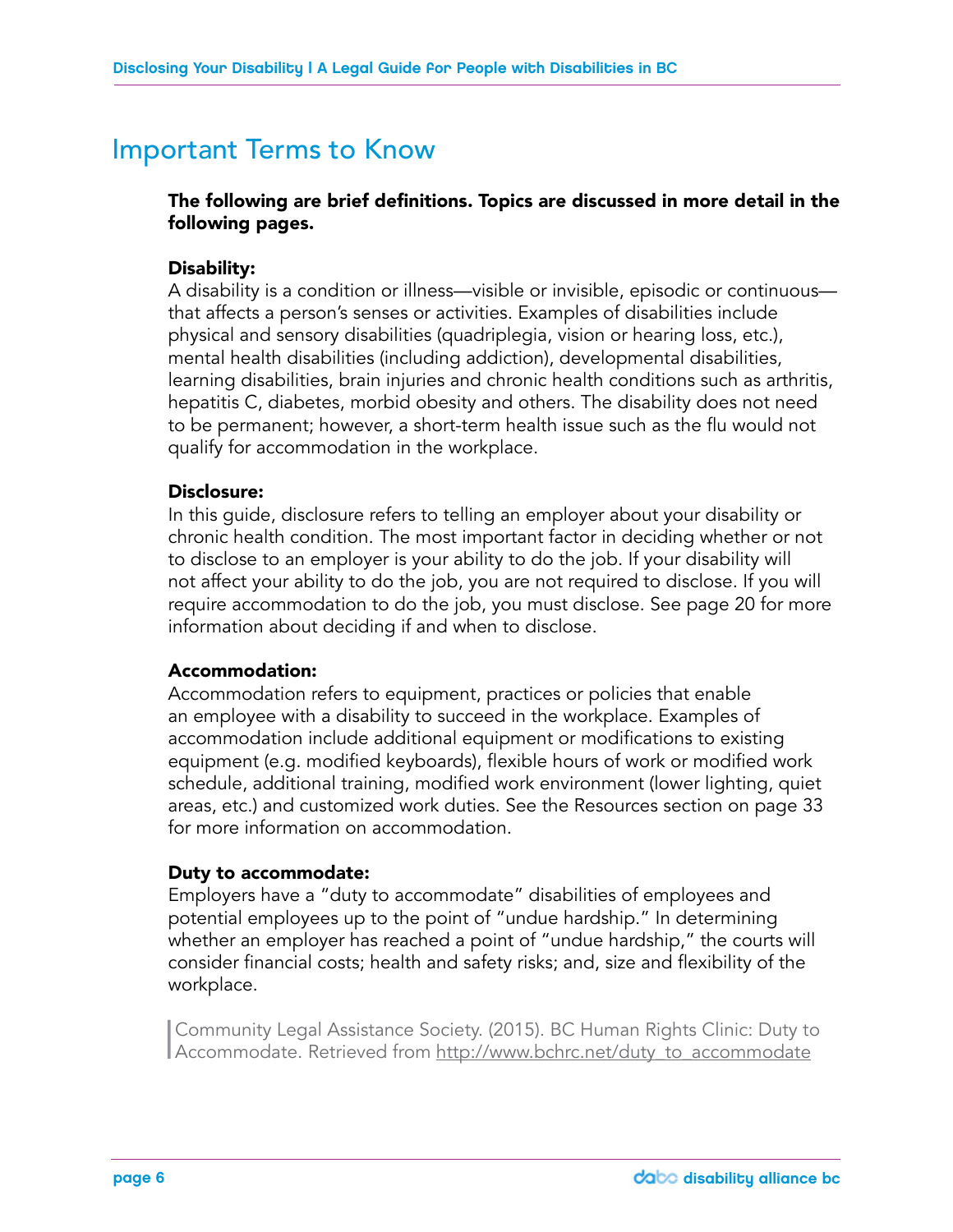### Fears about hiring a person with a disability

AIM (Abilities In Mind) is a program of BC Centre for Ability. AIM hosted "Candidly Speaking: A Collaborative Approach to Disability in the Workplace" on February 15, 2012. One of the discussion topics was "What are your fears when hiring a person with a disability?" Responses summarized on the AIM website include:

- Not being able to do the job correctly.
- It may give your company a negative image.
- You may not be able to deal with issues related to having a disability (such as emotional or psychological).
- You may not have enough funds to accommodate an individual with a disability.
- Do not have time to train the individual with a disability (AIM Program Coordinator).

"The common fears employers have when hiring persons with disabilities are often based on lack of information and stereotyping. Qualified candidates, whether they have disabilities or not should not be feared. It is important to focus on abilities." (AIM Program Manager)

AIM (Abilities In Mind). (February 15, 2012). Candidly Speaking: A Collaborative Approach to Disability in the Workplace. Retrieved from http://www.abilitiesinmind. com/2012/02/candidly-speaking-a-collaborative-approach-to-disability-in-theworkplace/

### BFOR (Bona Fide Occupational Requirement):

A bona fide occupational requirement or BFOR is a job requirement or qualification that is essential to completing the job safely and efficiently. An employer would not be required to accommodate a disability if it can show that the specific job duty or requirement is a bona fide occupational requirement. For example, operation of a vehicle to transport equipment from one work site to another would quality as a BFOR. Accommodating a worker who is blind would not be a reasonable expectation.

### Discrimination:

In BC, unfair treatment or being refused a benefit because of your disability is considered discrimination. For example, an employer refusing accommodation or dismissing you from your job because of your disability is discrimination. For exceptions see BFOR and Duty to Accommodate earlier in this section. It is also discrimination to not hire you because of your disability; however, providing evidence can be difficult.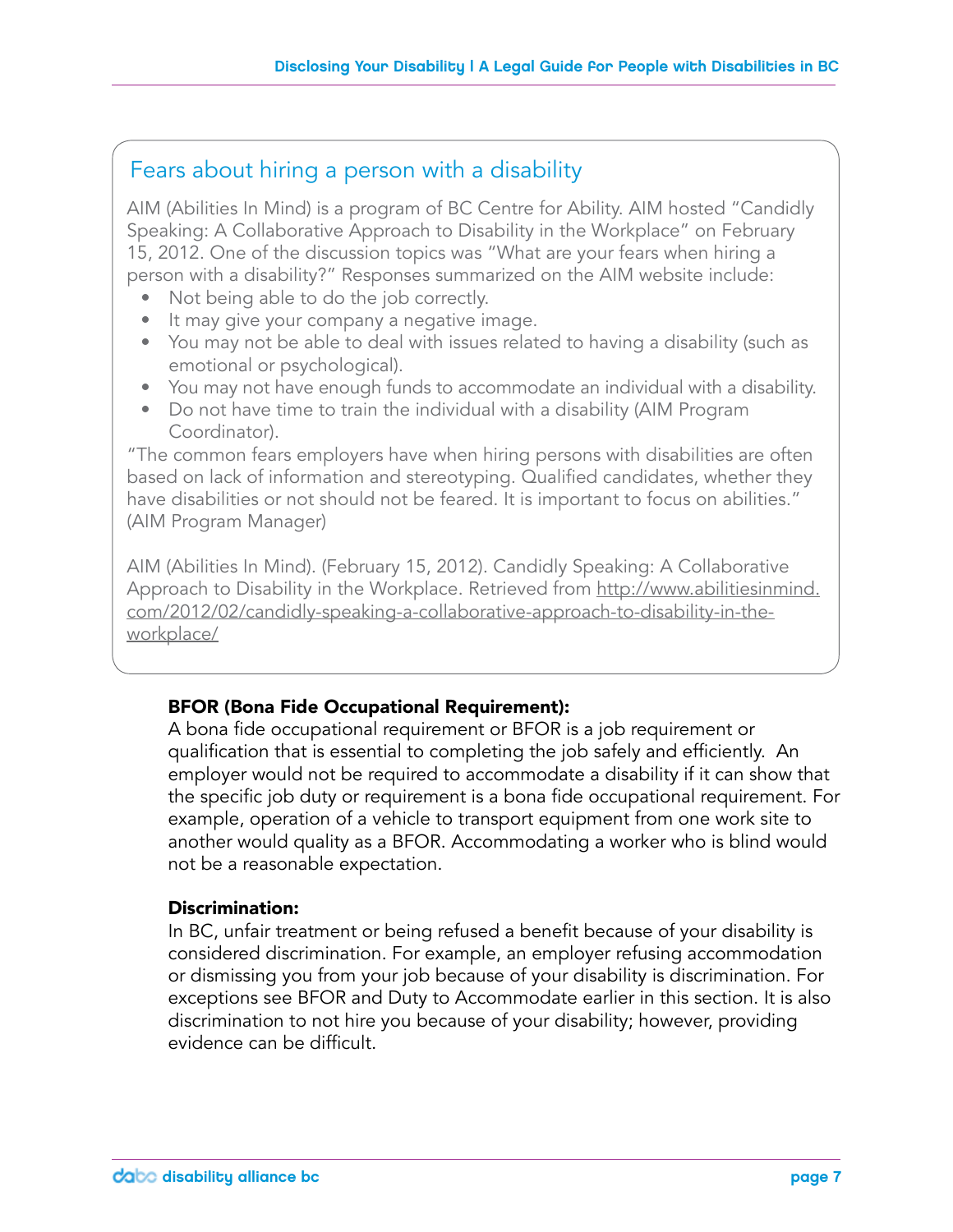#### Harassment:

Harassment is a type of discrimination in the form of humiliating or offensive comments or actions. Staring, touching, jokes or remarks relating to disability (or any other characteristic protected by the *BC Human Rights Code*) is harassment.

TIP Your rights are protected as a volunteer just as they are as an employee. If you need accommodation, you will need to disclose your disability to the organization's volunteer coordinator.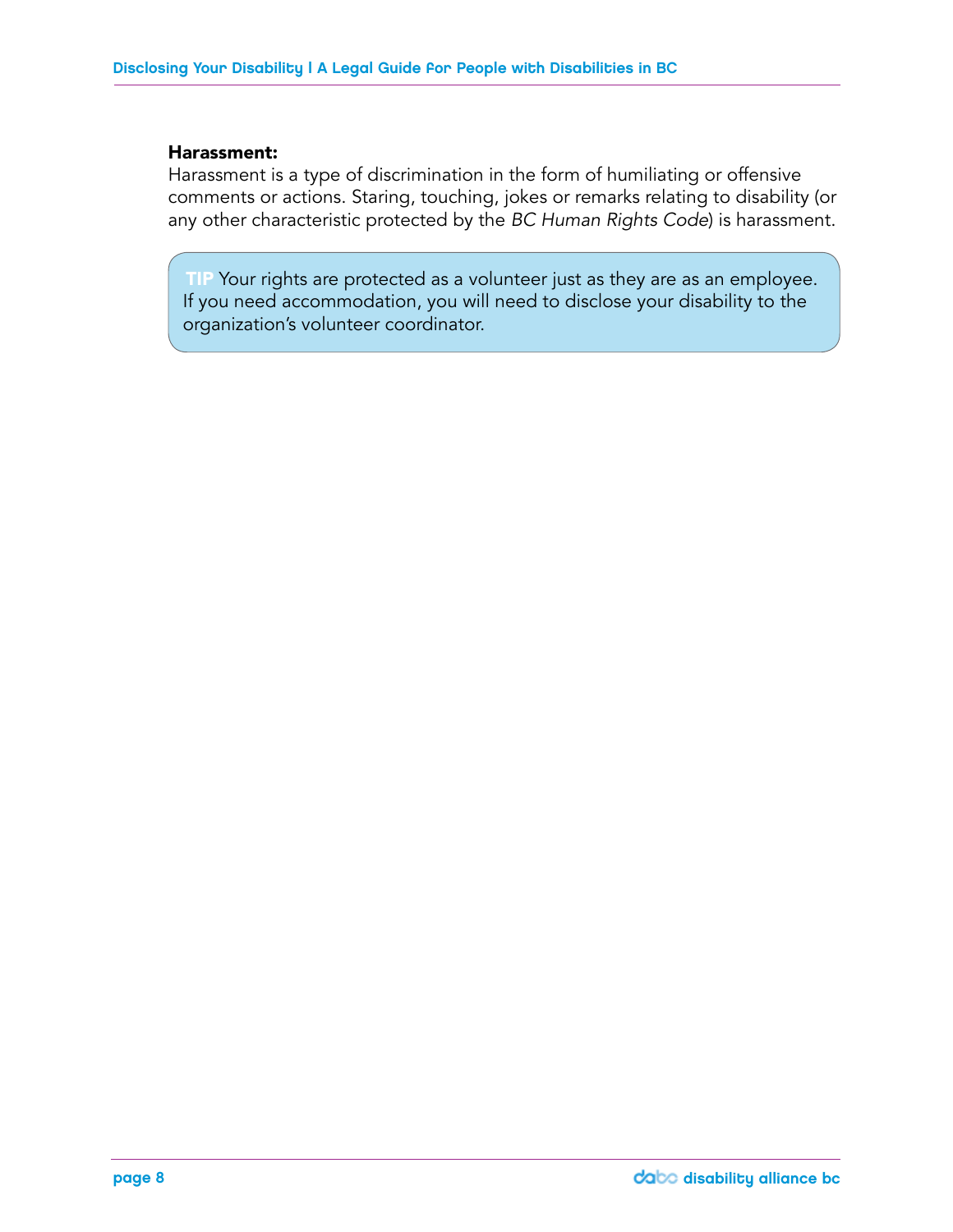CB is hard-of-hearing and began wearing hearing aids 15 years<br>CB ago. She did not disclose her disability during the employment application process. She currently has two jobs and both require that she meet new people often.

Asked about her advice for job seekers with disabilities, CB says, "First of all, [applicants] should know themselves well enough to know whether they can do the job as it's described. So if they are hard of hearing, for example, they shouldn't apply for a job as a receptionist. There are certain limitations. They must resign themselves to that fact, but maybe there's something else out there that they've never thought of that they'd be awesome at. And then have that contract in hand and signed by all parties before you disclose anything.

"The dilemma I have is trying to decide whether it's important or not to tell people because I can hear much of what anybody else is saying. The cell phone that I'm using now is bluetooth compatible so I'm hearing you in both ears. I probably hear on a cell phone better than the average listening person hears. So that doesn't impact my ability to do my work. The problem occurs when I'm in a crowded room or somebody is speaking away from me and they assume that I'm ignoring them. That's the time that I determine I have to share with my co-workers that I'm not ignoring them. I'm not shy about it … I'm happy to show people my hearing aids. There's a stigma attached to it… and I'm trying to educate from a positive perspective."

"I'm working with [people] whose first language is not English. I use humour a lot. I mis-hear things—people laugh at me and I can laugh at myself too. I'm pretty straight up and I use it as an educational process. I think we all have a curiosity about both visible and invisible disabilities. Until we walk a mile in another person's shoes, we don't really know what it's like. It works both ways… if we're willing to educate the general public they become more sensitive too. And it improves all our working relationships and improves our sensitivity to one another."

See more stories from people with disabilities in Appendix C.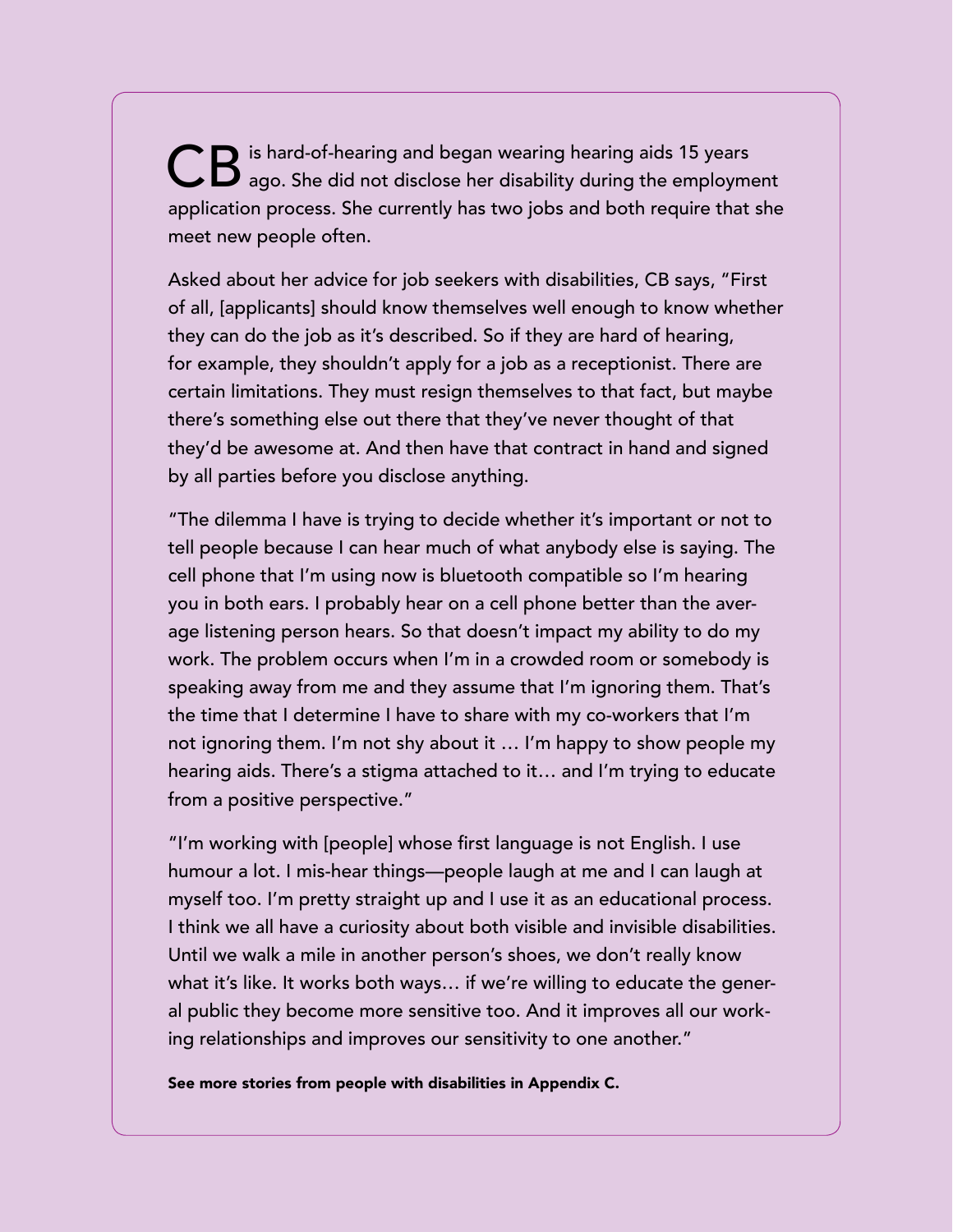### Working with a Disability

### Your legal rights and protection

Residents in BC are protected from discrimination and harassment by the *BC Human Rights Code*. The *Code*, as it's also called, provides protection from discrimination or harassment because of characteristics such as physical or mental disability; race, colour, ancestry, place of origin; religion; marital status; family status; gender; sexual orientation; age, and more.

TIP You are not required to tell a potential employer about your disability or health condition, if you can do the work required without accommodation and your disability will not pose a danger at work for you or others.

The *Code* applies to BC employers—organizations, services, and businesses except those that are federally regulated. For example, banks (but not credit unions), ferries, airports, airlines, telephone and cable companies, and radio and TV stations are federally regulated. The rights and responsibilities of workers employed by federally regulated businesses and organizations are described in the *Canadian Human Rights Act* (see the Resources section for information about the Canadian Human Rights Commission, the organization that administers the Act). This guide will focus on provincially-regulated BC employers.

The *BC Human Rights Code* protects people working full-time, part-time, during probationary periods, and temporary or seasonal employees and volunteers.

If you believe that you have experienced discrimination by an employer or potential employer, you may consider filing a human rights complaint. You must file your complaint within six months of the incident. For information on the process involved and to help you decide whether to file a complaint, visit the BC Human Rights Clinic at http://www.bchrc.net/filing\_your\_complaint.

TIP The time limit for filing a complaint under the BC Human Rights Code is six months. Some exceptions apply. Complaints must be filed with the BC Human Rights Tribunal. Community Legal Assistance Society. (2015). BC Human Rights Clinic. Available: http://www.bchrc.net/filing\_your\_complaint\_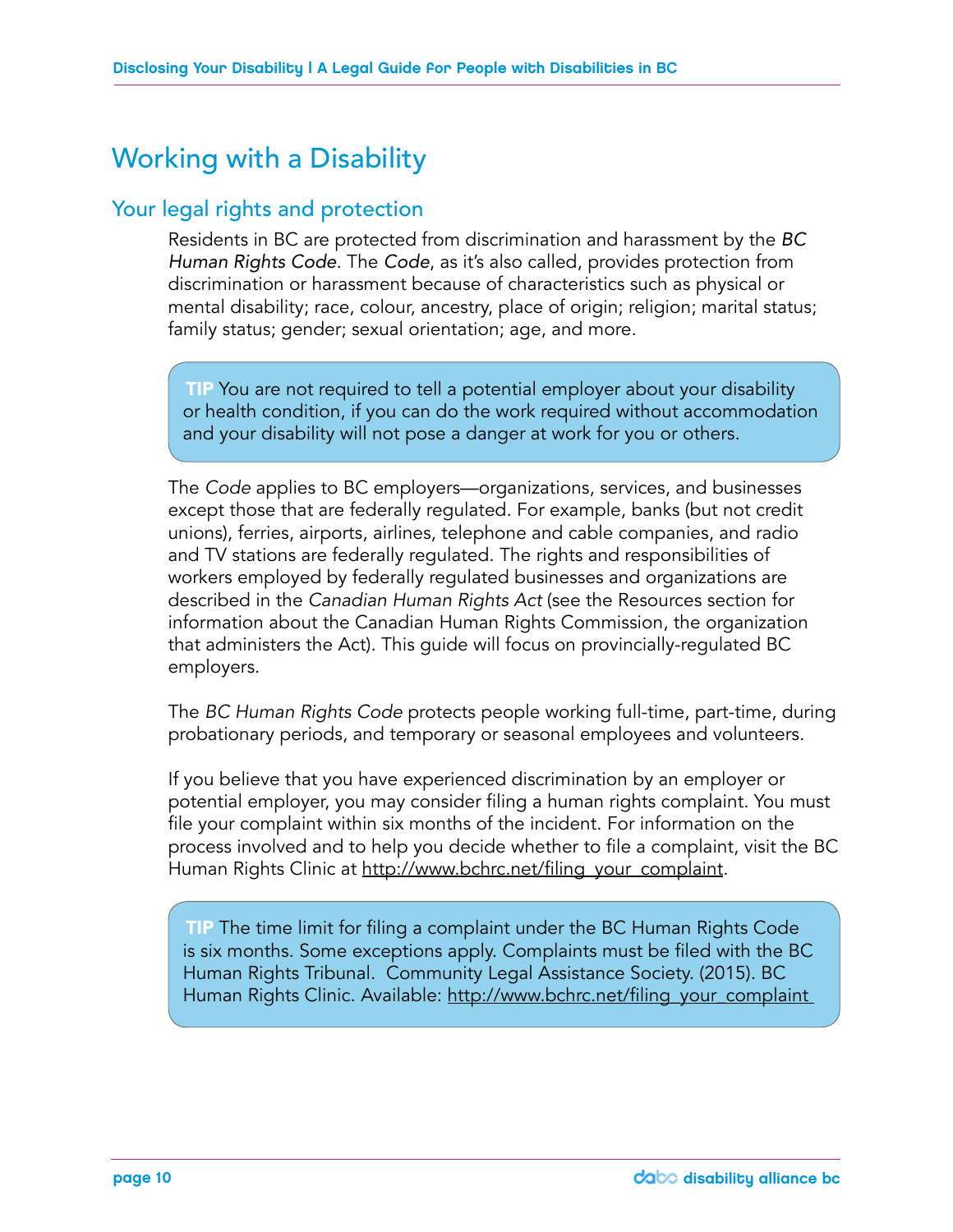### Where do you begin?

As a reader of this guide and someone interested in disability disclosure in the workplace, your journey will be unique. You may be:

- A recent graduate from high school, university or training program entering the workforce
- Re-entering the workforce after time away due to family responsibilities, disability/chronic illness or other reasons
- Moving from volunteer positions to paid employment
- An employee who has acquired a disability or chronic condition that your employer does not know about

Whatever your starting point, preparation is the key to success. Know the legal issues. Know your disability and your strengths. And, learn as much about the employer and the job as possible.

### What can an employer legally ask?

A common question on the minds of people with disabilities looking for employment is, "What can an employer legally ask?" Can an employer ask a question that forces you to disclose?

### Vancity Savings Credit Union

"Deciding whether to disclose to your employer that you have a mental health challenge is rarely an easy decision. There is still so much misunderstanding and stigma associated with mental illness in the workplace. Employees are nervous about how their news will be received and employers are often uncomfortable with how to respond.

Employers in BC now have a legal responsibility to create a psychologically safe and healthy work environment. One way to help create that environment is to normalize the topic of mental health and take a proactive approach in support of both the employee's physical and mental wellbeing.

If an employee feels safe and there is a level of trust, they are much more likely to speak openly about mental health challenges just as they would any physical health challenge."

—Kristin Bower, Advisor, People Innovation and Impact, People Solutions, Vancity Savings Credit Union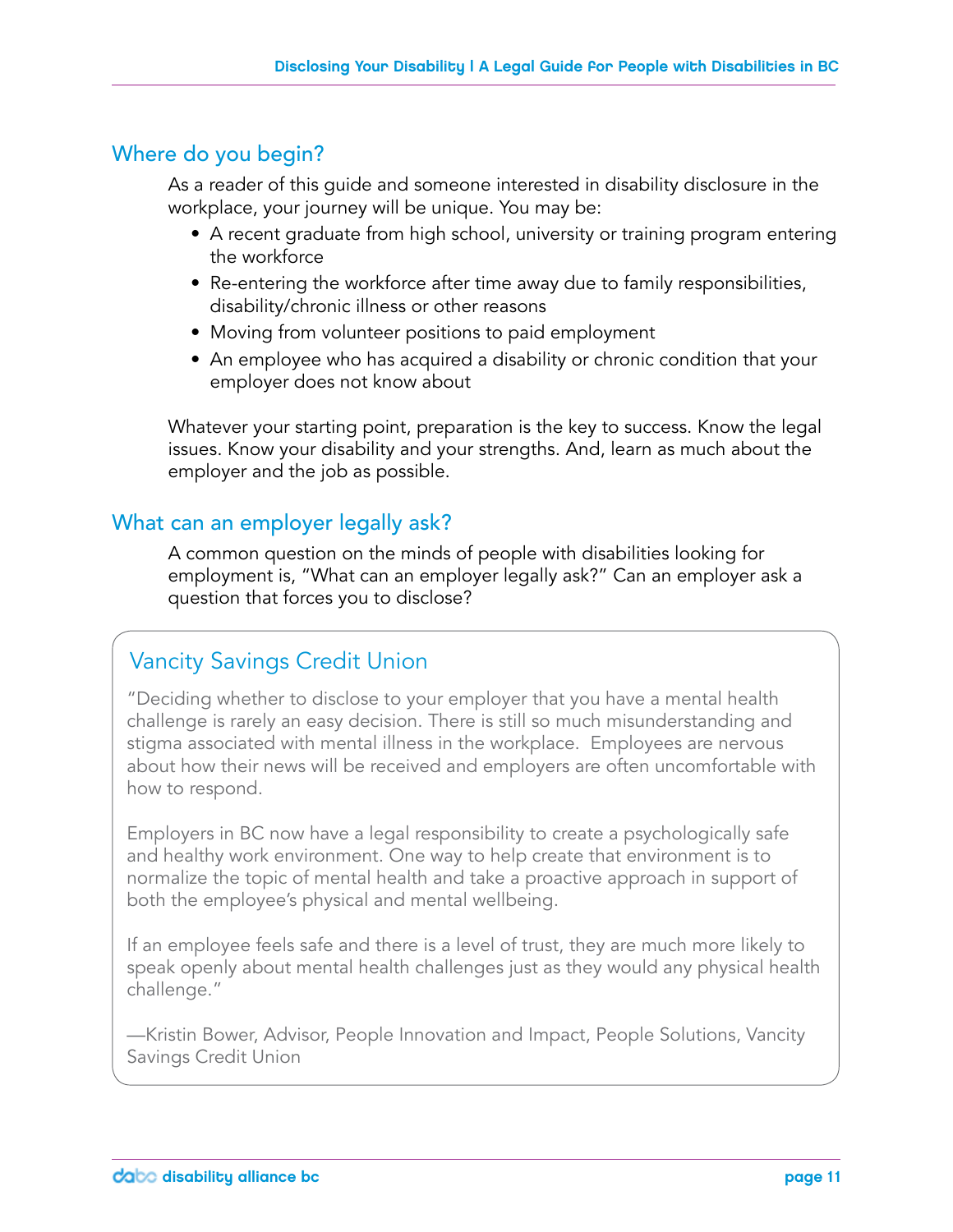### Before you are hired

During an interview an employer may ask questions about your ability to perform job duties such as working night shifts, lifting heavy items or traveling. You may be asked if you have any physical or mental disabilities that affect your ability to do the job. The employer's questions must focus on the job function. The employer does not have the right to ask your diagnosis or to ask about treatment. Questions must relate to your ability to perform the job duties.

TIP The Canadian Council on Rehabilitation and Work (CCRW) provides a Job Accommodation Service (JAS®). "Employees can provide documentation of their medical condition or disability to JAS® directly rather than providing it to their employer and the information will be kept confidential and will not be provided to the employer." http://www.ccrw.org/job-accommodationservice/employee-faqs-jas/

If you will need accommodation to do any of the duties in the job description, you must respond honestly. Being prepared allows you to respond positively about your ability to do the job with accommodation. In answering the employer's questions, you should briefly and confidently describe the accommodation best suited for you.

### After you are hired

If the conversation about your disability and accommodation takes place after you have accepted a job (or later in your time with the employer), similar principles apply. The employer is legally entitled to ask questions about functional limitations caused by your disability as well as your prognosis—a doctor's opinion about how your disability will change over time. The medical information requested must focus on creating appropriate accommodation and your privacy must be protected.

If you have concerns about your privacy or the information your employer is requesting, contact an organization providing job accommodation support. See the "Tip" above.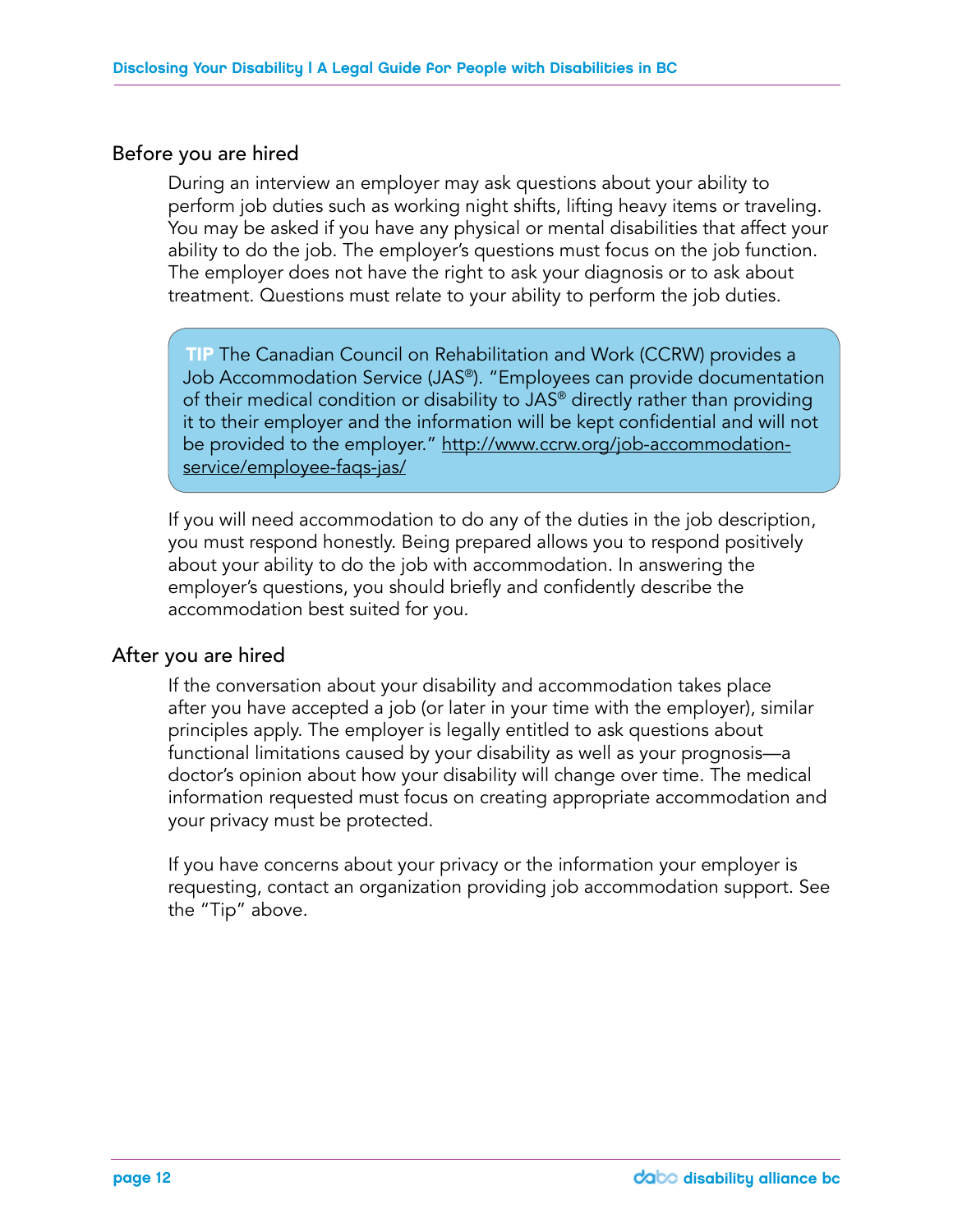### Know Yourself

### Your experience, strengths and skills

Even when a person knows their legal rights, it's common for people with a disability or chronic illness to experience low self-esteem. Many also limit themselves by failing to recognize their diverse experience, strengths and expertise, and ways these skills can transfer to multiple work roles.

Learning to manage a disability or illness requires skills and personal strengths that can be applied to countless environments. By becoming very knowledgeable about yourself—your strengths, values and experience and carefully researching the employer and job requirements, you can turn challenging life experiences into an advantage.

### How to identify your personal knowledge and experience

Successful job seekers harness the power of personal experience and knowledge in the form of stories or examples. Identifying personal characteristics and strengths can be difficult. We tend to assume that our responses and resilience are ordinary when, in fact, they may be quite extraordinary. A potential employer may be very impressed with your creativity, problem-solving and persistence, if you can translate that strength to the work environment.

In the Appendices of this guide, we have included two resources to help you identify your abilities and potential: *Activity A: Skills Sampler* and *Activity B: Capturing Your Stories*.

TIP The Canadian Occupational Structure by Skill Type (http://www30.hrsdc. gc.ca/NOC/English/NOC/2006/OccupationIndex.aspx) offers some guidance on skills associated with various occupations. However, job description language varies widely and can only be defined by the organization posting the job.

### Know your disability/chronic condition

You are of course very familiar with your disability or health condition. Consider how your disability or health condition relates to the job and the workplace. Even if you do not plan to disclose your disability, preparation will increase your confidence.

Will your disability affect your ability to do the job or will it not be a factor in your performance? What types of accommodations work well for you? Being knowledgeable about your disability and the job in question will ensure that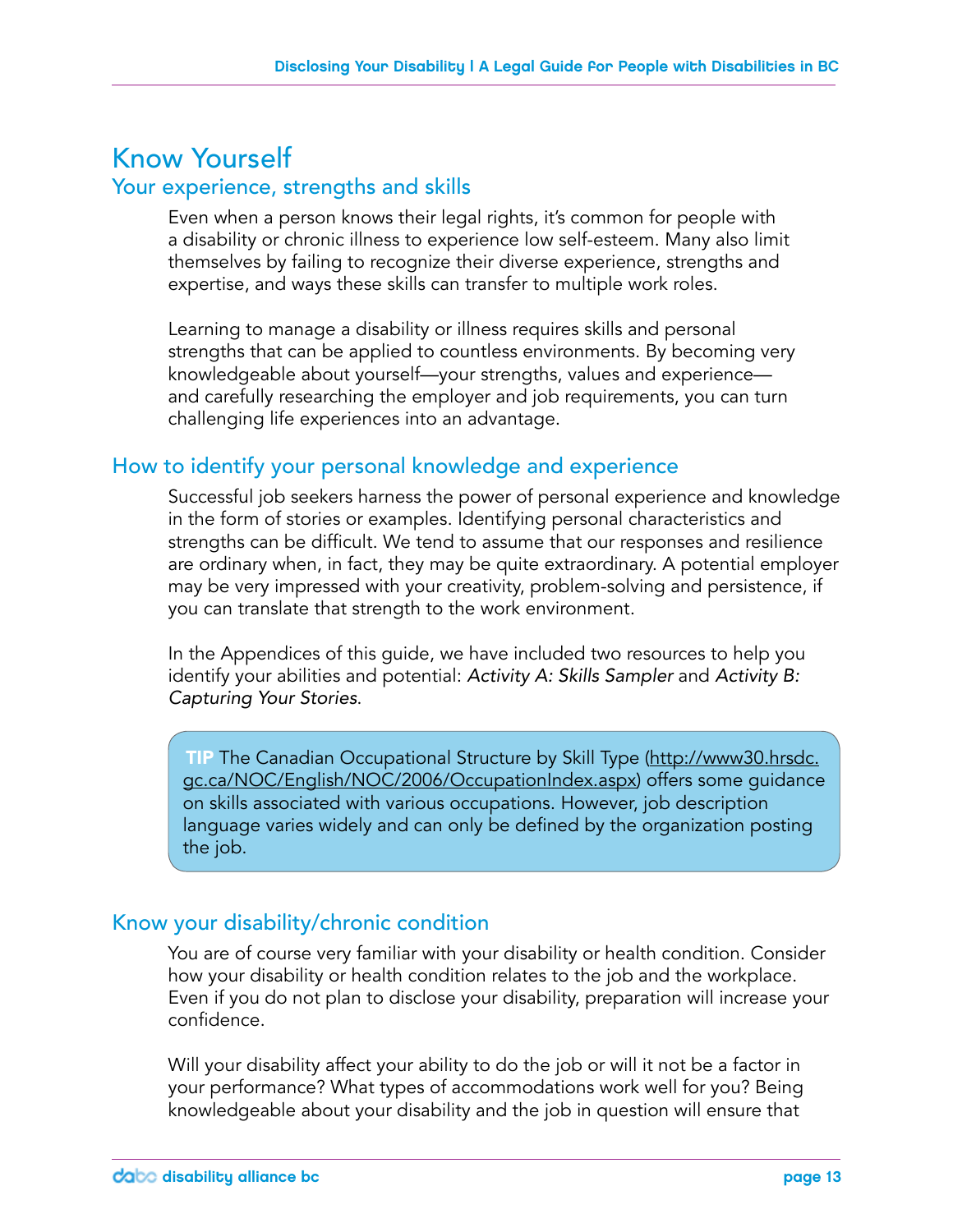you can respond to employer concerns simply and quickly, and help you feel confident in responding to questions.

You should also be aware of common misperceptions or inaccurate beliefs that may be associated with your disability. Although they may not voice these beliefs or concerns, an employer may indicate some discomfort or uncertainty through body language or questions. Being prepared will enable you to address these issues and help to minimize the employer's unease. Always provide a positive perspective on your abilities to do the job and contribute to the workplace.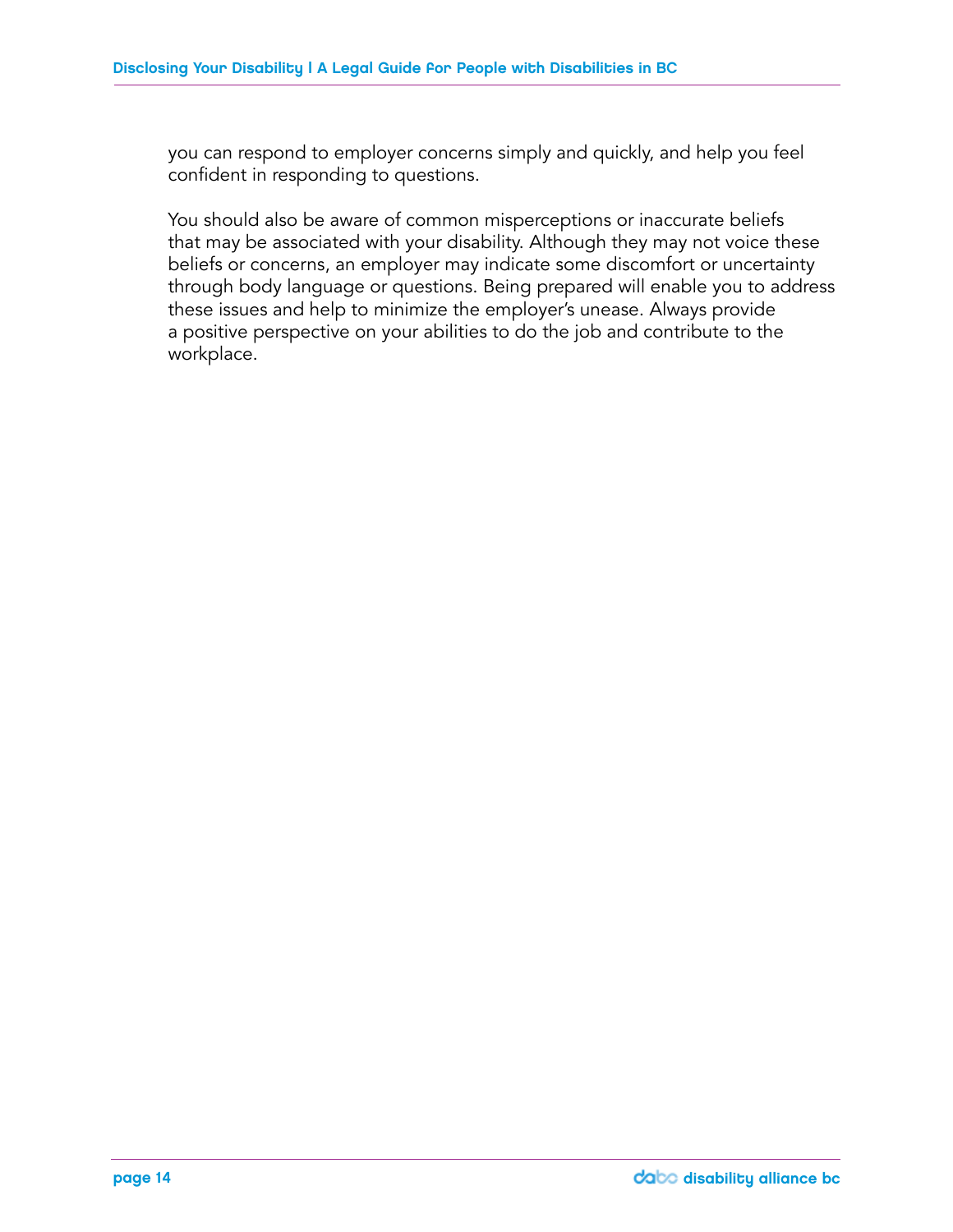$\mathbf{J}$  has a condition called vocal dystonia. Her vocal cords are too tight, affecting her ability to speak. Treatment involves an injection in her throat every couple of months which improves her speech. JV also has an unrelated condition causing her hands to shake.

JV shares her experience as someone who works as a human resources professional, a person with a disability, and a caregiver for a family member with a disability in the process of returning to the workplace.

"For me, interviews are tough because I have to be really conscious of my hands and my voice and I have to make sure that I time the vocal cord injections correctly so I have optimum voice. It's hard during the interview process because I have to hold my hands so that people don't notice that they're shaking."

"For some jobs I disclose after I have the job and others I don't disclose at all. I worry about promotions. I want to get into management so I worry that they'll think that I won't be suitable for a management position. With my conditions, my hands shake and my voice shakes, so it gives the impression that I'm nervous when I'm not. So, I just think that they may think, 'Oh she won't be able to handle a manager position.'"

As part of her job, JV has hired people with disabilities. "I think I'm a much better HR person because I'm much more compassionate and tuned in to what some of the struggles look like. I feel passionate about helping them along in the process." JV's advice: "Be as educated as possible about your rights so that, if something does come up, you'll know your rights. If your disability is not visible, I wouldn't disclose in the application process. Not until after you get the job offer."

See more stories from people with disabilities in Appendix C.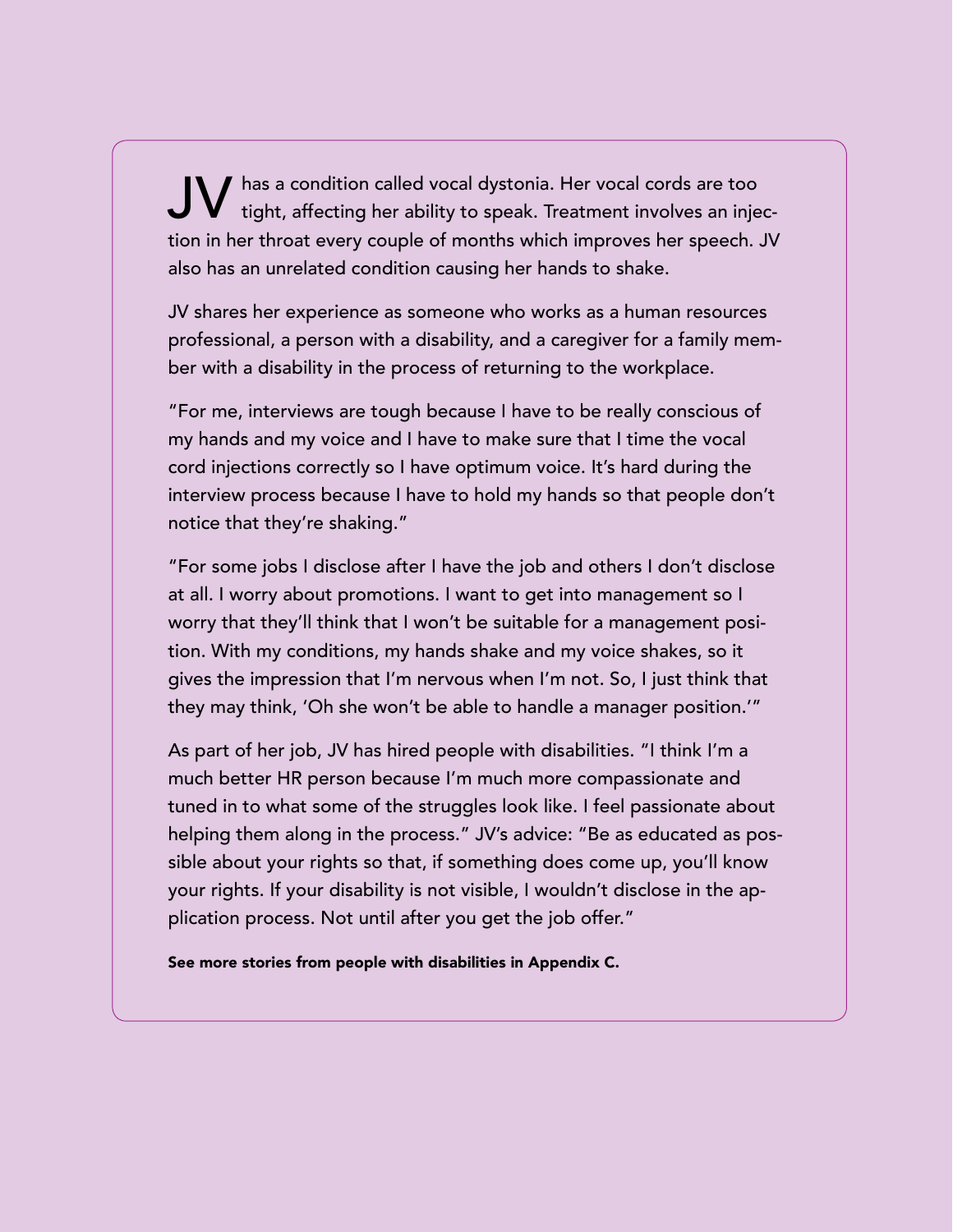### Know the Employer and Job Requirements

Becoming familiar with your own experience, strengths and skills is an important part of a successful job search. Also important, however, is identifying suitable employers and jobs.

### Look for employers that fit

Many organizations have diversity policies that show they welcome employees (and customers) from diverse communities, including people with disabilities. The names of such policies may include the words diversity, inclusion, equal opportunity or equitable access. If an organization has a diversity policy, their "diversity statement" will appear at the bottom of job postings.

When employers do not promote a diversity policy, you may need to visit their web site to learn about their values and culture. The annual listing of Canada's Best Diversity Employers (http://www.canadastop100.com/diversity/) provides information about the organizations and a link to view jobs they currently have available through http://www.eluta.ca, the official job search engine of the Canada's Top 100 Employers® project.

### Telus Abilities Network

"Founded in 2011, the Abilities Network promotes awareness for the varying abilities in the TELUS team and across our communities in order to foster inclusiveness, support and personal empowerment. The group's strategic imperatives are:

- creating awareness and education for all team members about the varying abilities that exist within TELUS in which outcomes are inclusive and support our corporate values
- providing support for team members with varying abilities
- fostering an environment that is inclusive of current and future team members with varying abilities
- promoting the inclusiveness of individuals with varying abilities in our communities"

Telus. (2013). 2013 TELUS Diversity and Inclusiveness Report. Retrieved from http:// tinyurl.com/hz3qwp4 p. 8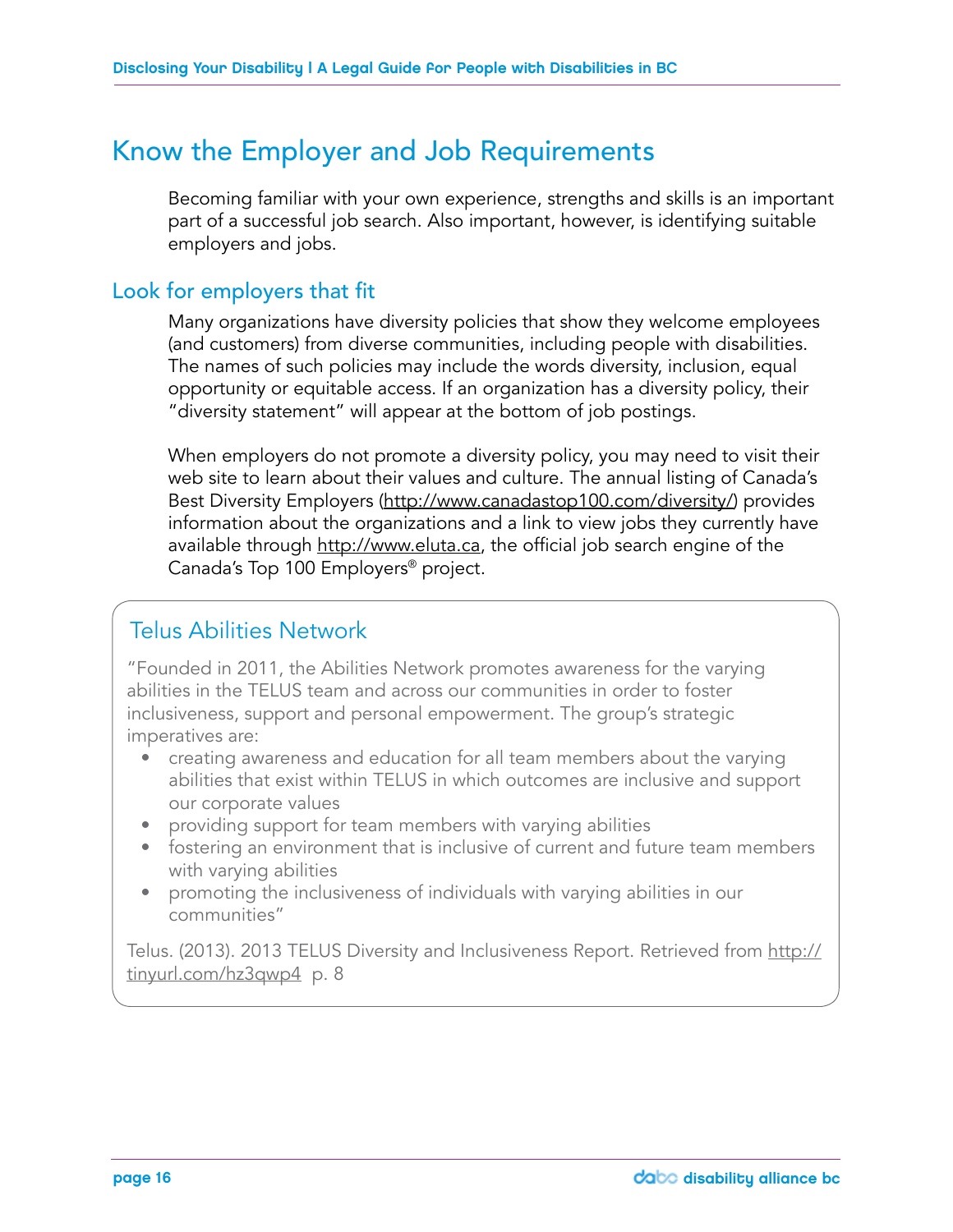However, do not disregard organizations lacking publicized diversity initiatives. Smaller organizations and thousands of others welcome workers from diverse communities, though they are not included in "Canada's Top 100" list. Your public library can help you find potential employers. Industry and professional directories, news sources, and chambers of commerce and labour market information for your area can be helpful in identifying relevant organizations. Job fairs hosted by organizations serving people with disabilities are an excellent opportunity to find employers actively recruiting people with disabilities.

Once you have a list of organizations, research your shortlist of possibilities by reviewing their websites, reading annual reports, diversity reports and employment opportunities. Talk to friends, colleagues and neighbours to find information from someone who works for organizations of interest. You may find helpful information about organizational culture or possibly someone who can introduce you to someone inside the organization. Web searches for comments or reviews from customers and former employees can be informative. Access Canadian newspaper indexes through your public library to view media coverage of organizations—including hiring and culture, but also values and reputation in the community.

### Employees with disabilities at HSBC Bank Canada

"In 2014, our active Persons with DisAbilities (PwD) ERG [Employee Resource Group] formally rebranded to become the Ability ERG in concert with similar groups throughout HSBC's global network and launched a strategy to continue to improve employee knowledge around disability, reduce the stigma to foster selfdisclosure, increase participation in the ERG and focus everyone's attention on what matters—the ability that each employee brings to the organization. By encouraging open-mindedness, the ERG will positively influence inclusion and workforce representation.

Aside from membership, education and increasing workforce representation, the ERG has one other tangible objective for the future that will involve its members to be a forum of knowledge and information exchange that:

- Can provide insight to support bank projects that touch customers and/or employees.
- Act as a bridge between employees and people with specialist knowledge on disabilities and accommodations.
- Generates ideas on how we can improve the way we do business/interact with our internal and external customers."

HSBC Bank Canada. (2014). 2014 Employment Equity Narrative Report. http:// www.about.hsbc.ca (p. 10-11)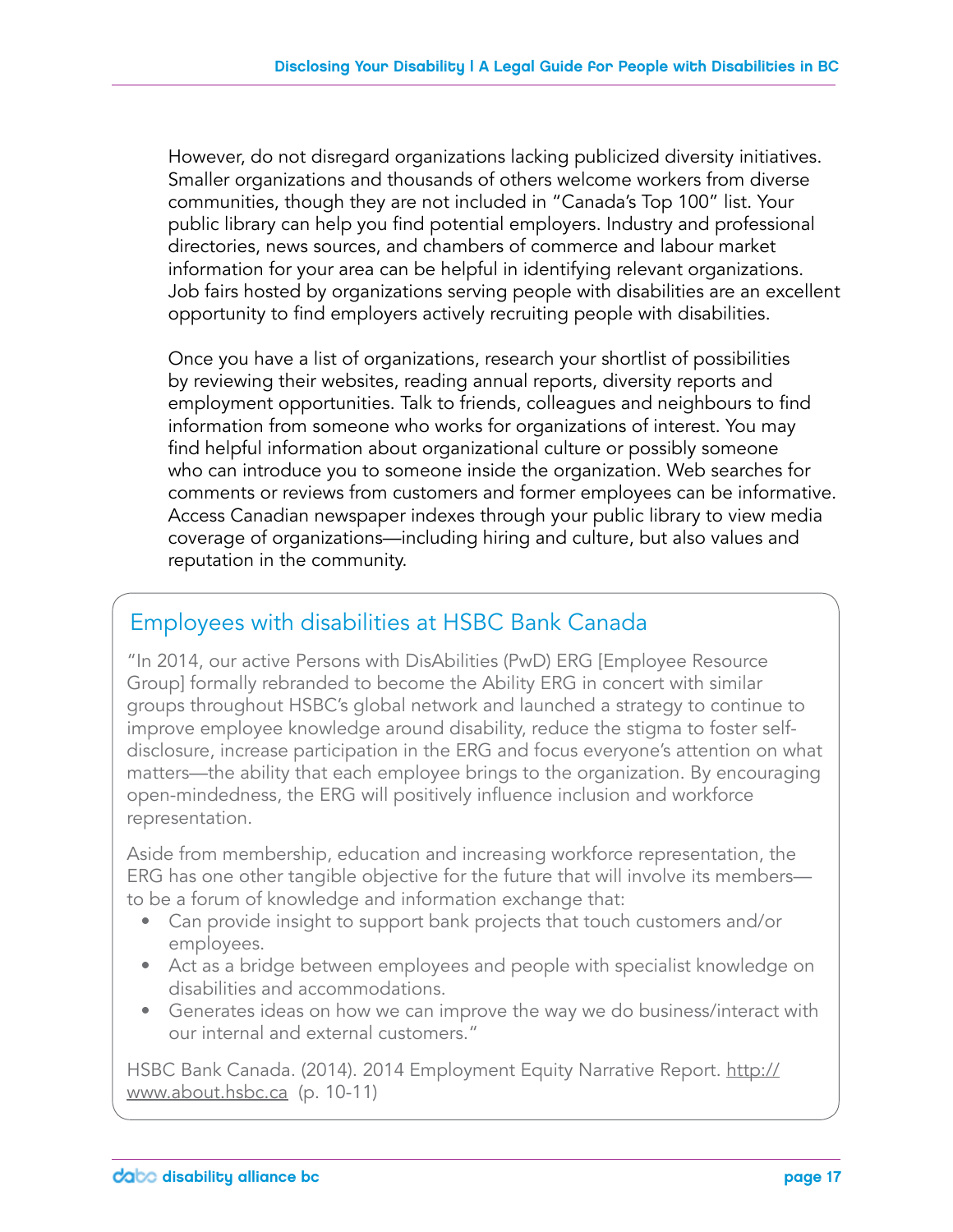### Know the job requirements

A clear understanding of the duties in the job description is essential in planning whether you need to disclose your disability. The job posting is of course the place to begin, but it may be less helpful than you think. In addition, "job descriptions" are sometimes different from "job postings." If you read a "job posting"that refers you to a "job description," ensure that you carefully review both documents.

Be sure you understand any terminology or jargon used. If you are uncertain, consider contacting the HR Department to clarify the meaning before you submit an application. While job descriptions are important for all applicants, if you have a disability and are considering disclosure and accommodation needs, you must clearly understand the job requirements.

- TIP If you decide to disclose your disability in an interview, follow these suggestions:
	- Mention your disability when the interviewer says, "Tell me about yourself."
	- Talk about your disability briefly, clearly and without being defensive.
	- Tell the employer about any accommodations or coping strategies you've developed as a result of your disability. This emphasizes your proactive approach.
	- Be concise. Say something like, "For the last three years, I've been dealing with a medical issue, but it's under control now and I'm ready to work." Legally, the interviewer can only ask questions about your disability that relate directly to the requirements of the job.
	- Be prepared to explain any gaps in your resumé, even if you decide not to talk about your disability. (See the scripted answer, above.)
	- Stay positive. Return the focus to the skills, experience and enthusiasm you'll bring to the position and what you can do for the organization.

Alberta Learning Information Service. (2016?) Talking about Invisible Disabilities [Tip Sheet]. Available: https://alis.alberta.ca/ep/eps/tips/ tips.html?EK=7371. Reprinted with permission.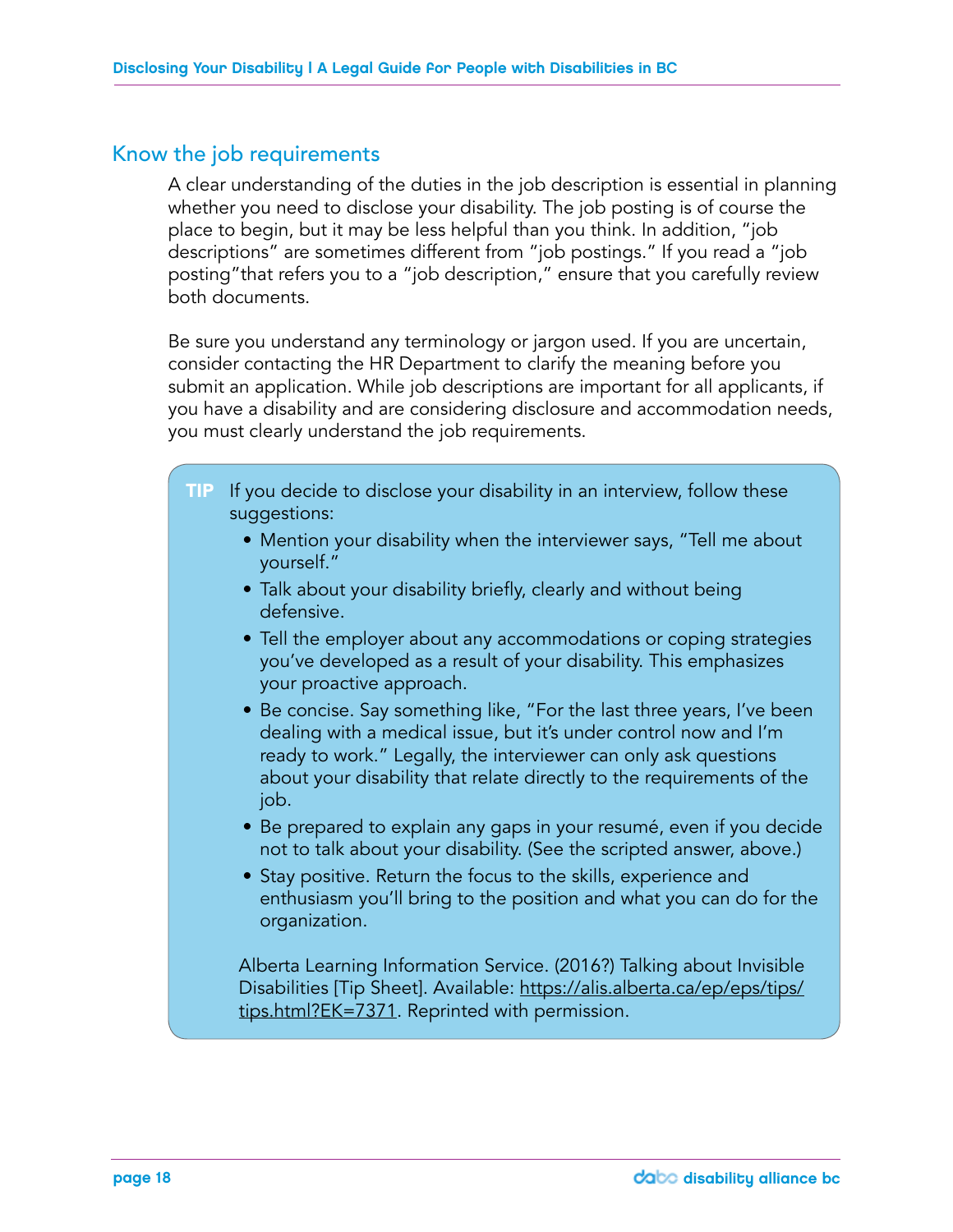has a traumatic brain injury and relocated to accept a college teaching position. Choosing not to disclose during the application process, LT found the first months of the job and a very heavy teaching load to be challenging. The courses were also delivered to distance education students and required management of instructional technology, in addition to meeting the needs of face-to-face students. LT says, "it was difficult with all the technology and expectations and pace of things … and many disabilities get worse with stress. I needed more mentorship and help with instructional technology. [However], when I had mentorship in a previous job, it was stigmatizing with peers and students."

Things became even more complicated after a college evaluation process by students. LT received one particularly negative evaluation by a student. Soon after, LT's tenure review committee met. Teaching suggestions were offered and submitted to management. Within a few days of the meeting, LT was dismissed. Looking back, LT notes that getting help when needed and using external supports like disability advocates is extremely important.

See more stories from people with disabilities in Appendix C.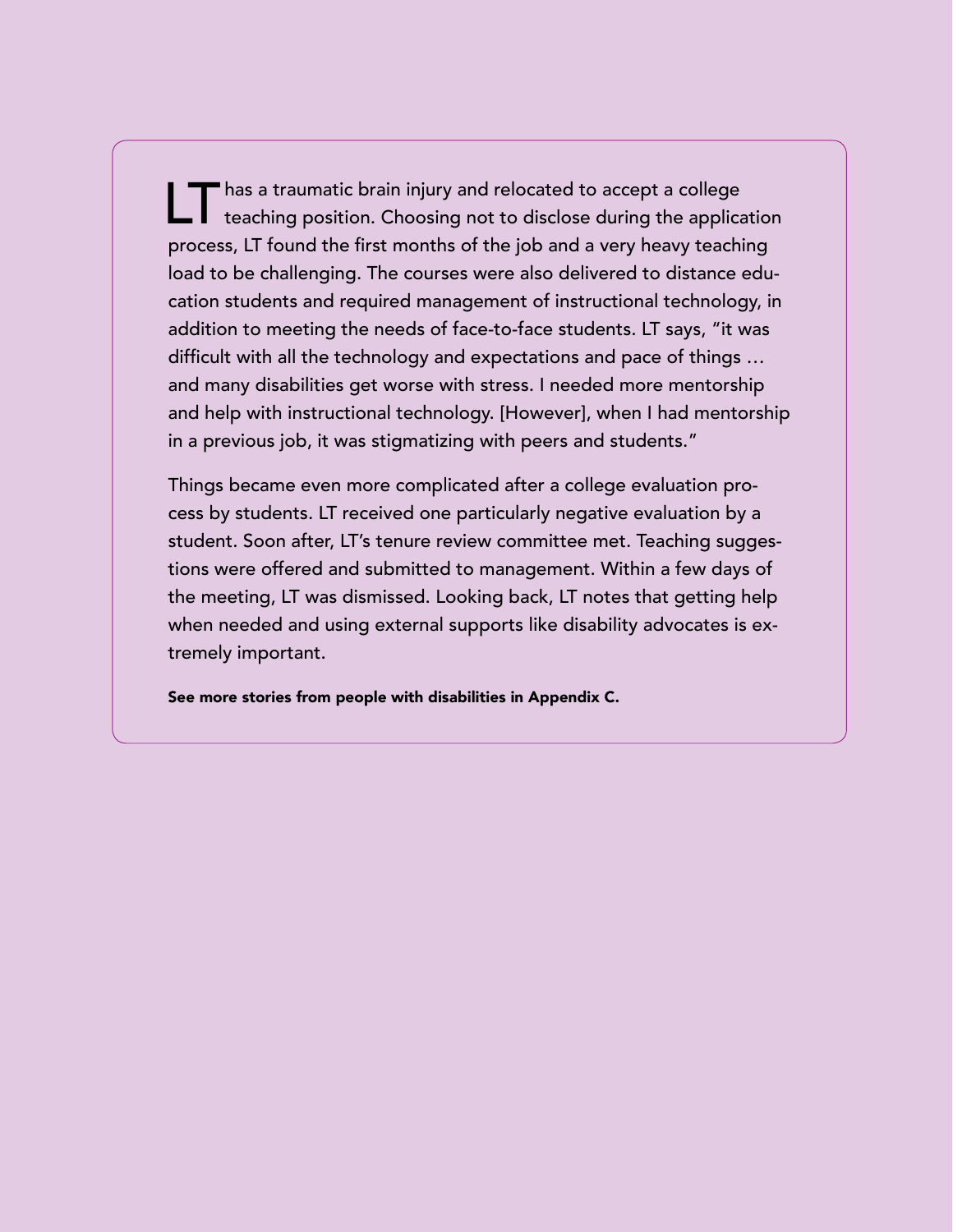### Deciding If and When to Disclose

By now, we hope you have more understanding of your rights and responsibilities around disclosing your disability. You are also becoming clear about your personal strengths, have developed illustrative stories to convey your positive experience and skills (if you have completed the activities in the Appendices), you are knowledgeable about your disability/chronic condition, and you know any accommodations needed to succeed in the job.

The next question you may ask is if, and when, you have the responsibility to disclose in your particular situation. The following questions may help you decide.

- Does the employer have a diversity policy or statement indicating that they welcome people with disabilities?
- How will you respond to the employer's potential misconceptions or stigmatizing attitudes regarding your disability? Are you prepared to counter any comments or concerns calmly with information or resources?
- Do you feel apprehensive or concerned about how your disclosure will be received?
- When do you feel most comfortable and confident disclosing your disability?
- Does not disclosing put your safety or the safety of others at risk?
- Do you think it is likely the employer will think you're dishonest if you disclose later? How would you deal with that reaction?
- If you disclose, will you be able to reassure your employer that your disability will not affect your ability to do the work?
- If you disclose, will you require accommodation to do the work?
- Asking for accommodations will almost certainly require you to disclose. Do you need accommodations for the interview? Or if you get the job?
- What do you know about this employer's policies and experiences regarding people with disabilities?

| Adapted with permission. Alberta Learning Information Services (2016?).<br>
Disclosure: What to Say about Your Disability – and When (Tip Sheet).<br>
Retrieved from https://alis.alberta.ca/ep/eps/tips/tips.html?EK=163 Disclosure: What to Say about Your Disability – and When (Tip Sheet). Retrieved from https://alis.alberta.ca/ep/eps/tips/tips.html?EK=163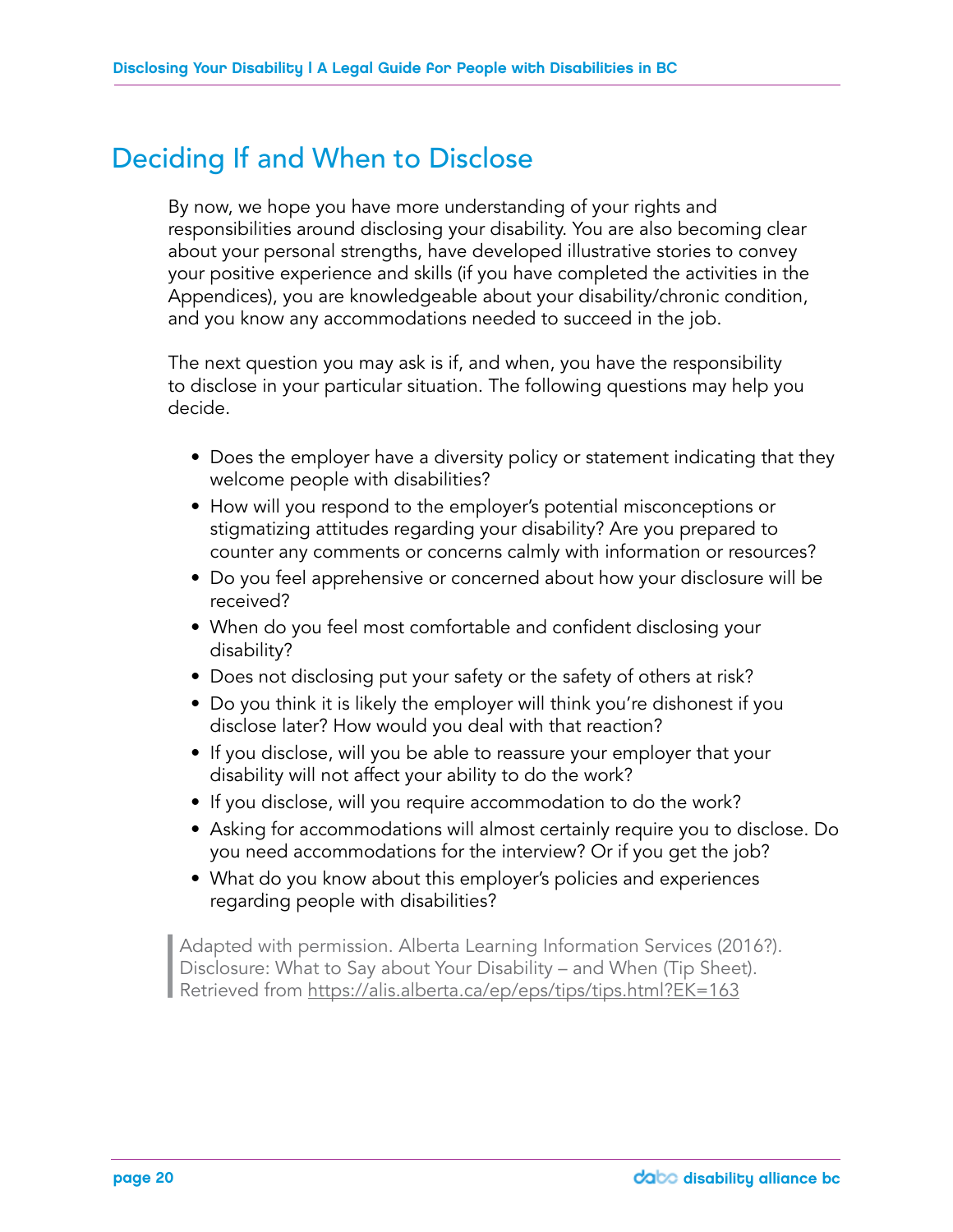### If you can do the work without accommodation

You are not legally required to tell a potential or current employer about your disability or health condition, as long as you can do the work without accommodation and your disability will not pose a danger at work for you or others. Many employment counsellors suggest you should not disclose your disability unless it is necessary—at least until you have received the job offer.

The exception is situations in which the employer is seeking applicants with disabilities or chronic illness. An example would be organizations hiring someone to work with people with disabilities or chronic illness. In these cases, the job posting normally states that people with disabilities are encouraged to apply.

TIP At some point in your job application process you will be asked for references. If your references know about your disability or chronic condition you should let them know whether you have disclosed. Discuss your strengths relating to the job as well as special skills you have as a result of learning to manage your disability. Knowing your approach will enable them to provide an appropriate reference.

### If your disability is visible

If your disability is visible (for example, you use a wheelchair, cane or other mobility aid), disclosure will not be an issue—it will be obvious. You will need to ensure beforehand that the location of your job interview is accessible and, when a potential employer meets you, they will see that you have a disability. You might consider being prepared to mention your disability casually in conversation at an appropriate time, as a way to put others in the meeting at ease. This conveys that your disability is just one part of your life and lets others know the disability-specific language you prefer. People sometimes feel uncertain about how to interact with people with disabilities and you can set the tone early in the meeting.

TIP If you accept a job offer without disclosing your invisible disability, it's important to get a letter from your doctor stating that, at the time of employment, you were deemed fit to work. Keep this letter for your records. Alberta Learning Information Service. (2016?). Talking about Invisible Disabilities [Tip Sheet]. Available: https://alis.alberta.ca/ep/eps/tips/tips. html?EK=737.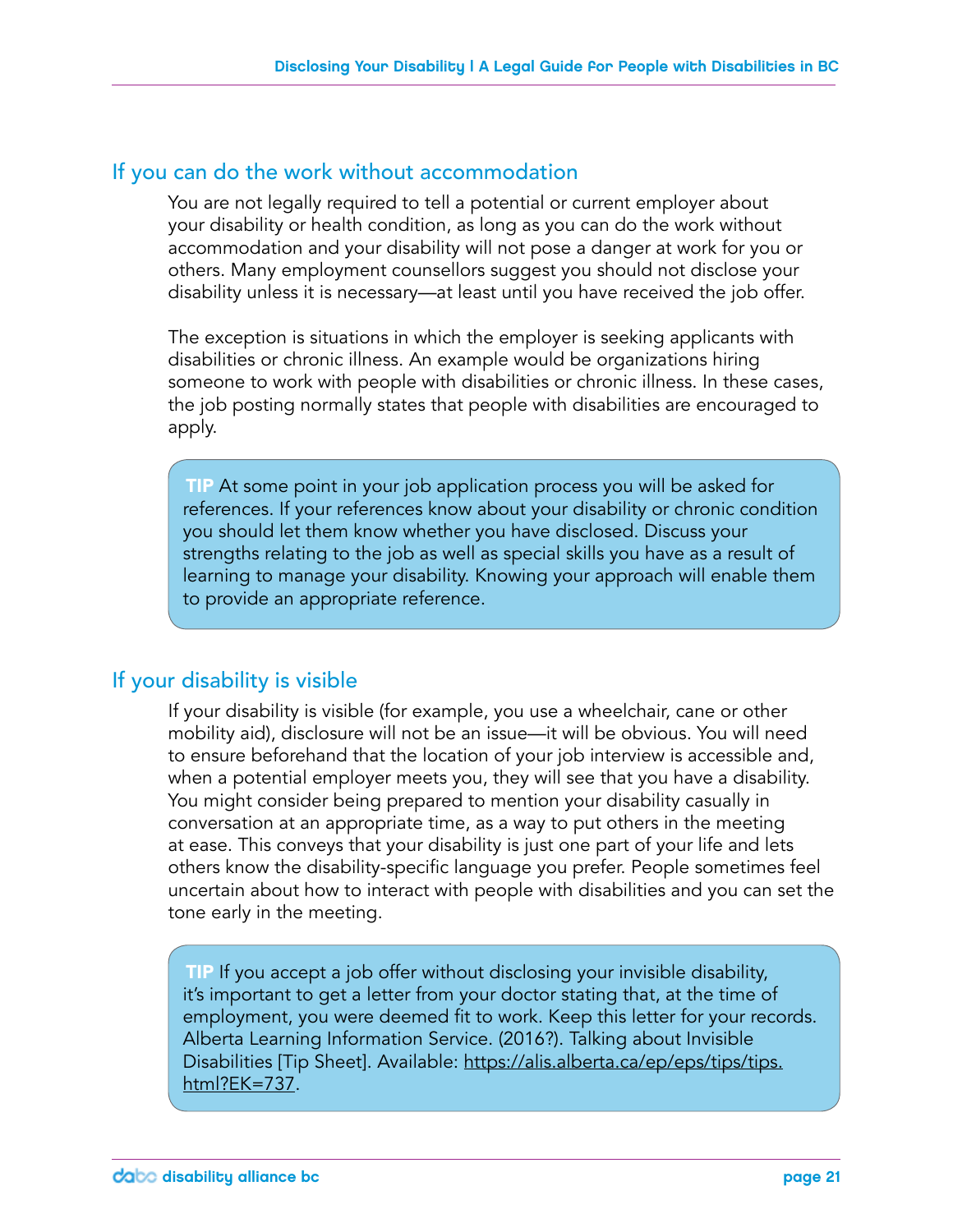### If your disability is invisible

If your disability is **not** visible and you need accommodation to do the work, you will be required to disclose at some point. Deciding when to disclose is discussed in the next section. However, if you are asked a question during the interview about your ability to do the work, you must answer honestly. In this situation, your preparation will help you to explain that you need accommodation to do the task. You will describe the type of accommodation, as well as the expertise you have developed as a problem-solver. Direct the focus to successful performance, adaptability through accommodation and strengths you have developed through your experience.

### When to disclose

If you do not need accommodation at the interview stage, many employment advisors recommend that if possible, you should not disclose until after you have received the job offer, if ever. Remember, you are not legally obligated to disclose your disability if you do not need accommodation. The chart on page 24 offers some benefits and disadvantages of disclosing at various times.

TIP "In my experience, disclosure can be a practical hurdle because not all people are as fair-minded or informed as we would like. Your disability may be seen as a 'negative' in the interview or admission process. While it is usually difficult to prove that your disability was the reason you were not hired or admitted, this may be a realistic conclusion if you are passed over for the opportunity. Therefore, it may be prudent to avoid the possibility of being discriminated against by holding off on disclosure until it becomes necessary or beneficial down the road."—Richard B. Johnson (Law Corporation). "Your Legal Rights and Responsibilities around Disclosure." Transition Magazine Spring 2016 p. 12-13. http://www.disabilityalliancebc. org/docs/transspring16-web.pdf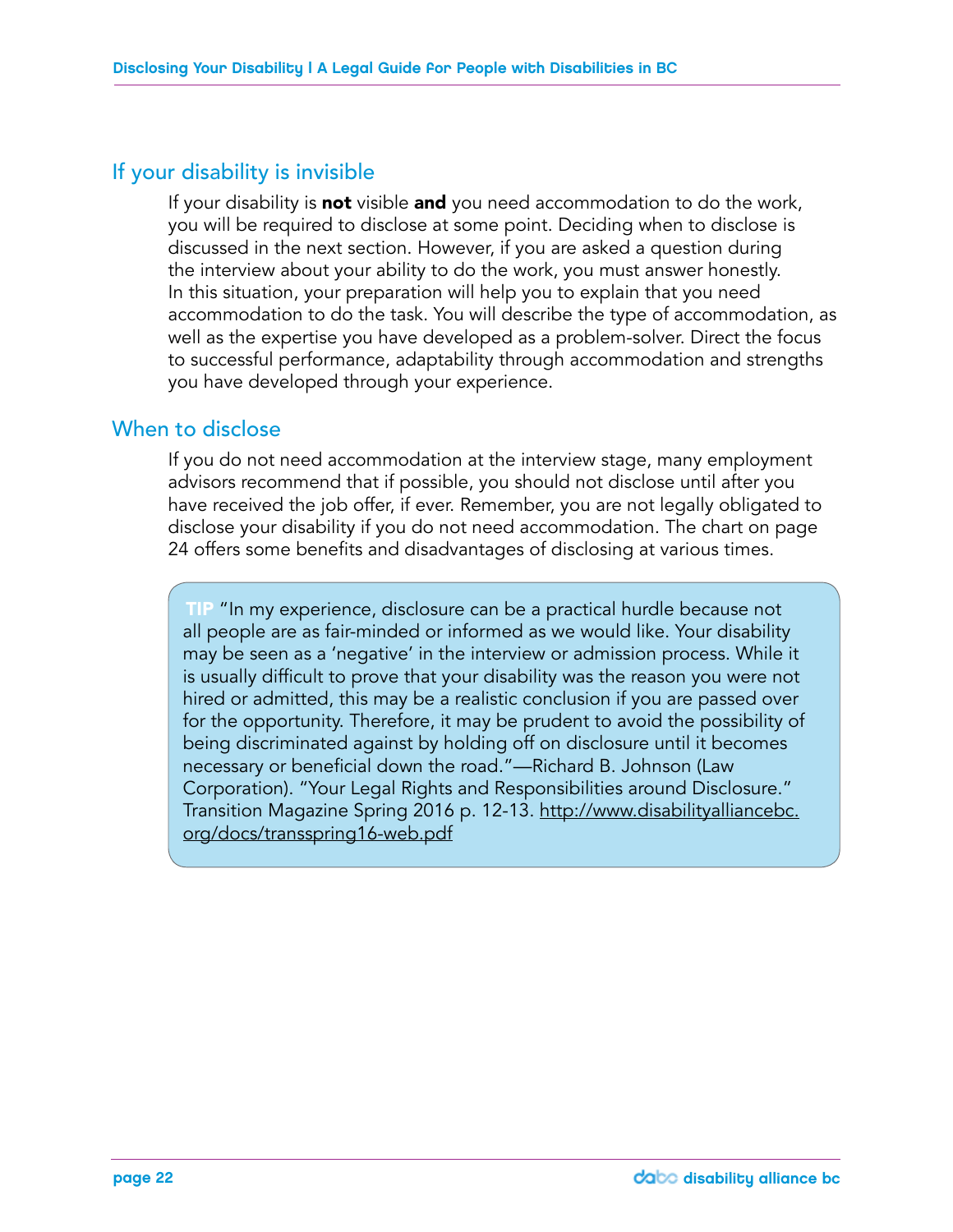### Visualizing disclosure

To disclose or not? If so, when?



Reprinted with permission. Courtesy Sarah Knitter, Accessibility Advisor, Access and Diversity. The University of British Columbia, [2016].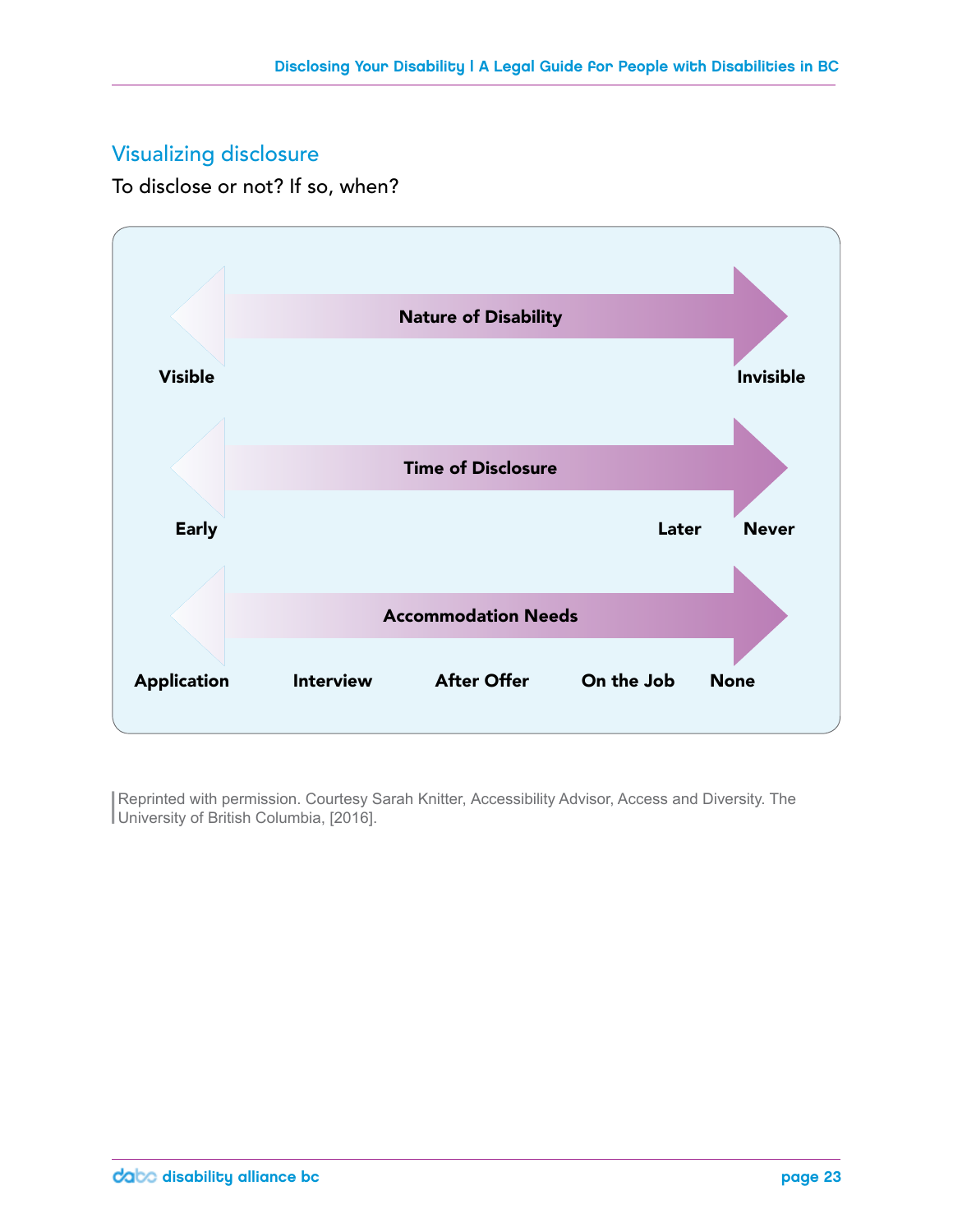### Options for disclosure: advantages and disadvantages

| <b>Option</b>                             | <b>Advantages</b>                                                                                                | <b>Disadvantages</b>                                                          | <b>Recommendations</b>                                                                            |
|-------------------------------------------|------------------------------------------------------------------------------------------------------------------|-------------------------------------------------------------------------------|---------------------------------------------------------------------------------------------------|
| Third party<br>referral                   | recommended<br>by someone the<br>employer knows<br>employer is aware of                                          | little control over what is<br>said about you<br>you could be screened<br>out | good option if the person<br>recommending you is<br>supportive<br>follow up with a call to the    |
|                                           | your situation                                                                                                   |                                                                               | employer                                                                                          |
| Application,<br>resumé or cover<br>letter | demonstrates<br>openness                                                                                         | could be used to screen<br>you out                                            | use if employer has equity<br>program                                                             |
|                                           | employer may be<br>recruiting for diversity                                                                      | limited space to<br>describe abilities,<br>accommodations                     | focus on your skills and abilities                                                                |
|                                           |                                                                                                                  | can't address employer's<br>concerns                                          |                                                                                                   |
| When interview<br>is scheduled            | employer is interested<br>allows employer to                                                                     | employer may react<br>negatively                                              | if you require accommodations<br>for the interview, disclose at this<br>time                      |
|                                           | prepare<br>provides opportunity<br>to discuss your<br>disability                                                 | you may not receive<br>serious consideration                                  | call employer to disclose if<br>someone else booked the<br>interview                              |
| After interview is<br>scheduled           | same as above                                                                                                    | same as above                                                                 | same as above<br>gives time to prepare                                                            |
| When you meet<br>employer                 | reduces risk of<br>employer forming<br>preconceived<br>opinions                                                  | employer might react<br>negatively to surprise                                | use this method if you are<br>confident you can keep the<br>employer focused on your<br>abilities |
| During the<br>interview                   | you can reassure<br>employer<br>you can answer<br>questions                                                      | same as above                                                                 | if your disability is not visible,<br>use this option and focus on<br>your abilities              |
| After receiving a<br>job offer            | if your disability won't<br>adversely affect your<br>ability to do the<br>work, employer can't<br>withdraw offer | possible strong negative<br>reaction from employer                            | in this situation, if your disability<br>is invisible, you may choose not<br>to disclose at all   |

| Adapted from University of Alberta, Career and Placement Services Tips). Reprinted with permission. Alberta Learning Information Services (2016?). Disclosure: What to Say about Your Disability – and When (Tip Sheet). Retrieved from

https://alis.alberta.ca/ep/eps/tips/tips.html?EK=163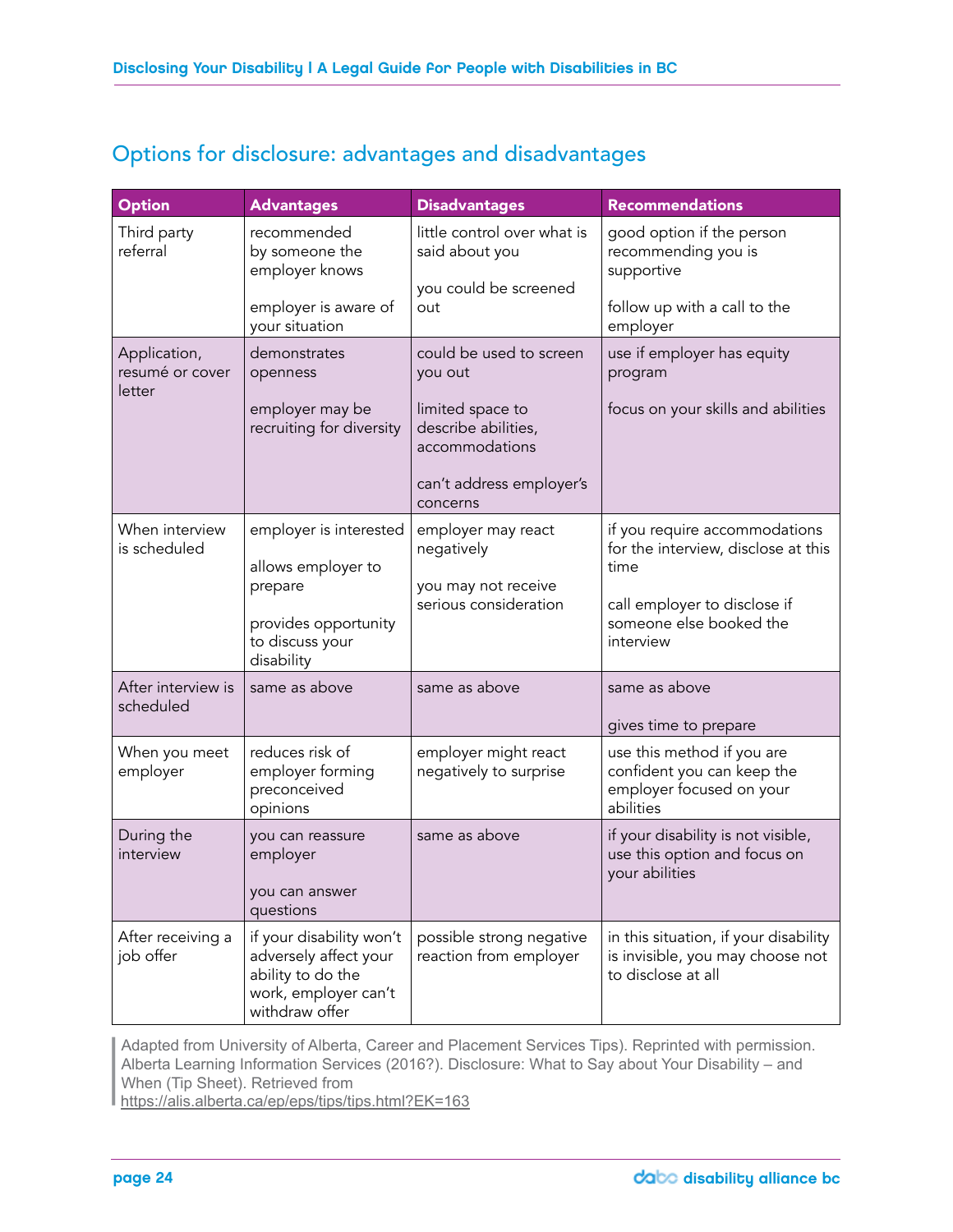### Communication tips

The following tips provide practical suggestions to help you communicate well in job interviews or employment settings. Review each of the tips below and focus on the ones you feel may be difficult. It can be helpful to ask a trusted friend or family member to help you identify areas where you could improve the way you communicate and offer some suggestions.

TIP "Not all employers are good interviewers. If you encounter an employer who isn't, you may have to gently guide the conversation to make sure the employer realizes how your qualifications relate to the job requirements."Alberta Jobs, Skills, Training and Labour. Workplace and Career Planning. (2014). Advanced Techniques for Work Search. p. 76 Retrieved from http://alis.alberta.ca/pdf/cshop/AdvancedTechniques.pdf

### General tips

- Slow down your speech and pronounce words clearly and correctly.
- Vary your pitch, tone and volume to emphasize key words or sentences.
- Record yourself speaking and then listen to the recording to analyze your pitch, tone, speed and volume.
- Adjust the volume of your voice to your audience (e.g. speak softly when you are talking one-on-one; speak louder when you are talking to a larger group or across a room).
- Be conscious of your speech to avoid filler words (e.g. um, uh, ah, like, well, etc.).
- Organize your thoughts and ideas before speaking (e.g. write notes on what you want to say).
- Do not interrupt when someone else is speaking.
- Listen carefully and avoid thinking about how to reply until the speaker has finished.
- Respond non-verbally to show understanding and interest when communicating (e.g. nodding your head, smiling, etc.).
- Make eye contact when listening or talking to people.
- Ask questions until you are sure you understand what is being said.
- Be specific when asking questions and giving answers.
- If possible, take notes to help remember what is being communicated.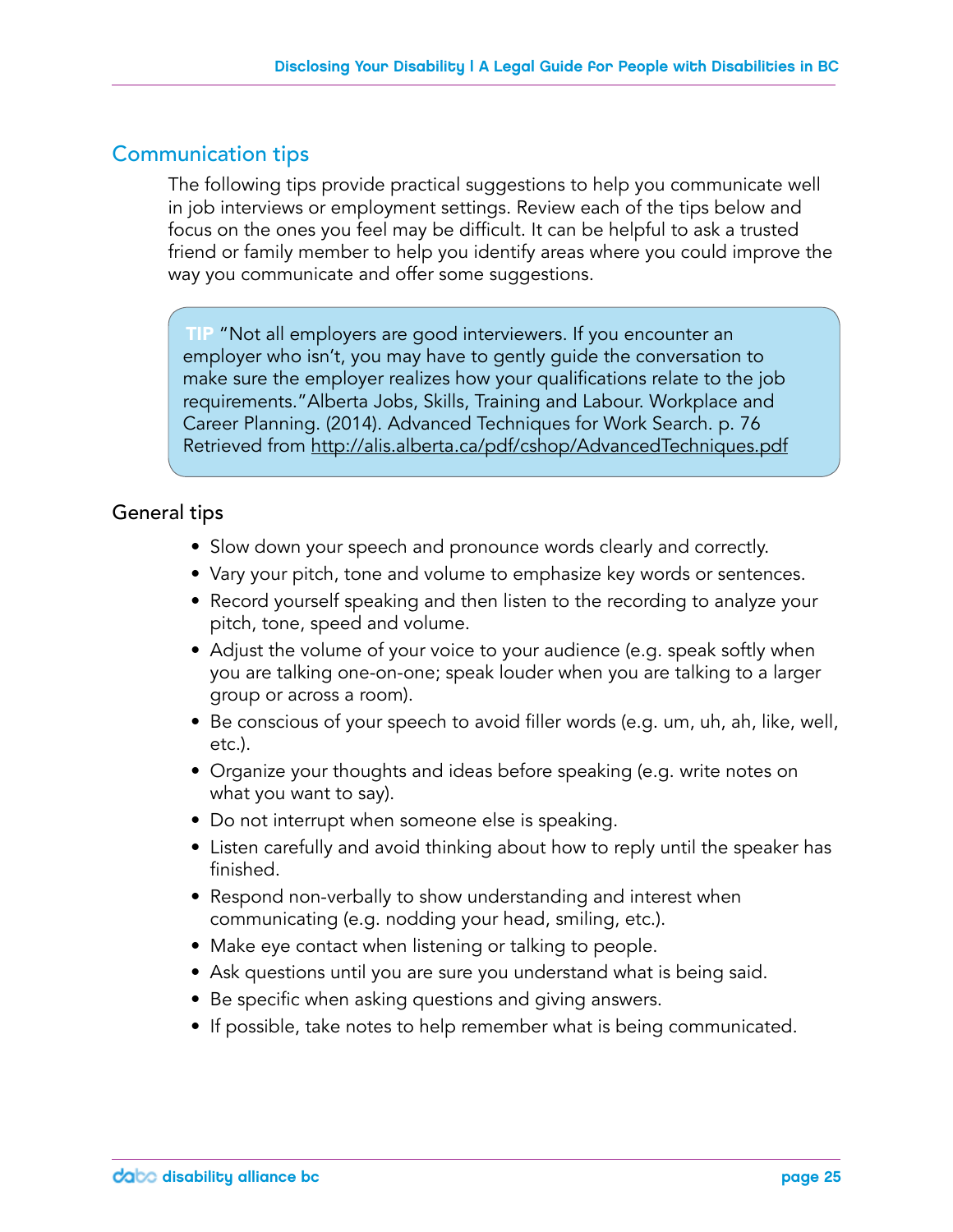### Higher level tips

- Use common words rather than technical terms or acronyms to communicate.
- Restate in your own words what the speaker said and ask questions for clarification (e.g. "Let me be sure I understand correctly. You are saying  $?$ ").
- Maintain focus on your key message.
- If possible, use different approaches when communicating an important message (e.g. diagrams, personal examples, etc.).
- Write down key points or phrases to help remember your presentation. Look at your notes, but do not read them.
- Pause between points or thoughts to highlight and to allow listeners time to reflect.
- Keep calm, take a deep breath and respond politely when dealing with an emotional or difficult situation.
- Use "I" statements (e.g. "I think", "I need", or "I feel"), as opposed to "You" statements (e.g. "You should", "You are", or "You did not"), to clarify feelings and assumptions that may surround problems.
- Avoid jumping to conclusions when listening to others. Keep an open mind and do not stop listening because you disagree.

Adapted with permission. Originally published as: Canada. Literacy and Essential Skills. (2015). "Oral Communication Tip Sheet." Retrieved from www.esdc.gc.ca/en/essential skills/tools/oral comm tip sheet.page Essential Skills. (2015). "Oral Communication Tip Sheet." Retrieved from http:// www.esdc.gc.ca/en/essential\_skills/tools/oral\_comm\_tip\_sheet.page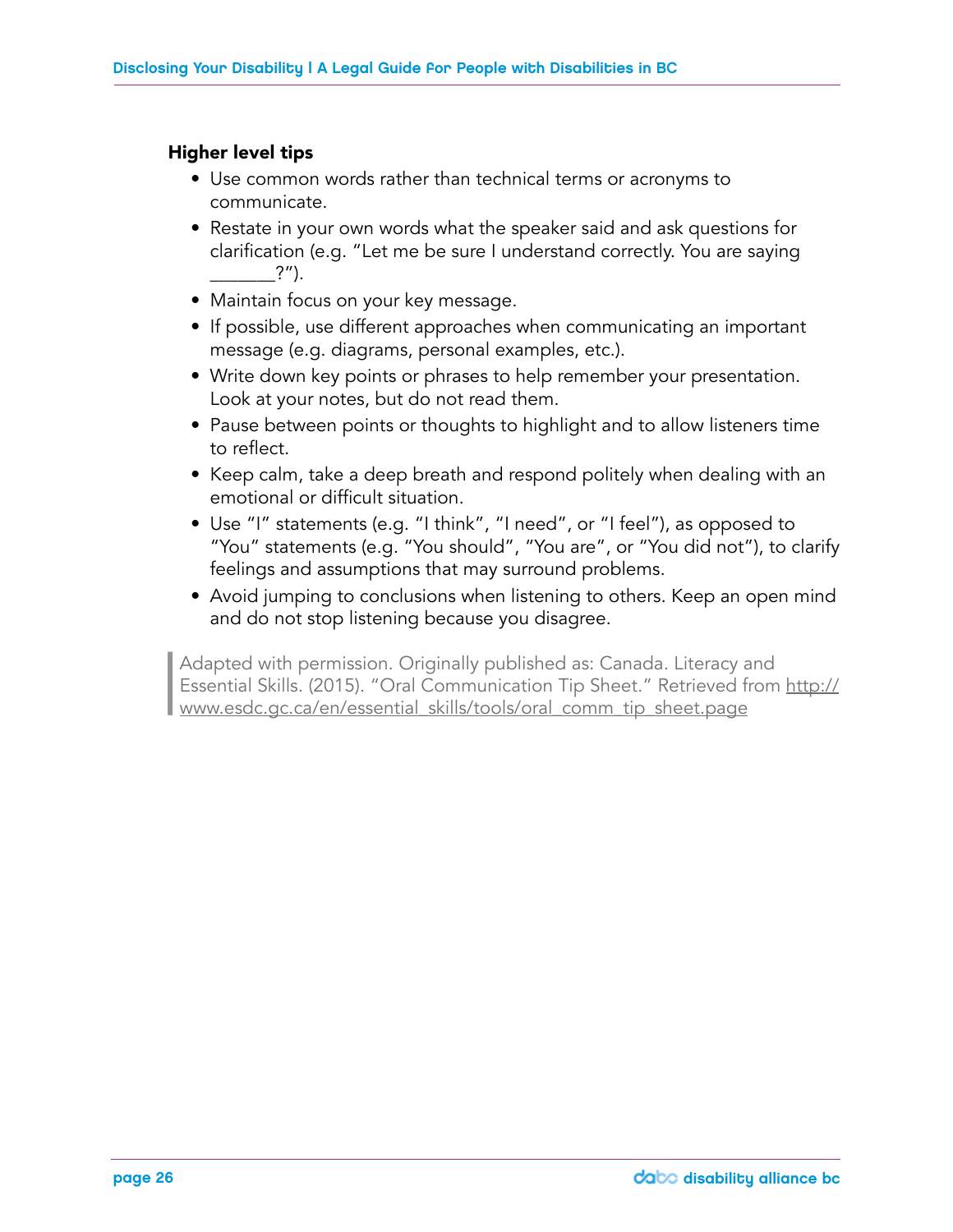### BMO's 'Count Me In' campaign

"BMO's 'Count Me In' campaign encourages all employees, including executives, with non-visible disabilities, to step forward and serve as compelling examples that people with disabilities can indeed make meaningful contributions to the success of the organization.

Disabilities can be visible or non-visible—some examples include: learning, pain, psychological, addictions, non-visible physical (e.g. cancer, HIV, diabetes, chronic fatigue, and migraine headaches), agility, memory, developmental, mobility, hearing, seeing and speech.

Noting that people's circumstances change is important in raising disability awareness. Individuals may not recognize that changes to their health can be considered to have rendered them with a disability. Self-identifying ensures that employees and their managers can seek and receive the support they require to maintain their path to success within the organization."

BMO News Release. (October 24, 2013). Canadian Businesses Slow to Hire People with Disabilities. Retrieved from https://newsroom.bmo.com/press-releases/ canadian-businesses-slow-to-hire-people-with-disab-tsx-bmo-201310240906438001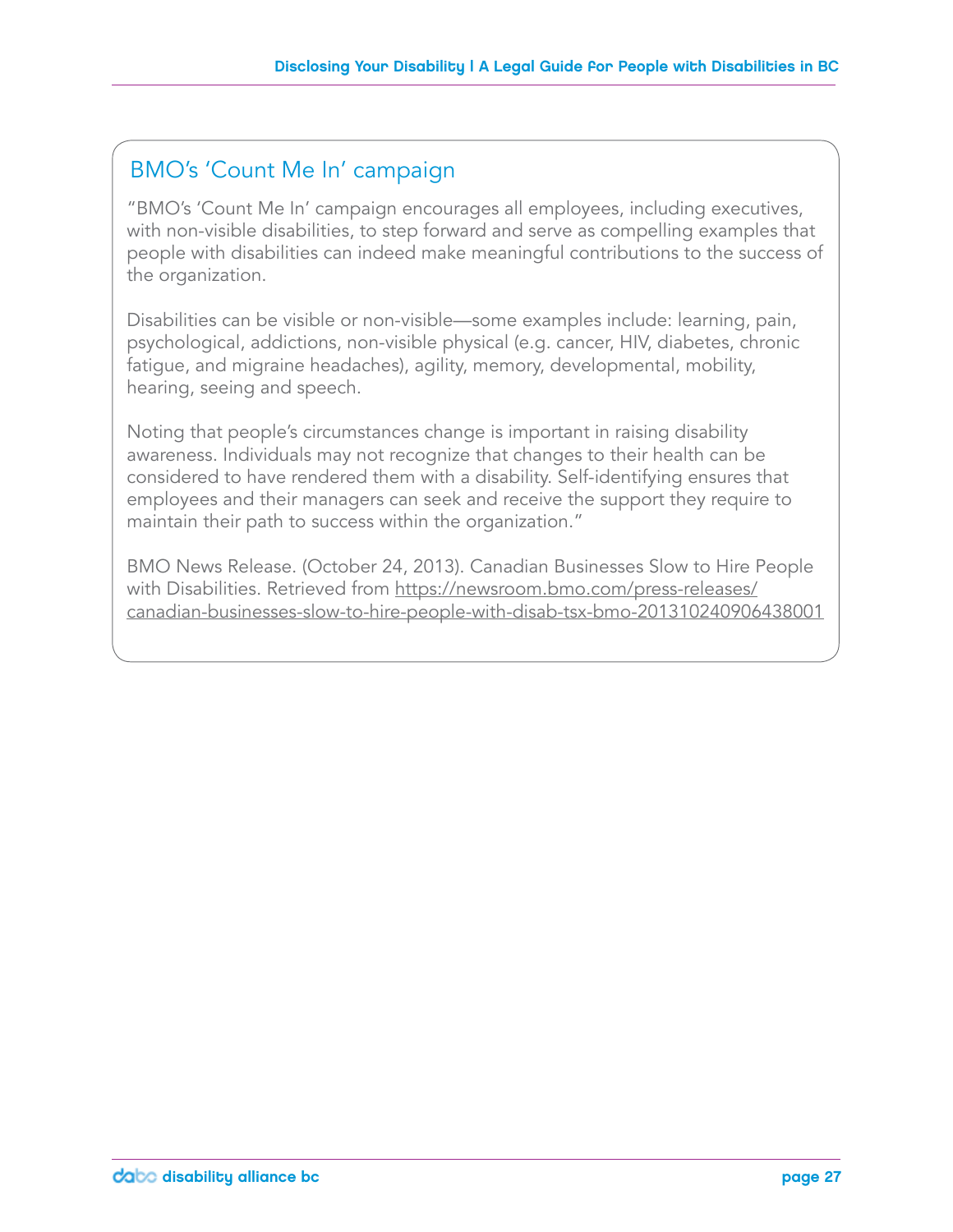SB is visually-impaired (five percent vision in one eye only) and uses<br>SB humour and a positive attitude to educate others about disability. "Be up front! I don't think it's a good idea to put it in the resumé, but once you meet somebody then you make sure that you let them know that you have a disability and what you need. Talking about resumés, SB says, "If you put 'Hi! I'm so and so. I'm visually-impaired.' Nine times out of 10, I would say that they wouldn't even bother. Even though you're not supposed to do that, they get enough people that they can get someone who can see well or whatever."

"Sometimes you wonder if you should disclose anything… how will you be accepted? But I've never been bothered by that. I feel that I'm here for a reason… to help other people learn about people with disabilities. I think we don't disclose enough sometimes because we don't want people to know we're different. I'm not like that. I'm not different. I just have a different way of doing things. Being visually-impaired, you learn what people are like rather than what they look like. And you become a pretty good judge of character."

See more stories from people with disabilities in Appendix C.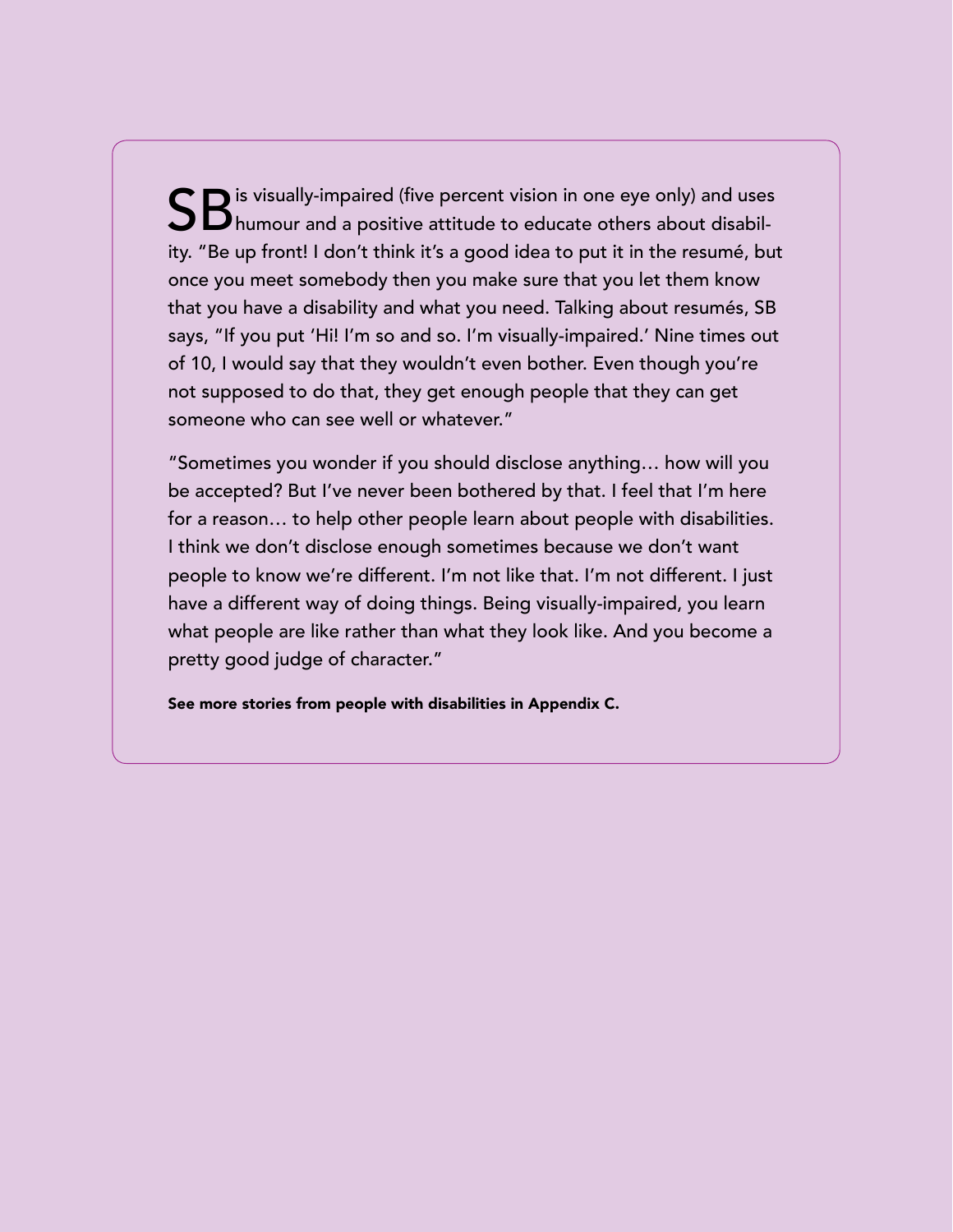### Accommodation

We mentioned in the Important Terms to Know section that employers have a "duty to accommodate" the disabilities of employees and potential employees up to the point of "undue hardship." Accommodation is commonly misunderstood and is believed to be complicated and expensive. If you will need accommodation in the workplace, it is advisable to learn about the range of accommodations in use and to know that many involve no cost for the employer. In fact, the most "frequently reported accommodations were changes in job duties and modified hours of work."\*

In "57 percent of cases, no workplace accommodation is required for people with disabilities."\*\* Various sources in Canada note that between 50-80 percent of suggested accommodations cost the employer less than \$500.

Understanding your accommodation needs, costs and potential resources will be helpful if you decide to disclose to an employer. Below are examples of the range of accommodations in use. Researchers have highlighted the fact that people without disabilities benefit from accommodation at work as well. Examples include flexible work hours and working from home, among others. Employers offering flexibility to all employees eliminate concerns of favouritism or special treatment for some employees.

\* CCRW Disability Awareness Information. (2013). Mythbuster: Myths about Hiring Persons with Disabilities. Retrieved from http://www.ccrw.org/wp/wpcontent/uploads/2013/05/Myths-and-FAQs-Employer-Resource.pdf

\*\* Deloitte LLP. (2013) Rethinking Disability In Our Journey to Inclusion: Deloitte FY 2013 Diversity Annual Report. Retrieved from http://www2.deloitte.com/ content/dam/Deloitte/ca/Documents/about-deloitte/ca-en-about-deloitteannual-diversity-report.pdf

### Types of accommodation

The following examples illustrate the range of accommodation used. For more information about accommodation for different types of disabilities, please see Resources on page 33.

### Examples of scheduling/hours of work accommodation

- modified shifts
- reduced hours
- flexible work schedule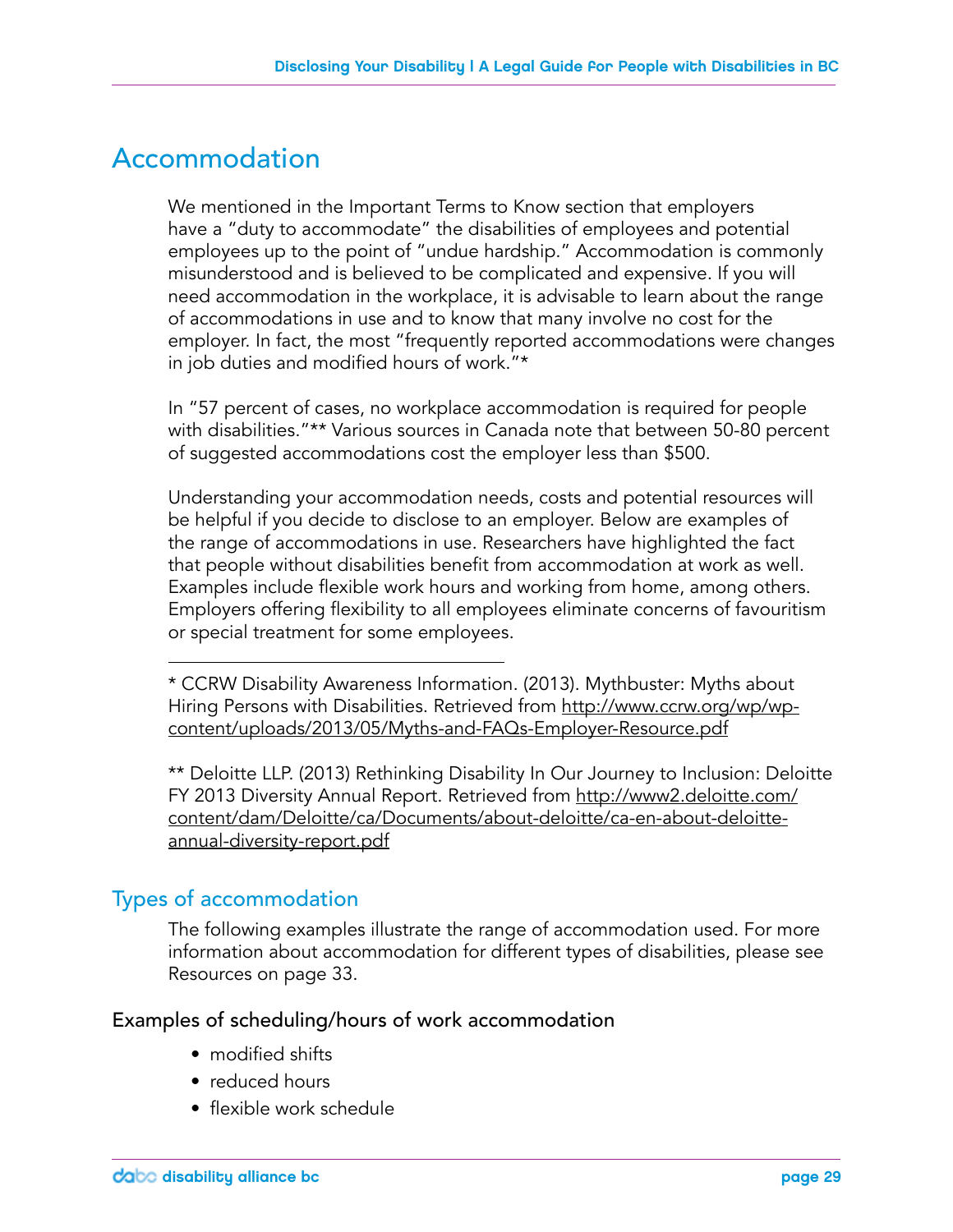- work from home
- job-sharing
- split shifts
- scheduling work only at one location
- frequent breaks

#### Examples of modifications in support, environment and technology

- personal attendant
- job coach
- peer mentoring
- elimination or reassignment of non-essential tasks
- individualized training
- maximize employees' strengths
- minimize distractions
- additional training
- written job instructions
- prioritize job tasks
- modify job duties
- modify work environment/physical surroundings
- modify lighting
- reduce background noise
- clear paths for travel through workspace
- relocate workstation to be closer to other required equipment/rooms
- calming music via headphones
- earplugs to reduce noise distraction
- eliminate/minimize scents
- low-glare lighting, natural lighting or brighter lighting
- air cleaners for environmental sensitivities
- assistive devices, modified equipment
- magnify written material using optical magnifiers
- recording devices for instructions or meeting minutes
- hands-free telephones or voice-to-text/text-to-voice translation
- document holders to assist in typing
- screen-readers or large print
- install carpets or non-slip strips to promote ease of movement
- adjust the height of shared items such as photocopiers, printer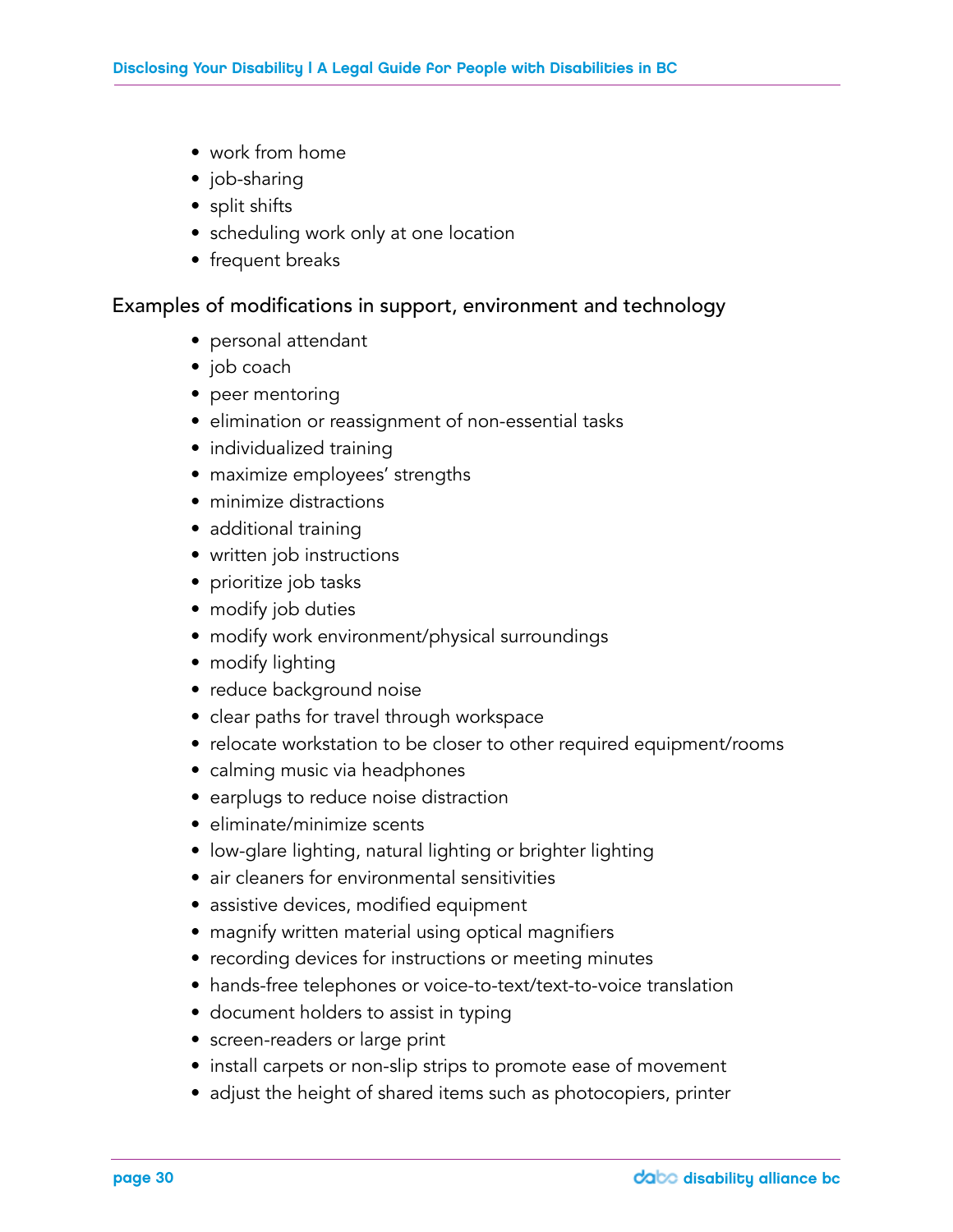- modify hallways/entrances to accommodate wheelchairs and scooters
- provide access ramps and automatic door openers
- accessible washrooms
- accessible parking spaces
- accessible presentation materials
- sign language interpreters/captioners
- modify keyboard
- speech recognition software
- screen-reading software
- widescreen monitors
- voice carry-over telephone
- video remote interpreting

TIP Many people wonder how to fill resumé gaps where they took time off from employment due to illness or disability. Employment advisors suggest listing continuing education, volunteer work, travel, family responsibilities or other activities that you did during that time. For more information: Collins, T. (2012?). How to Explain a Big Gap on Your Resumé [Blog post]. Retrieved from: http://blog.stafflink.ca/recruiting-tips/how-to-explain-a-big-gap-onyour-resume#

### Resources for accommodation

For information about accommodation appropriate for your circumstances, check the Resources on page 33. Also contact organizations serving people with your disability or chronic illness for information about workplace accommodation. To find these organizations, contact bc211, a "Vancouverbased nonprofit organization that specializes in providing information and referral regarding community, government and social services in BC." Dial 2-1-1 or text the name of your city to 2-1-1. You may also search online at: http://www. bc211.ca.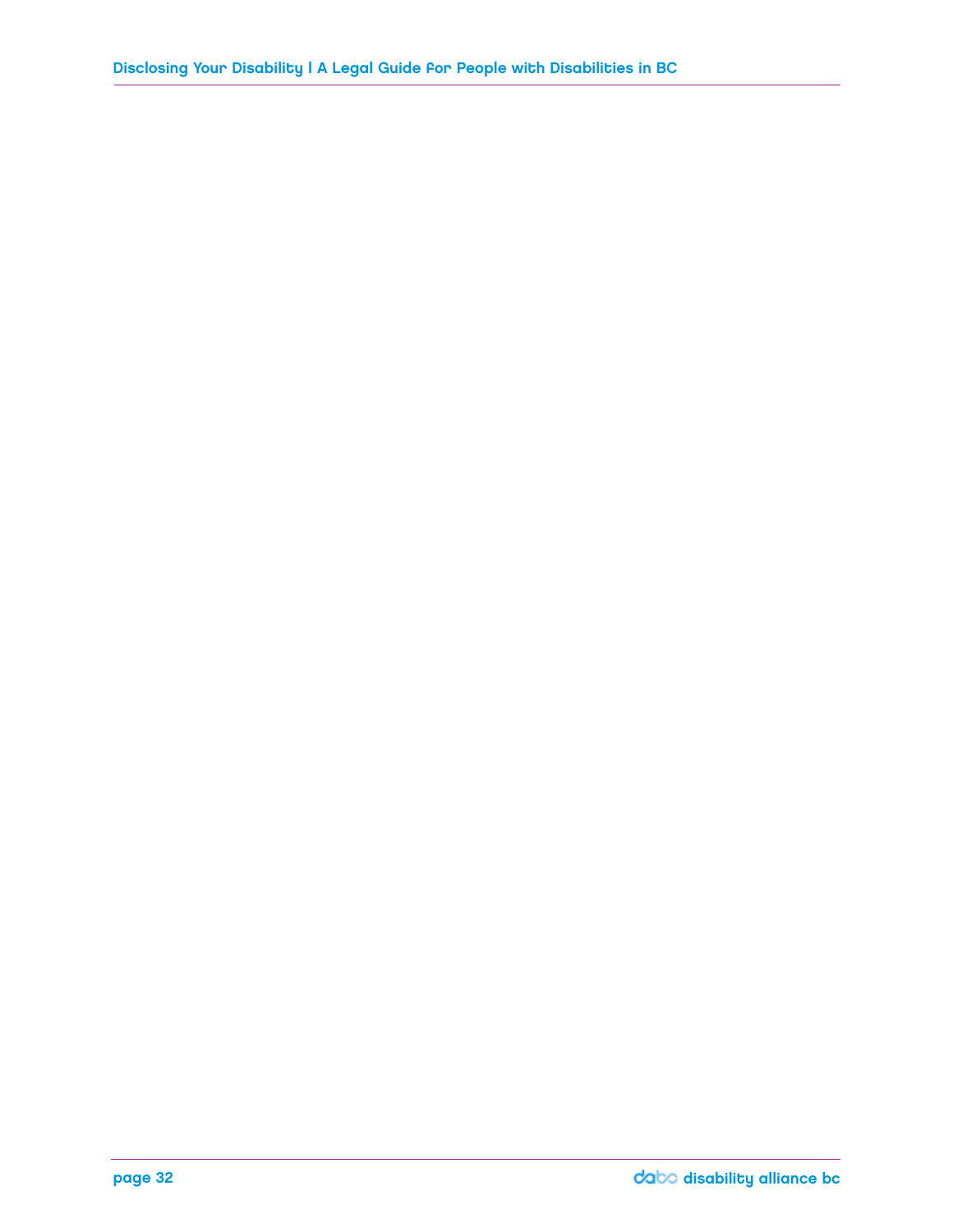### Appendix A | Resources

### Legal resources for information on disclosure

British Columbia. Human Rights Protection. (2015). Retrieved from http://www2.gov. bc.ca/gov/content/justice/human-rights/human-rights-protection

Includes these Information Sheets:

What you need to know Mental or physical disability Racial discrimination Age discrimination Sexual orientation Sex discrimination and sexual harassment

BC Human Rights Tribunal. (2015). Human Rights in Employment (Information Sheet No. HR1). Retrieved from http://www.bchrt.bc.ca/shareddocs/human-rights/HR1-Employment.pdf

BC Human Rights Tribunal. (2015). Human Rights in British Columbia: What You Need to Know. Retrieved from http://www2.gov.bc.ca/assets/gov/law-crime-and-justice/ human-rights/human-rights-protection/what-you-need-to-know.pdf

BC Human Rights Tribunal. (2016). [Human Rights Resources]. Retrieved from http:// www.bchrt.gov.bc.ca/resources/index.htm

Canadian Human Rights Commission. (2016). Retrieved from http://www.chrc-ccdp. gc.ca/eng

Canadian Human Rights Commission. (2005). Duty to Accommodate: Frequently Asked Questions and Answers. Retrieved from http://sci-bc-database.ca/wp-content/uploads/ Duty-To-Accommodate1.pdf

Community Legal Assistance Society. (2015). BC Human Rights Clinic: Duty to Accommodate. Retrieved from http://www.bchrc.net/duty\_to\_accommodate

Johnson, R. B. (Spring 2016). Your Legal Rights and Responsibilities around Disclosure. Transition Magazine, 12-13. Retrieved from http://www.disabilityalliancebc.org/docs/ transspring16-web.pdf

Kavanaugh, K. & Nelson, M. (Spring 2016). Should I Reveal My Invisible Disability? Transition Magazine, 26-27. Retrieved from http://www.disabilityalliancebc.org/docs/ transspring16-web.pdf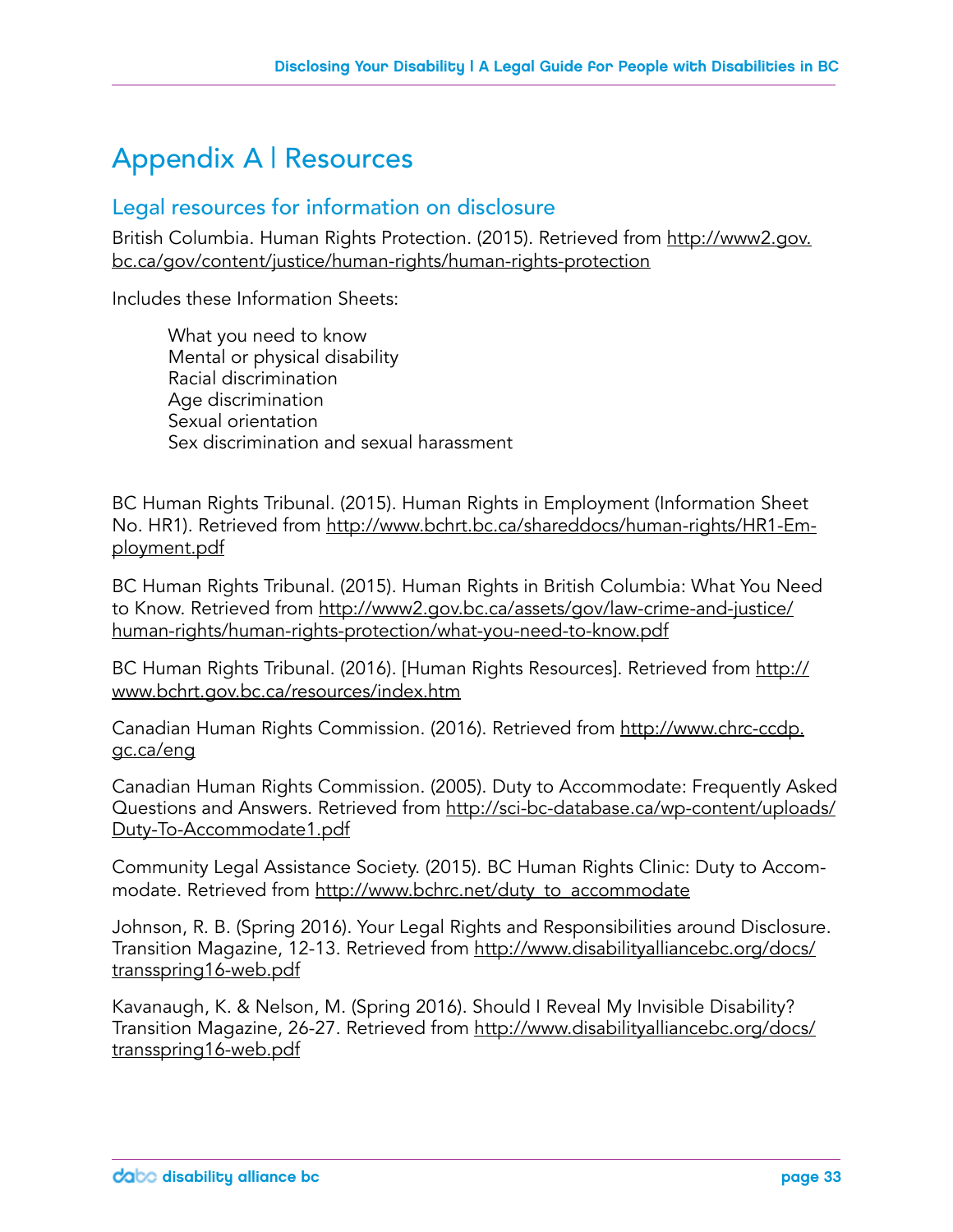Kelly, F. (Spring 2016). Disclosure in Employment: What Do You Say to Employers and Potential Employers about Having a Disability? Transition Magazine, 6-7. Retrieved from http://www.disabilityalliancebc.org/docs/transspring16-web.pdf

### Accommodation

Abilities In Mind. (n.d.). Chart of Job Accommodations. Retrieved from http://www. abilitiesinmind.com/wordpress/wp-content/uploads/2015/10/chart-of-job-accommodations.pdf

Alberta Learning Information Service (ALIS). (2016?). Tip Sheet Alphabetical List [Extensive resource on working with a disability/chronic illness]. Retrieved from https://alis. alberta.ca/ep/eps/tips/tips.html?Topic=All

Arnold, I., & Arnold, S. (2014). Supporting Employee Success: A Tool to Plan Accommodations that Support Success at Work. [Workplace Strategies for Mental Health] Retrieved from https://www.workplacestrategiesformentalhealth.com/pdf/Supporting\_ Employee\_Success\_EN.pdf

BC211 [Information and referral regarding community, government and social services in BC]. Retrieved from http://www.bc211.ca/

B.C. Civil Liberties Association Privacy Handbook - Duty of Employers to Accommodate. (2015). Retrieved from https://bccla.org/privacy-handbook/main-menu/privacy-5contents/privacy5-9.html

Birch, G. & Bunn, L. (Spring 2016). Disclosure of Disability and Using Assistive Technology. Transition Magazine, 20-21. Retrieved from http://www.disabilityalliancebc.org/ docs/transspring16-web.pdf

CCRW [Canadian Council on Rehabilitation and Work] Disability Awareness Information. (2013). Mythbuster: Myths about Hiring Persons with Disabilities. Retrieved from http://www.ccrw.org/wp/wp-content/uploads/2013/05/Myths-and-FAQs-Employer-Resource.pdf

Canadian Council on Rehabilitation and Work. (2016). JAS [Job Accommodation Service] Employee FAQs. Retrieved from http://www.ccrw.org/job-accommodation-service/employee-faqs-jas/

"JAS<sup>®</sup> is a Canada-wide and bilingual service that offers public and private sector companies of all sizes advice, consultations, and assessment services in order to assist them in complying with their legal duty to accommodate and accessibility standards." "PWIP (Partners for Workplace Inclusion Program) provides job seekers with disabilities with tools to prepare for a career or secure employment."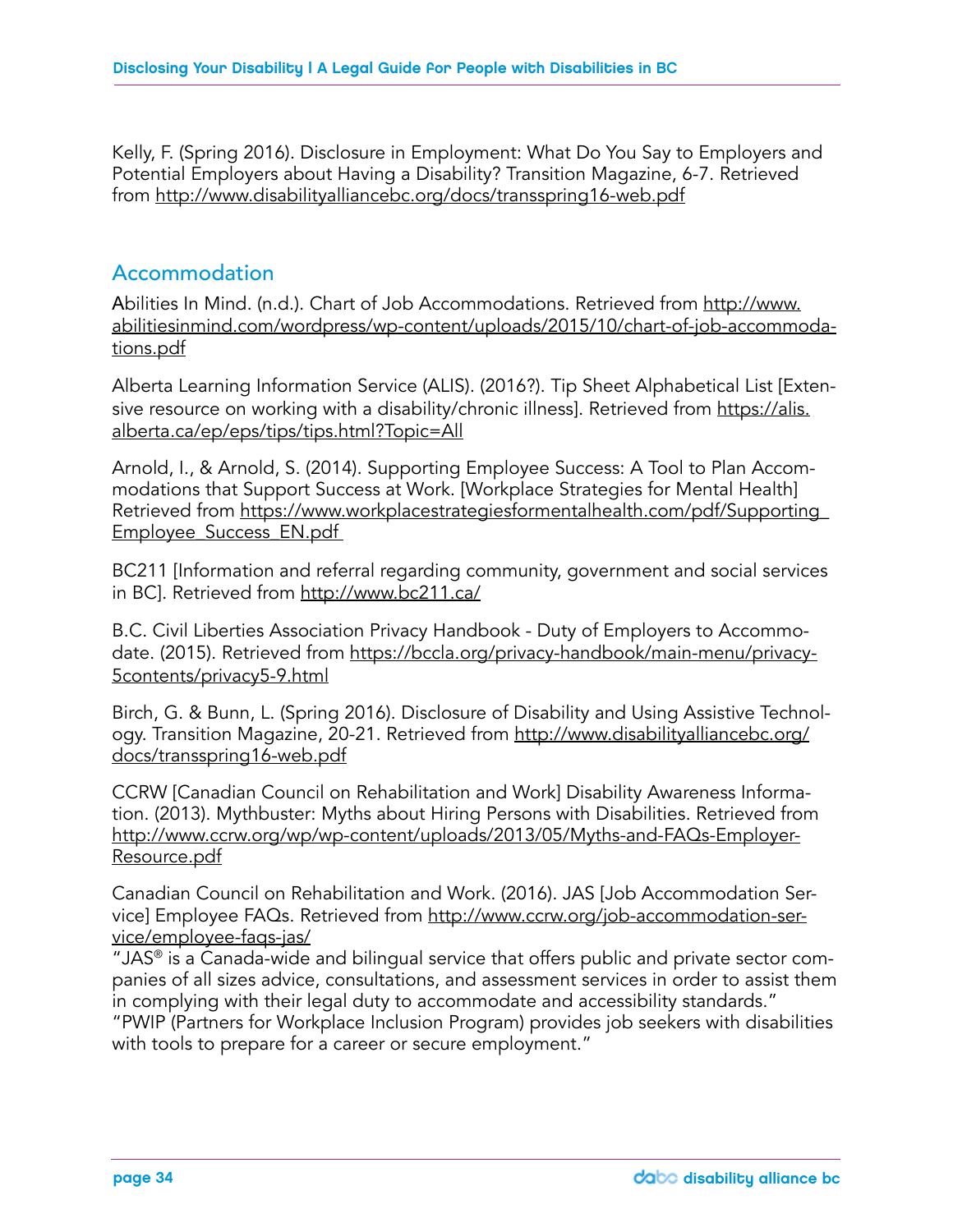JAN: Job Accommodation Network. (2016?). Retrieved from http://askjan.org/ A US-based website helpful for Canadian residents interested in suggested accommodations. JAN provides SOAR (Searchable Online Accommodation Resource) and an archive of recordings and transcripts of webcasts dating back to 2011. Webcast topics include: accommodating different types of disabilities, current issues in accommodation and best practices.

Prince, M. J. [2015]. Workplace Accommodation of Persons with Invisible Disabilities: A Literature Review. Retrieved from https://crwdp.ca/sites/default/files/documentuploader/draft\_manuscript\_-\_lit\_review\_on\_persons\_with\_invisible\_disabilties\_in\_workplaces\_prince\_2015.pdf

Reeve, T., & Gottselig, N. (2011). Investigating Workplace Accommodation for People with Invisible Disabilities: Research Report. Retrieved from http://www.disabilityalliancebc.org/docs/employmentinvisibledis.pdf

Spinal Cord Injury BC. (2016). Retrieved from http://sci-bc-database.ca/ "The SCI Information Database is an online encyclopedia with more than 800 current and comprehensive resources for people with spinal cord injuries, their families, and other stakeholders in British Columbia."

Tetra Society of North America. (2016?). Retrieved from http://www.tetrasociety.org/ A non-profit organization based in Vancouver "that recruits skilled volunteers to create customized assistive devices for people with physical disabilities."

Workplace Strategies for Mental Health: Accommodation Strategies. (2016?). Retrieved from https://www.workplacestrategiesformentalhealth.com/managing-workplace-issues/accommodation-strategies

### Career management

Alberta Human Services Career and Workplace Resources. (2008). Assessing You: The First Step In Career Planning. Retrieved from http://alis.alberta.ca/pdf/cshop/AssessingYou.pdf

Alberta Jobs, Skills, Training and Labour. Workplace and Career Planning. (2014). Advanced Techniques for Work Search. Retrieved from http://alis.alberta.ca/pdf/cshop/ AdvancedTechniques.pdf

Angus, G. (Spring 2016). Small Business Owners and Disability. Transition Magazine, 22. Retrieved from http://www.disabilityalliancebc.org/docs/transspring16-web.pdf

British Columbia. WorkBC. (2016) WorkBC: Resources for People with Disabilities. Retrieved from https://www.workbc.ca/Resources-for/People-with-Disabilities/Peoplewith-Disabilities.aspx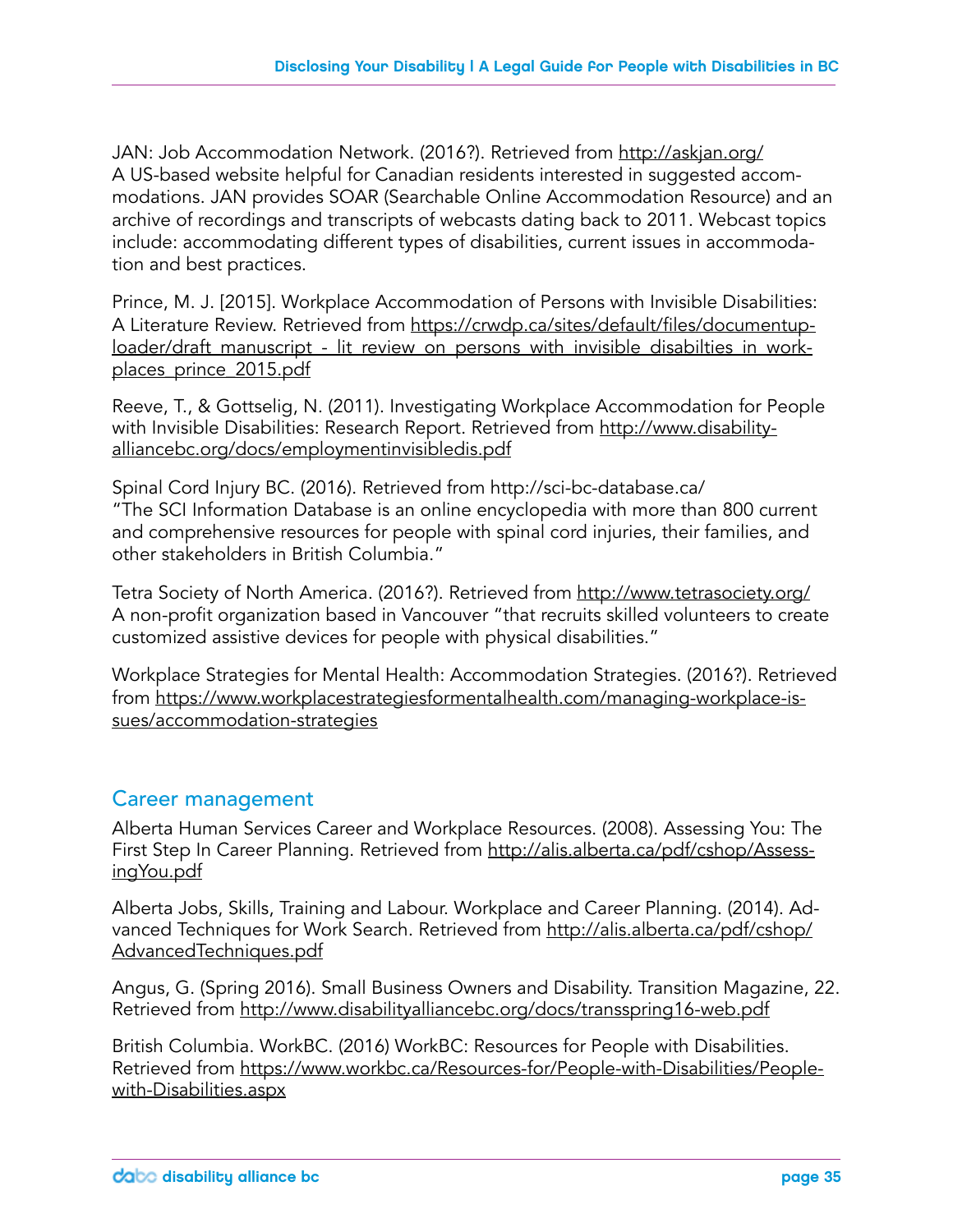Buch, M.W. & Schellinck, S. (Spring 2016). Returning to Work with Chronic Pain: Tips for Navigating the Workplace Environment. Transition Magazine, 24-25. Retrieved from http://www.disabilityalliancebc.org/docs/transspring16-web.pdf

CCRW [Canadian Council on Rehabilitation and Work] Disability Awareness Information. (2013). Mythbuster: Myths about Hiring Persons with Disabilities. Retrieved from http://www.ccrw.org/wp/wp-content/uploads/2013/05/Myths-and-FAQs-Employer-Resource.pdf

Episodic Disabilities Employment Network (EDEN). (2011). Retrieved from http://edencanada.ca/

Connecting "people living with episodic disabilities to other people living with episodic disabilities (peers)—through sections like the Forum, Blogs and Ask HR."

Episodic Disabilities Network. (2015). Episodic Disabilities Toolkit of Resources. Retrieved from http://episodicdisabilities.ca/docs/EpisodicDisabilityToolkitofResourcesFinal.pdf

Lime Connect Canada. (2016). Retrieved from http://www.limeconnect.com/lime\_canada/

Lime Connect Canada is a Canadian partner in Lime Connect, a global not-for-profit organization for people with disabilities. Lime Connect Canada offers corporate recruitment receptions, scholarship and internship programs and the Lime Network, a virtual networking group.

Mental Health Works. (2016). Retrieved from http://www.mentalhealthworks.ca/ A social enterprise of the Canadian Mental Health Association (CMHA). Mental Health Works provides capacity building workshops on workplace mental health to both employers and employees.

Neil Squire Society. (2016). Retrieved from http://www.neilsquire.ca A national non-profit organization that "has for over thirty years empowered Canadians with disabilities through the use of computer-based assistive technologies, research and development, and various employment programs."

Stone, S. D., Owen, M. K., & Crooks, V. A. (2014). *Working Bodies:* Chronic Illness In the Canadian Workplace. Montreal: McGill-Queen's University Press.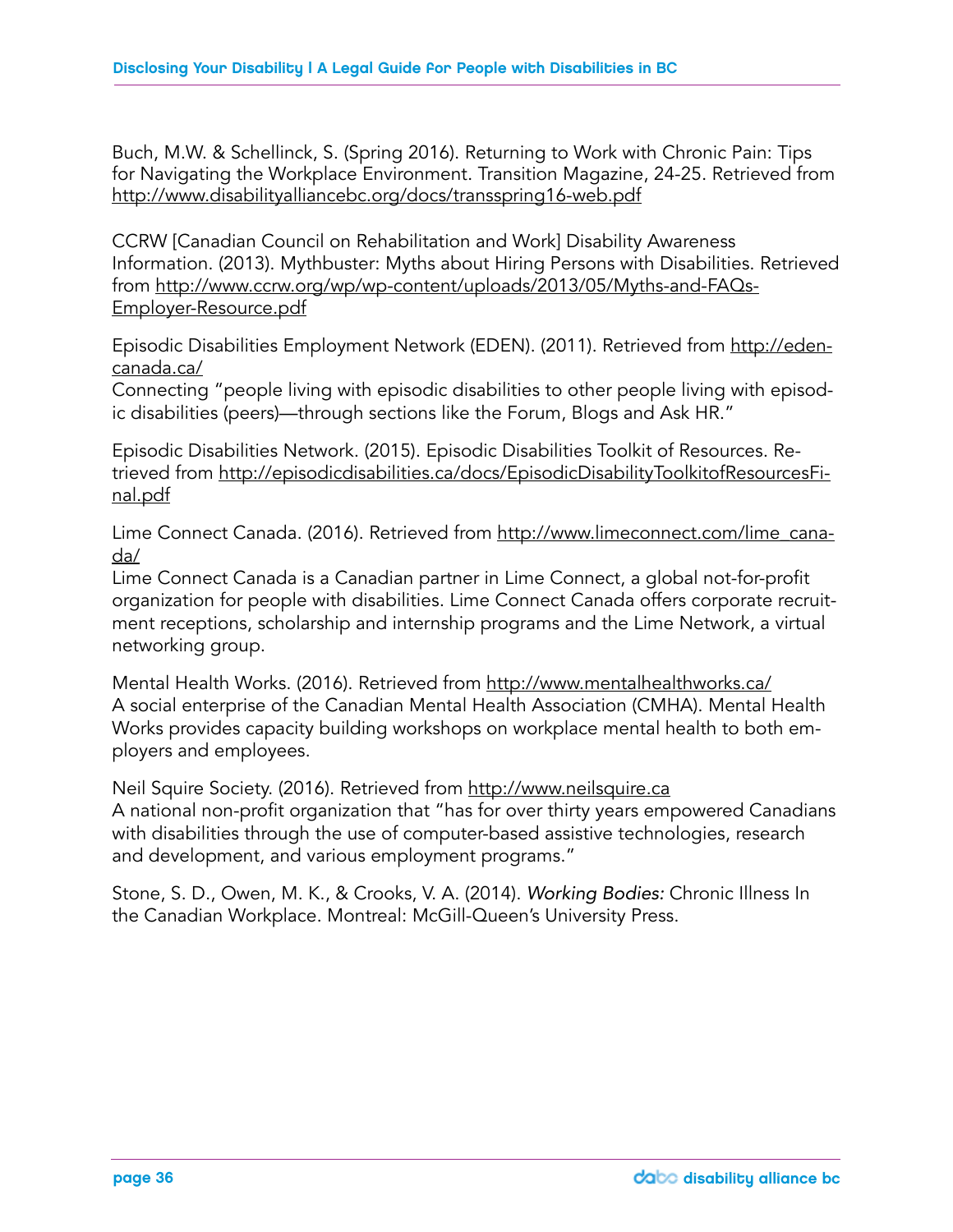### Appendix B | Perspectives on Employment and Disability

#### Perspectives on Employment and Disability

Disability Alliance BC conducted a survey of people with disabilities in BC on their experience with employment and disability. Here are their responses.

#### Did you have your disability/chronic illness when you were hired or did you develop the disability/chronic illness after becoming employed?

- When I was hired: 60%
- After I was hired: 40%

### Please tell us about a positive experience you had with an employer who accommodated your disability. What specifically did they do to enable you to work?

- I work part-time and I was able to spread my hours across several days and weeks to make up the time. A few of the hours I was allowed to do from home.
- When the team was asked to do overtime, my Director privately asked me if I was ok to work and suggested I should only do minimal extra hours.
- I was given time off to get my medication.
- They rearranged my office and raised my desk to allow me to fit my wheelchair underneath.
- At a time of severe symptoms, I was away from work with full support to get better. My work hours were reduced to half-time for a brief period to allow recovery.
- I developed MS while working in a senior management role. A little known, but quite prevalent, disabling symptom of MS impairs cognitive functions affecting my ability to concentrate in a noisy office. Initially, my boss coordinated my move into a quieter office and then was accommodating allowing me to work from home at my discretion.
- They allowed me time off to go to doctor appointments.
- My employer allowed reduced and flexible hours, and job sharing.
- My employer is awesome. They drive me to workshops or appointments, if needed. They have no problem with me doing most of my work from the office by phone/Skype/email. They "get it" and that's so wonderful after all the negative experiences I had with employers who refused outright to consider me.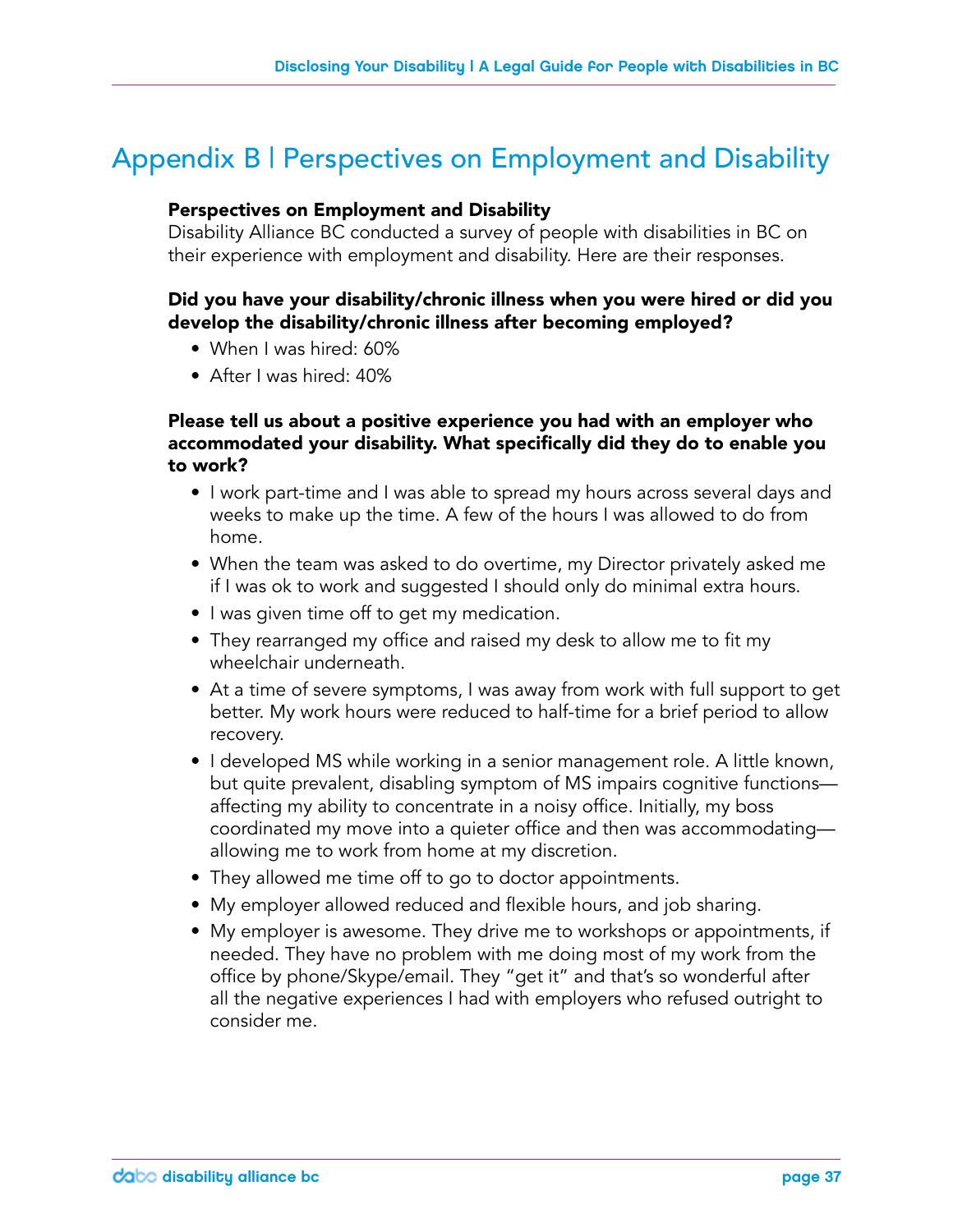#### In what ways did this accommodation affect your ability to work?

- It made managing my rest periods easier. I could take breaks when I needed to, and still complete my assignments when I had more energy.
- The reduced hours relieved stress and provided needed rest.
- The accommodation greatly impacted my ability to continue work and perform. Working from home, my productivity fatigue was much improved and my dialogue with clients more effective. I was able to have much greater clarity of priorities, rather than being overwhelmed by all the banter and noise around the office.
- I was willing to help out where I could and was more loyal to the company.
- If I have a rough night's sleep because of my disability, I can work from home or come in later and make up time in the evening or on the weekend.
- It makes work more pleasant because everyone understands me.

### Why do you think the employer was accommodating of disability?

- Because it was the right thing to do. I outlined my limitations and they adjusted my work processes.
- I believe it was because my employer knew me and my track record from a previous contract. They were willing to hire me, even when I disclosed I was recently diagnosed with MS and did not know how it would affect me. Also, the employer was in the non-profit sector and we were working with people with disabilities.
- My employer has a disability and understands the juggling required to make things work.
- My employer does have a responsibility to be accommodating, but because I was willing to disclose the nature of my illness and details of my limitations, I do feel that they were able to get a better understanding and were more willing to accommodate some of my requests. They may have not been so willing to do it without the details I provided.
- Accommodating all disabilities is part of the mandate. The organization has 10 supported individuals with mental health disabilities on staff.

| Originally published in Transition Magazine Spring 2014 (p. 10-11). http://www. disabilityalliancebc.org/docs/transitionspring14-web.pdf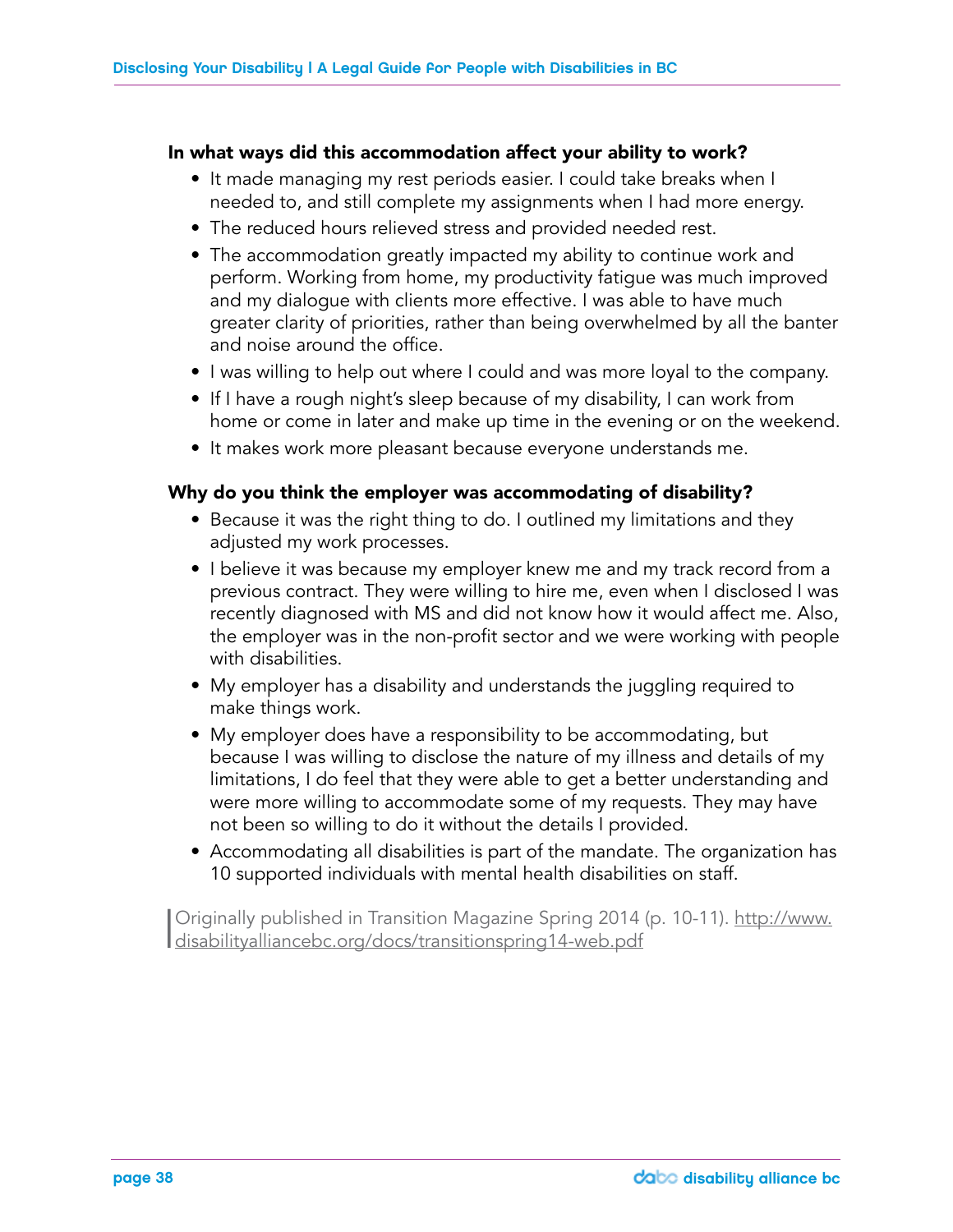### Appendix C | More Stories from People with Disabilities

 $\tilde{\phantom{a}}$  began losing his vision at age three or four from Retinitis Pigmentosa (RP). By  $\Box$  his late 30s, he had light perception in one eye and pin-hole vision in the other eye. GS describes learning to advocate for himself as a process. Asked about when he discloses his disability, GS notes that it's a difficult decision. "[I]f you tell them ahead of time, you open yourself up for discrimination before it happens. If you don't tell them ahead of time, you open up the possibility of shocking them. It does come up as a barrier. If you look at my resumé, you can get quite a bit because my volunteer work is in Canadian Blind Sports (I was their president for 10 years), International Blind Sports, and organizing a blind hockey program. So they're probably not so surprised if I show up with a white cane or a guide dog."

Describing a job interview after he graduated from Social Work School, GS says, "I thought I was a shoe-in because I'd done medical practicums and had a lot of knowledge and expertise in that area. The problem with [the organization] is that they hire casuals to begin with and casuals have to work anywhere. I did my interview and I was kind of surprised when I didn't get offered a job, so I did a follow-up interview afterwards to see what I could have done better."

"The sense I had at that interview wasn't so much about what I said … it was more that she just didn't know how I'd be able to do the work as a casual, for instance, because you have to sign on to computers all over the place. And I said, 'but we never talked about that. A simple solution would be have a laptop set up for me with my adaptive programs on it that I'd be able to plug into your network–it would be secure.' But it taught me a valuable lesson. At interviews after that, toward the end of the interview process, I spend some time describing my vision and how I problem-solve. As a person, naturally I problem-solve all the time—you have to when you have a disability. What I had to learn was that you have to share that with people. You have to explain to them some examples of how you do that."

"It depends what your disability is and how it affects what you're going to do. It's more about finding the right time before your disability affects what you're doing. Maybe you can get through the entire interview and any testing without disclosing."

"It's all so individual, too. Some people are insecure and feel like they're being judged… and they probably are. You have to have a certain amount of confidence. I think if people listened to me they'd think that I was a super-confident person, but whenever I have to do this it's always challenging to put it out there about your disability. If you think that anyone knows about it in any way, it's better that you're the one on top of it–that you're the one presenting it … you can take control of it."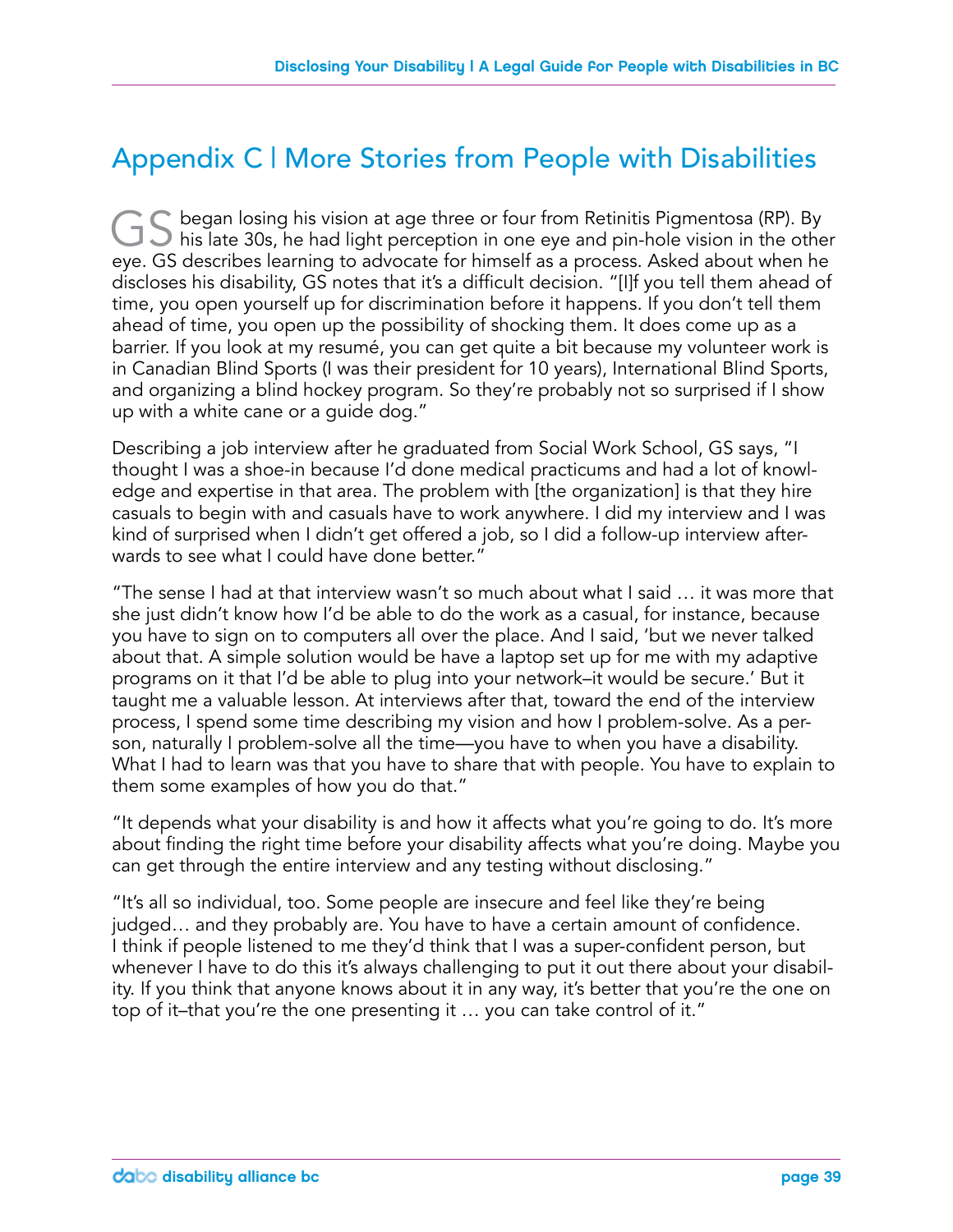"For instance, being blind as a social worker—and I've learned this—I can actually sell blindness as a skill or an asset because I know that when I work with seniors or sick people, I can't see what they look like. So, when I walk into the room, they could be dying of cancer—and I can hear it… I know, but I don't give things away on my face. I don't react viscerally. A sighted person sometimes can't help themselves, but to react to a very sick person through body language. I find that I have really good rapport with people because, being blind, they know that I can't see what they look like. And I'm only talking to them for who they are. I'm not seeing who they were [and] that really comes across. So I've learned that my 'disability' is really an asset."

"A lot of it is about us getting comfortable with our disability—the limitations of it and the strengths of it–and to be able to speak about your disability in a strengths-based way. And to actually feel that way about it. The more positive you're able to make your situation in your head, the more positively you're going to be able to convey that to other people. These things are obviously easily said and not so easily done."

has extensive work experience and is bilingual. Although she has several visible and invisible disabilities, the visible disabilities have consistently presented a barrier to employment. Being overweight and using a walker are significant obstacles as JT discovered during the job search. While dropping off a resumé, she was asked, "Are you still going to be using your walker?" JT replied, "Well … yes. It is how I get around." The employer representative said, "Well, put your application in and we'll see." Another person at a temp agency told JT face-to-face, "We don't have any clients that would be interested." JT says, "I walked out of there feeling two inches tall. And I wanted to go home and shred my resumé. It's very depressing… and it's very disconcerting."

Asked for advice for others looking for employment, JT says, "You almost have to work twice as hard to get the same respect, acknowledgement. Anybody with a disability has a job ahead of them to convey that they're just as capable as an able-bodied person. Stick with it… one foot in front of the other mentality. If you don't get hired for one position–there will be another."

 $^{\circ}$  has been paraplegic since a car accident in 1976 and has had a lot of work experience in government-sponsored employment programs. Living in both rural and urban environments, he is very familiar with the cycle of employment and unemployment as the programs begin and end. BS notes that some employers seem interested only in cashing in on available funding, without regard for the work or contribution of the person they hire. His most satisfying employment began as a "cold caller" making sales calls for an insurance company. While at this job, BS completed insurance courses at night school, wrote the exam and moved into general insurance work. He says, "That was the best job I ever had!" Even though he was highly successful doing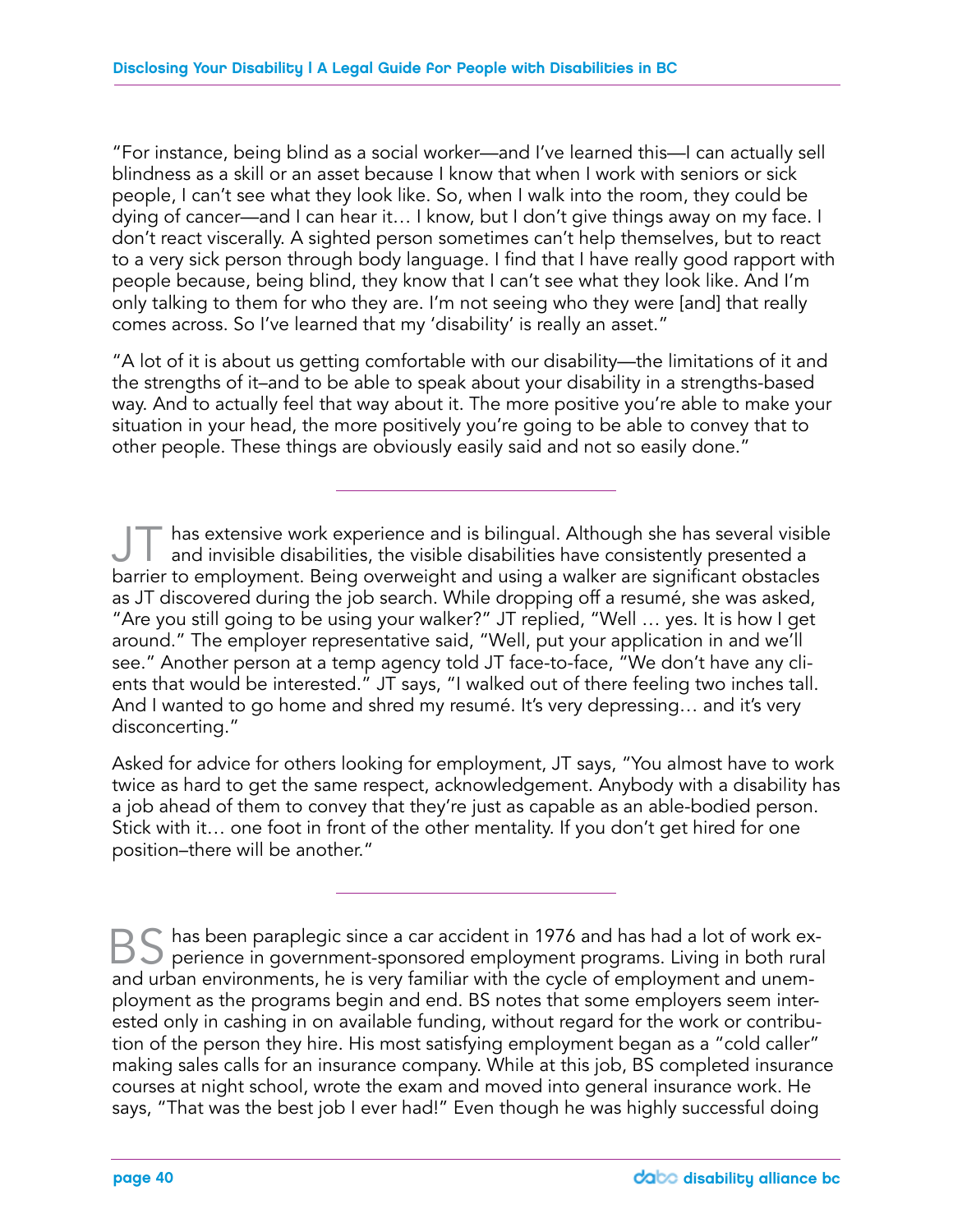sales calls, lack of understanding of disabilities existed in his workplace. The person who hired him said one day, "You know why I hired you [to do cold calling]? You're someone in a [wheel]chair and you'd be used to disappointment."

BS says that looking for work is difficult. "Once they see a [wheel]chair, they always question your health. They see you in a chair and they think, 'Well, you're going to be sick and miss work.' They equate the wheelchair with illnesses." When applying for a position, BS says he prefers to disclose to people face-to-face in an interview.

has an acquired brain injury and mental health disabilities. He has diverse work experience, including a management position in retail and, most recently, a job at a non-profit organization until it lost funding. He has been looking for work for more than two years and believes that his service dog is a significant barrier to employment.

"My job search has not been positive. In the past year, I have had one interview that was over the phone because their head office was in [another city]. This was a job in a care home for youth. I was required to pack a bag and stay as many as three days in a row. Then … I had to disclose that I had a service dog. The next half hour was listening to every excuse in the book why they could not have 'pets' in the workplace. No matter how many times I told her that he is a service dog and not a pet, she just came up with more excuses. The final concern over the dog was, 'What if one of their kids has an allergy to the dog?''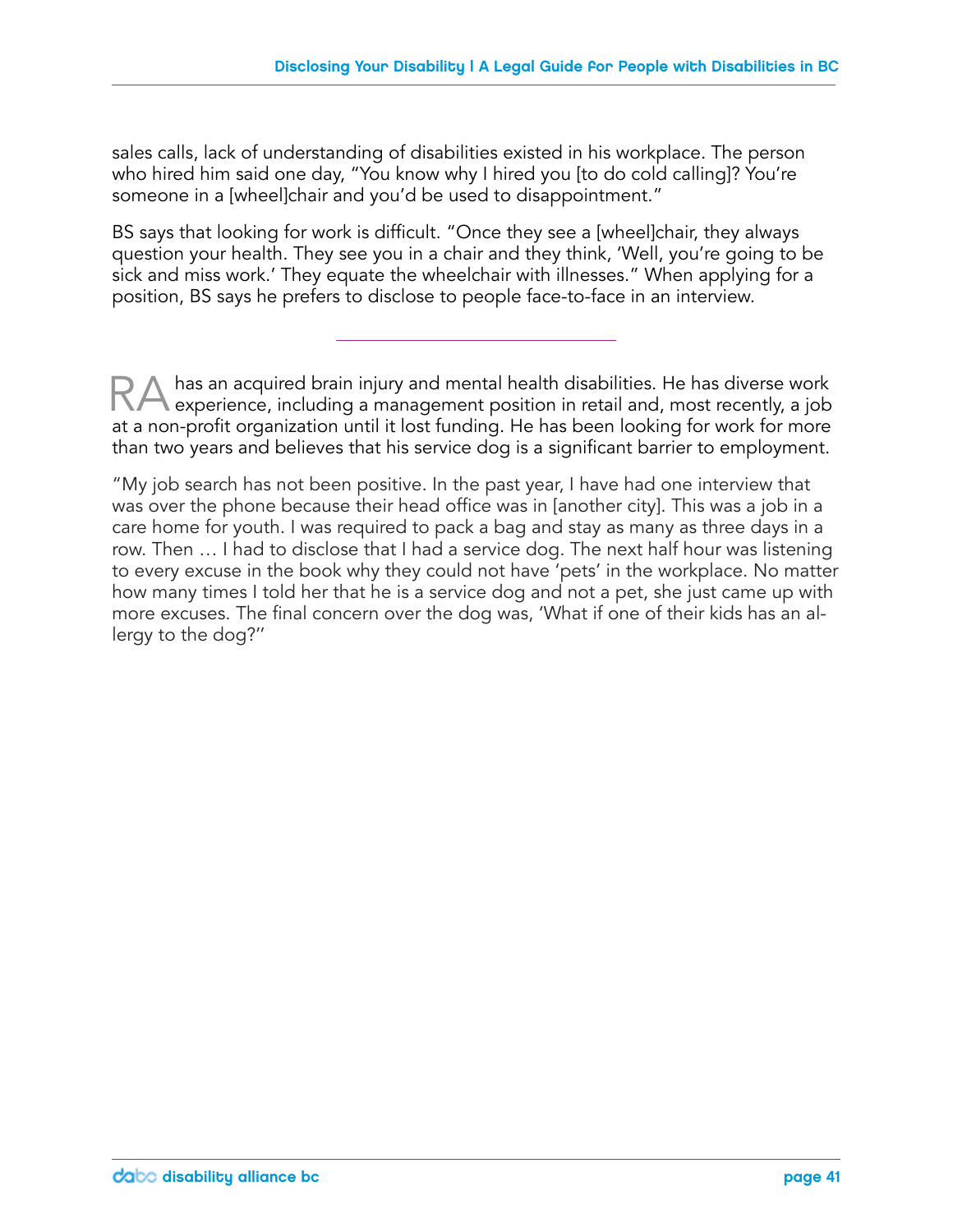### Appendix D | Activities

Complete the *Activity A: Skills Sampler* first. It may provide you with details you can use for *Activity B: Capturing Your Stories*.

### Activity A: Skills Sampler

What follows is a list of some common skills that can be used in a variety of work settings. They are divided into two groups:

- Transferable skills
- Personal management skills

Use this activity as a starting point and add other skills to a separate list as you think of them.

### Step 1

Read the following list of 103 skills and put a checkmark beside each skill at which you are competent. Competent means that you are able to perform the activity as well as most people (e.g. check off "get along with others" if you can do that as well as most people). You don't have to be an expert to check off a skill.

### Step 2

Once you have checked off the skills at which you are competent, go back and highlight (or circle) the checked skills you really like to use. Now you have a record of the skills you are good at and like to use.

### Step 3

Go back through the skills you have highlighted (those you really like to use) and decide which are your top five transferable skills (items 1–71), and which are your top five personal management skills (items 72–103).

### Transferable skills

Sense Awareness Skills

- ❏ 1. Using sound discrimination hearing slight differences in sound
- ❏ 2. Using colour discrimination seeing small differences in colours
- ❏ 3. Using shape discrimination seeing small differences in shapes and sizes; observing how things are alike or different
- ❏ 4. Using depth perception accurately judging distance; judging how far away or apart things are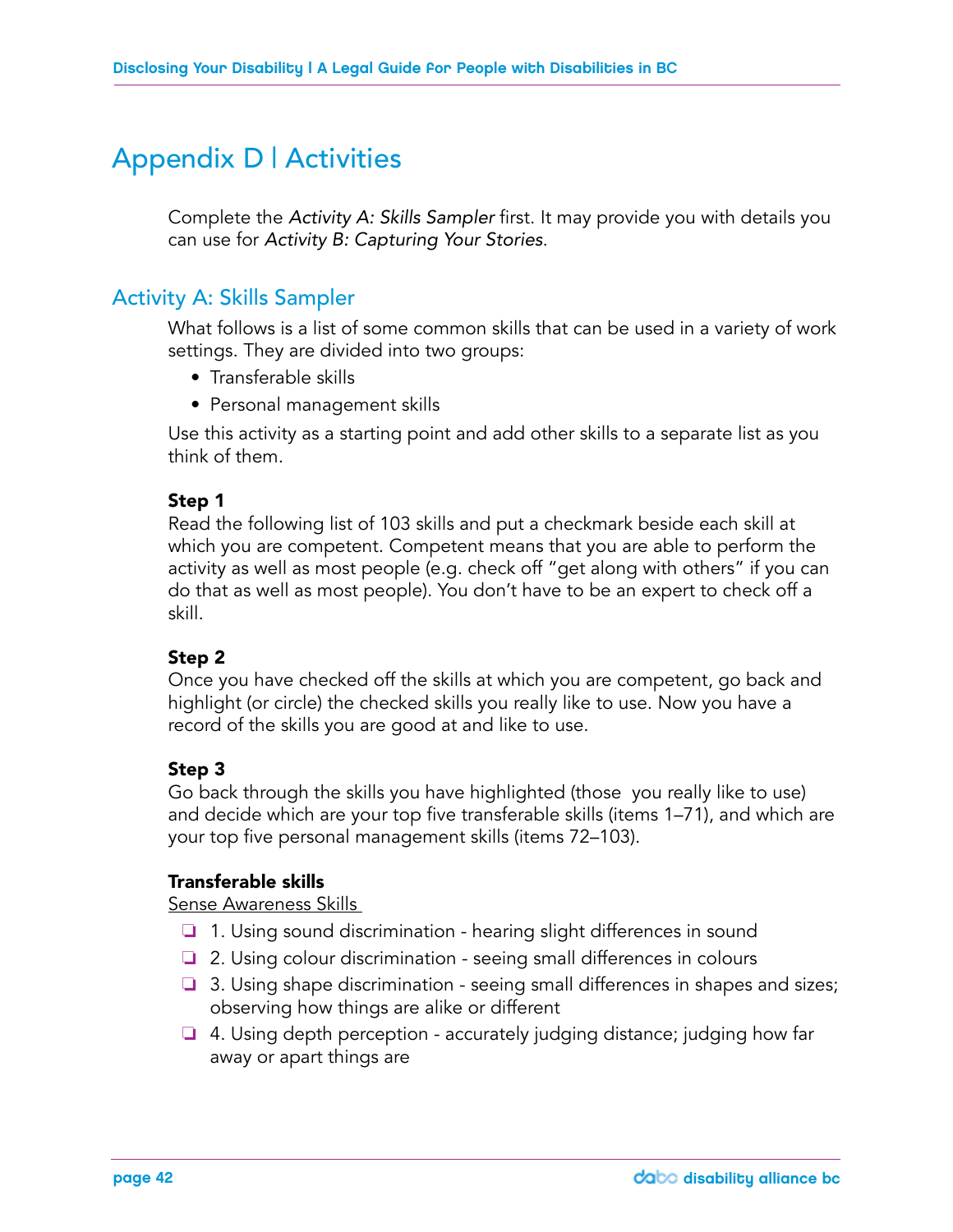Numerical skills

- ❏ 5. Counting determining how many items there are in a group
- ❏ 6. Calculating using basic arithmetic: adding, subtracting, multiplying and dividing
- ❏ 7. Measuring using tools or equipment to determine length, angle, volume or weight
- ❏ 8. Estimating judging the cost or size of things, predicting the outcome of an arithmetic problem before it is calculated
- ❏ 9. Budgeting planning how you will spend money, deciding what to buy and how much to spend or how to get the work done at the lowest cost
- ❏ 10. Using numerical reasoning understanding how to work with numbers or statistics, knowing how to read data and interpret statistics

Communication skills

- ❏ 11. Reading getting information from written materials, following written instructions
- ❏ 12. Writing using good grammar to write clear sentences and paragraphs, being able to express yourself/explain things in writing
- ❏ 13. Talking being able to talk to strangers in ordinary settings
- ❏ 14. Speaking in public delivering a speech in front of an audience
- ❏ 15. Listening paying close attention to whatever the other person is saying and responding appropriately
- ❏ 16. Questioning asking the right questions to get useful information from others or to help them gain insight
- ❏ 17. Explaining being careful and clear about what you are telling people about things so they can understand you quickly and easily
- ❏ 18. Resolving conflicts bringing a conflict to a successful conclusion
- ❏ 19. Persuading convincing others to do what you want
- ❏ 20. Negotiating bargaining with others to solve a problem or reach an agreement
- ❏ 21. Teaching instructing others
- ❏ 22. Chairing meetings presiding over a group of people who come together for a purpose: listening, speaking, encouraging discussion, and following an agenda

Interpersonal skills

❏ 23. Getting along - demonstrating respect and caring about the feelings of others, being considerate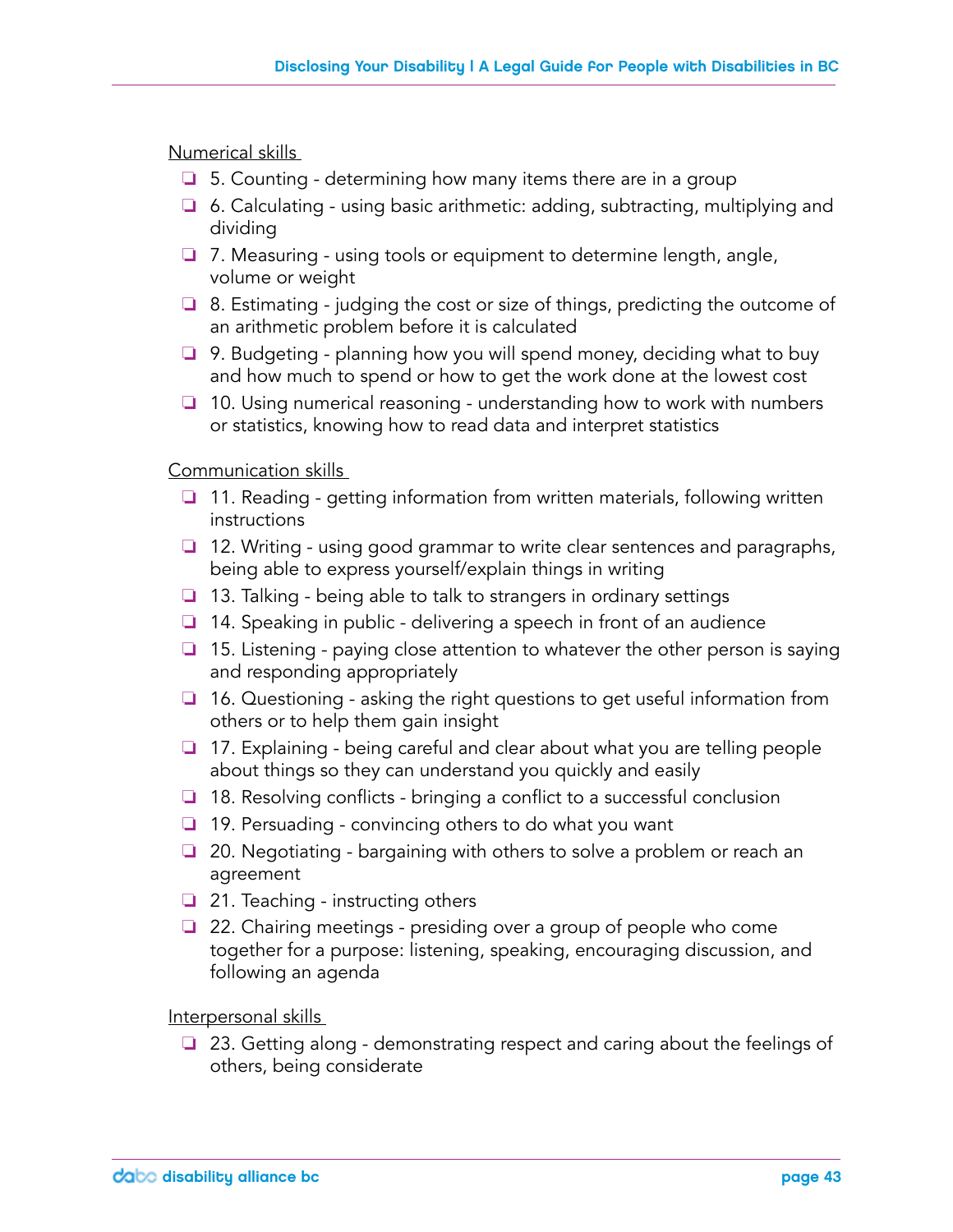- ❏ 24. Using tact displaying discretion and diplomacy, particularly in dealing with sensitive issues
- ❏ 25. Supporting helping others with their problems, supporting others' decisions and initiatives
- ❏ 26. Accepting authority being able to work under supervision
- ❏ 27. Respecting differences appreciating diversity, accepting the uniqueness of individuals
- ❏ 28. Working on a team co-operating with others to accomplish a common goal
- ❏ 29. Stating opinions having the confidence and assertiveness to state your views, give your ideas, etc.

Leadership skills

- ❏ 30. Making decisions choosing a course of action and accepting responsibility for the consequences
- ❏ 31. Directing/supervising overseeing or managing the work of others and accepting responsibility for their performance
- ❏ 32. Initiating taking the first step, getting things started
- ❏ 33. Confronting telling others things they may not want to hear about their behaviour, habits, etc.
- ❏ 34. Interviewing questioning people to gather information
- ❏ 35. Planning developing projects or ideas through systematic preparation, and deciding in which order and at what time events will occur
- ❏ 36. Organizing co-ordinating the people and resources necessary to put a plan into effect
- ❏ 37. Coaching providing one-on-one or small group assistance to help others achieve a goal
- ❏ 38. Feedback providing individuals with accurate descriptions of their work, behaviour, appearance, etc.

Physical skills

- ❏ 39. Using your fingers being exact when you use your fingers to hold things or move things
- ❏ 40. Using your hands doing accurate and precise work with your hands
- ❏ 41. Motor co-ordination being well co-ordinated when moving different parts of your body
- ❏ 42. Acting quickly doing something fast when necessary
- ❏ 43. Stamina continually doing physically tiring work without becoming exhausted
- ❏ 44. Strength doing heavy work: lifting, pulling or carrying heavy things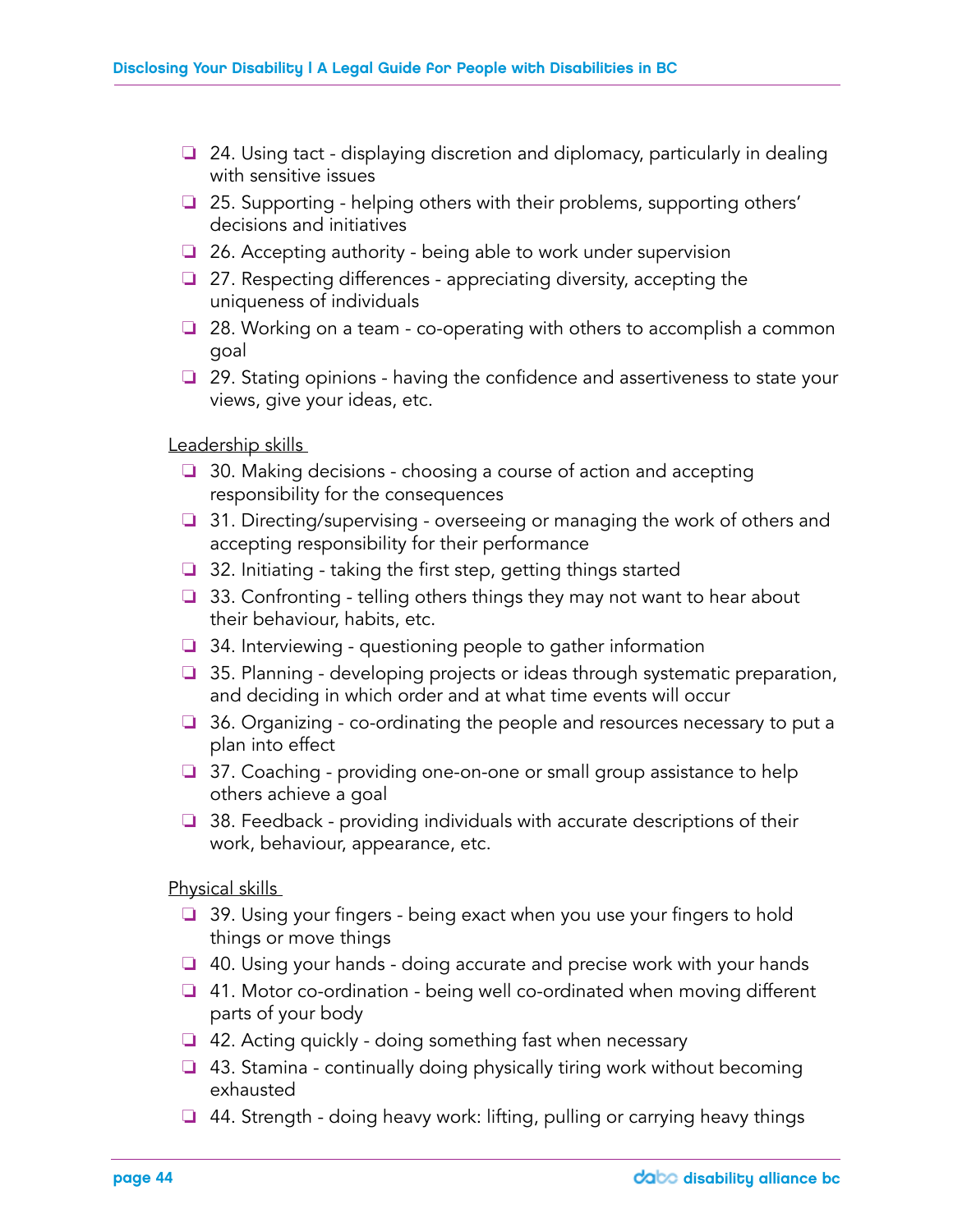Logical thinking skills

- ❏ 45. Problem solving identifying a problem; generating alternatives; selecting and seeking a solution
- ❏ 46. Investigating/researching gathering information in an organized way to determine facts or principles
- ❏ 47. Analyzing breaking a problem into its parts so that each part can be examined
- ❏ 48. Synthesizing putting facts and ideas together in new and creative ways; finding new ways to look at problems or do things
- ❏ 49. Assessing accurately estimating or evaluating the nature of a situation or an issue

Helping skills

- ❏ 50. Serving caring; doing things for others; providing a service when others are in need
- ❏ 51. Treating/intervening relieving a person's physical or psychological problems
- ❏ 52. Co-operating working with others to reach a common goal; working as part of a team to complete a task
- ❏ 53. Facilitating making it easier for others to accomplish a task (e.g., coordinating group discussion to help reach a decision)
- ❏ 54. Advising/counselling helping others cope with their personal, emotional, educational and work concerns by providing information and helping them deal with their concerns

Technical skills

- ❏ 55. Using computers understanding and performing basic computer operations
- ❏ 56. Operating equipment using a variety of tools, machines and communication devices (e.g. photocopiers, fax machines, modems)
- ❏ 57. Maintaining equipment conducting routine maintenance and adjusting equipment to ensure it is working properly
- ❏ 58. Constructing using a variety of tools and resources in building and/or maintenance
- ❏ 59. Measuring using devices to ensure that the exact size or capacity is achieved according to defined standards
- ❏ 60. Troubleshooting assessing and identifying malfunctions, making necessary repairs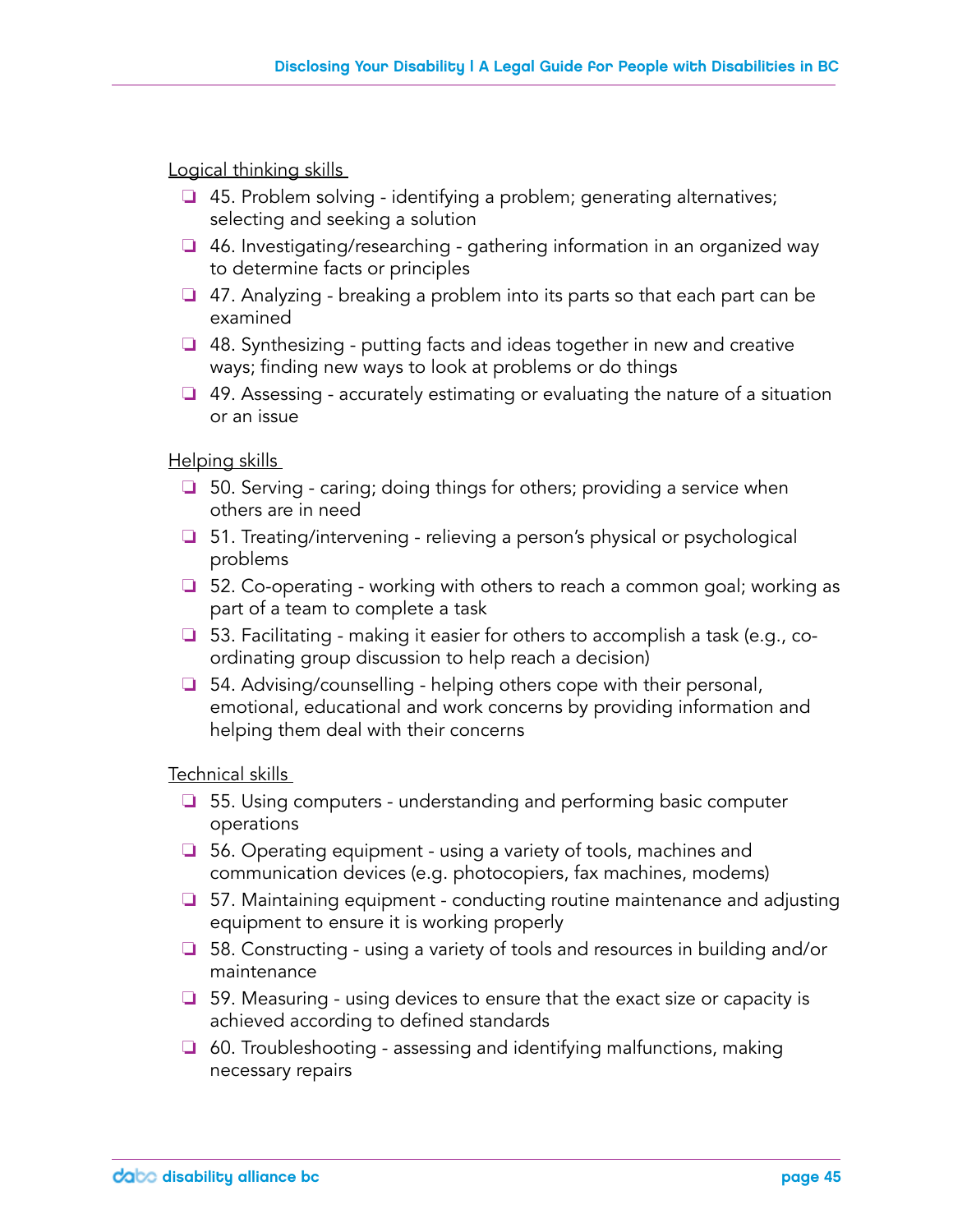#### Creative capabilities

- ❏ 61. Creating/inventing coming up with new ideas or ways of doing things
- ❏ 62. Designing/displaying dealing creatively with spaces, products, objects, colours or images
- ❏ 63. Improvising/experimenting/adapting making changes or modifications to get the job done, finding new and creative ways to accomplish tasks
- ❏ 64. Performing/entertaining using your talents to hold the attention of an audience, either in a live performance or on camera
- ❏ 65. Drawing/painting/sculpting conveying feelings or thoughts through works of art in a variety of media
- ❏ 66. Writing/playwriting/composing creating original material to entertain, educate or amuse

#### Organization skills

- ❏ 67. Managing information maintaining records of inventory, budgets or other data
- ❏ 68. Filing sorting information into an organized system
- ❏ 69. Following taking direction and completing assigned tasks
- ❏ 70. Scheduling keeping track of projects, timetables, itineraries, etc.
- ❏ 71. Co-ordinating mobilizing people and/or materials in an orderly manner

#### Time management approaches

- ❏ 72. Determining priorities assessing activities and doing what is important first
- ❏ 73. Scheduling predicting how much time things will take, setting time frames for activities
- ❏ 74. Recording using planners such as calendars and appointment books to keep track of activities
- ❏ 75. Assessing reviewing how time has been used and making changes that will increase efficiency
- ❏ 76. Adjusting revising your schedule to accommodate changes and unexpected events
- ❏ 77. Being timely completing work on time/meeting project deadlines; arriving at class, meetings and appointments on time; responding to correspondence, messages, etc. in a reasonable amount of time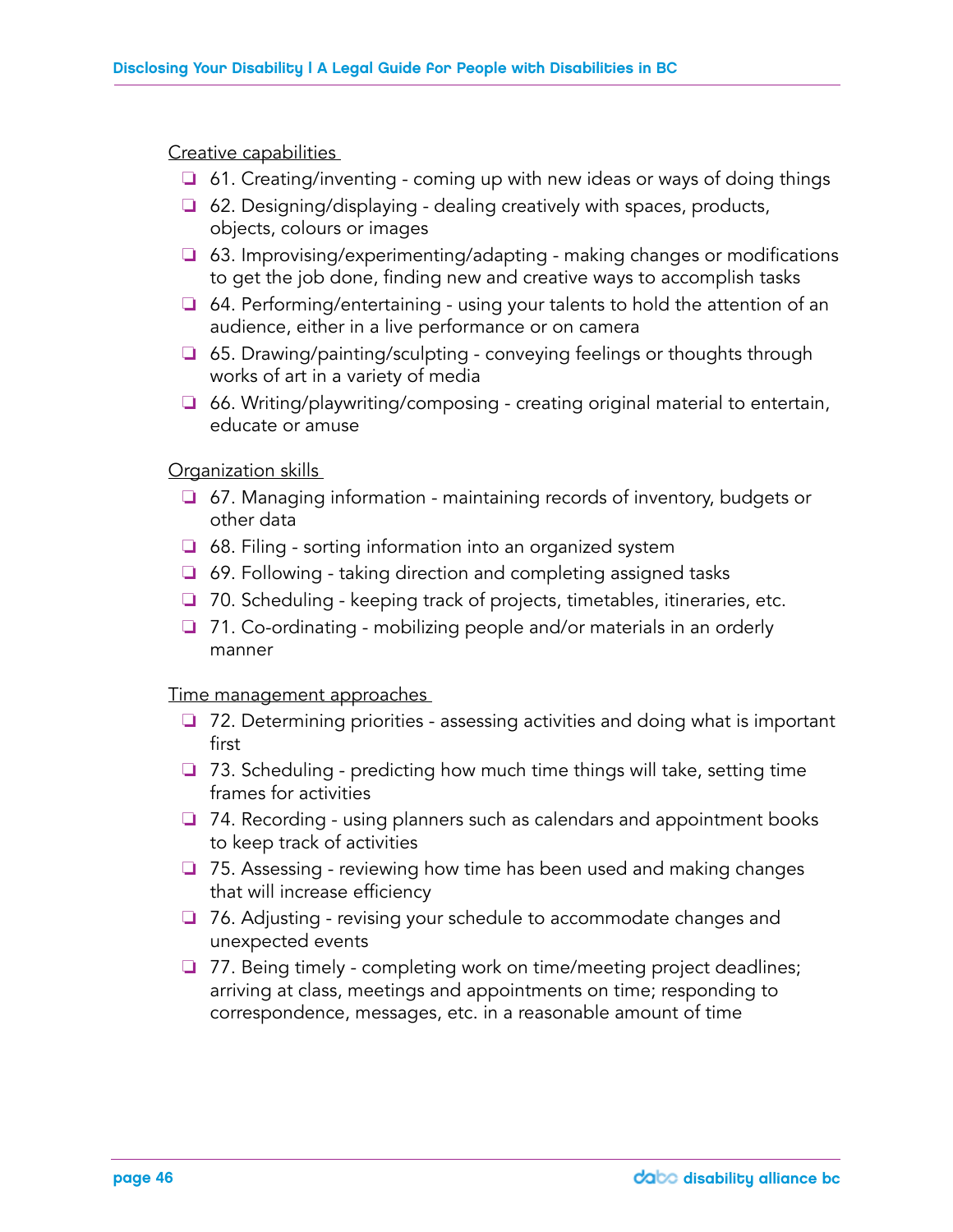Money management

- ❏ 78. Setting goals deciding how you want to manage your money (e.g. pay off credit cards at the end of each month)
- ❏ 79. Knowing your financial resources knowing your financial assets and debts
- ❏ 80. Knowing monthly income and expenses including the basics, small purchases, and larger long-term purchases
- ❏ 81. Planning developing a budget tailored to your life and work situation
- ❏ 82. Implementing following your budget
- ❏ 83. Adjusting making changes to your budget if required
- ❏ 84. Anticipating predicting possible future needs (e.g. low income some months, possible emergencies, retirement) and saving/investing money accordingly

### Organizational skills

- ❏ 85. Organizing your work site keeping your work area neat and clean; taking care of tools, materials and equipment
- ❏ 86. Organizing home activities efficiently planning and preparing meals, doing household chores, arranging child care, etc.
- ❏ 87. Organizing information keeping files, binders of information

Self-as-business skills

- ❏ 88. Assessing quality determining the merit or worth of work you are performing
- ❏ 89. Adapting adjusting to life/work changes and being prepared for the unexpected
- ❏ 90. Risk-taking taking chances based on your assessment of a situation, making decisions and taking action when you are not sure what the outcome will be
- ❏ 91. Learning using a variety of methods and techniques to acquire needed skills, knowledge and attitudes
- ❏ 92. Building relationships developing and participating in a variety of associations with others, inside and outside the workplace
- ❏ 93. Collaborating co-operating with others inside and outside the workplace to achieve shared outcomes
- ❏ 94. Visioning imagining or forming a mental image of something and determining the steps required to move toward it
- ❏ 95. Personal marketing presenting your assets in ways that will enhance your work and/or your ability to obtain work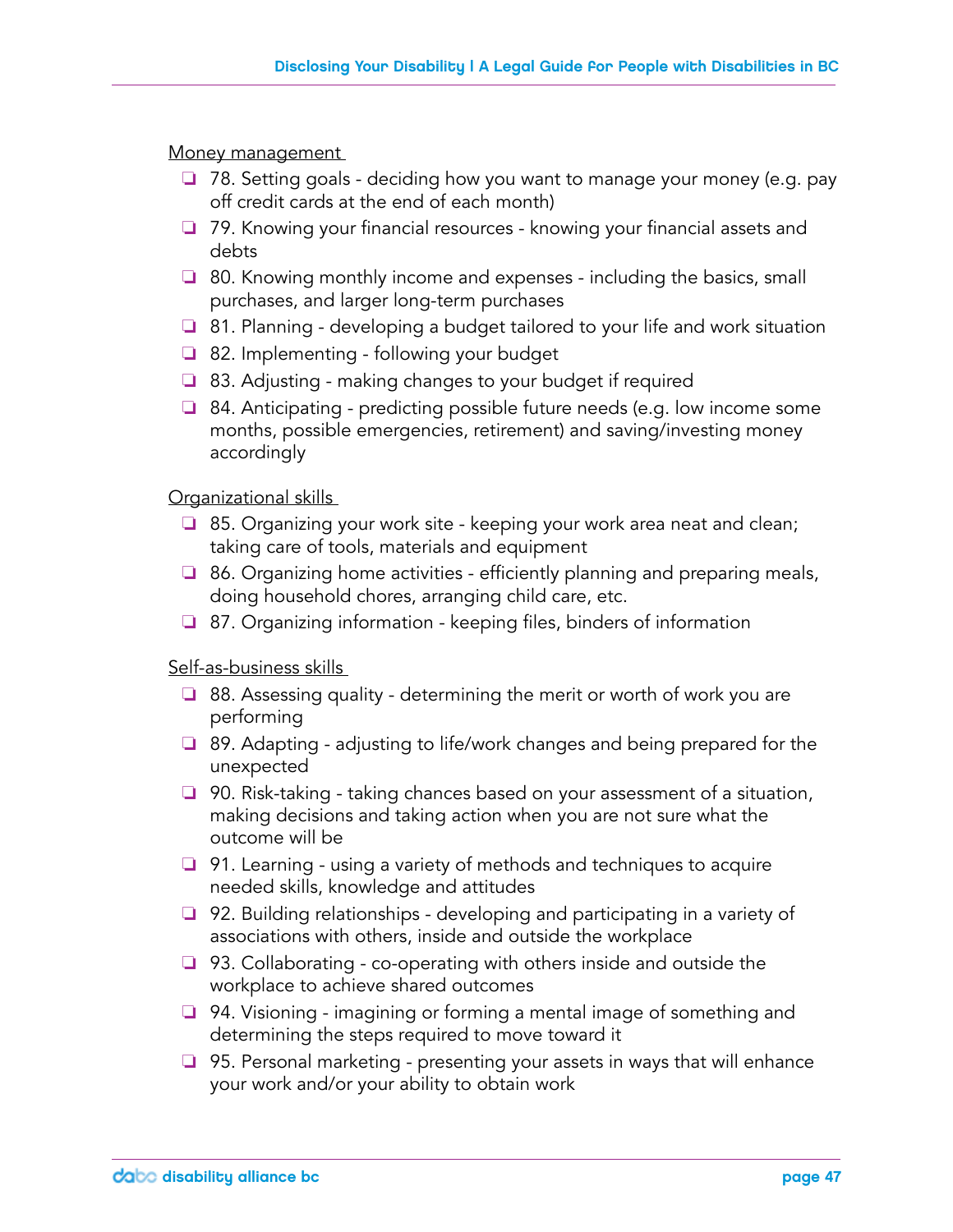❏ 96. Tracking trends - using a number of information sources to follow changes that will affect your life/work

Health and lifestyle considerations

- ❏ 97. Managing stress knowing the causes of personal stress and coping with demands and pressures in your life
- ❏ 98. Exercising being physically active on a regular basis
- ❏ 99. Maintaining a proper diet eating well and drinking lots of water
- ❏ 100. Sleeping getting to bed early enough and getting the sleep you need for physical and mental renewal
- ❏ 101. Balancing balancing the amount of time you spend on all the roles in your life (e.g., work, leisure, and parenting)
- ❏ 102. Relaxing spending at least 20 minutes each day relaxing, deep breathing, meditating, etc.
- ❏ 103. Managing addictions admitting to any addictions you have and getting help or treatment

| Alberta Human Services Career and Workplace Resources. (2008). Assessing<br>You: The First Step In Career Planning. Retrieved from http://alis.alberta.ca/<br>pdf/cshop/AssessingYou.pdf You: The First Step In Career Planning. Retrieved from <u>http://alis.alberta.ca/</u> pdf/cshop/AssessingYou.pdf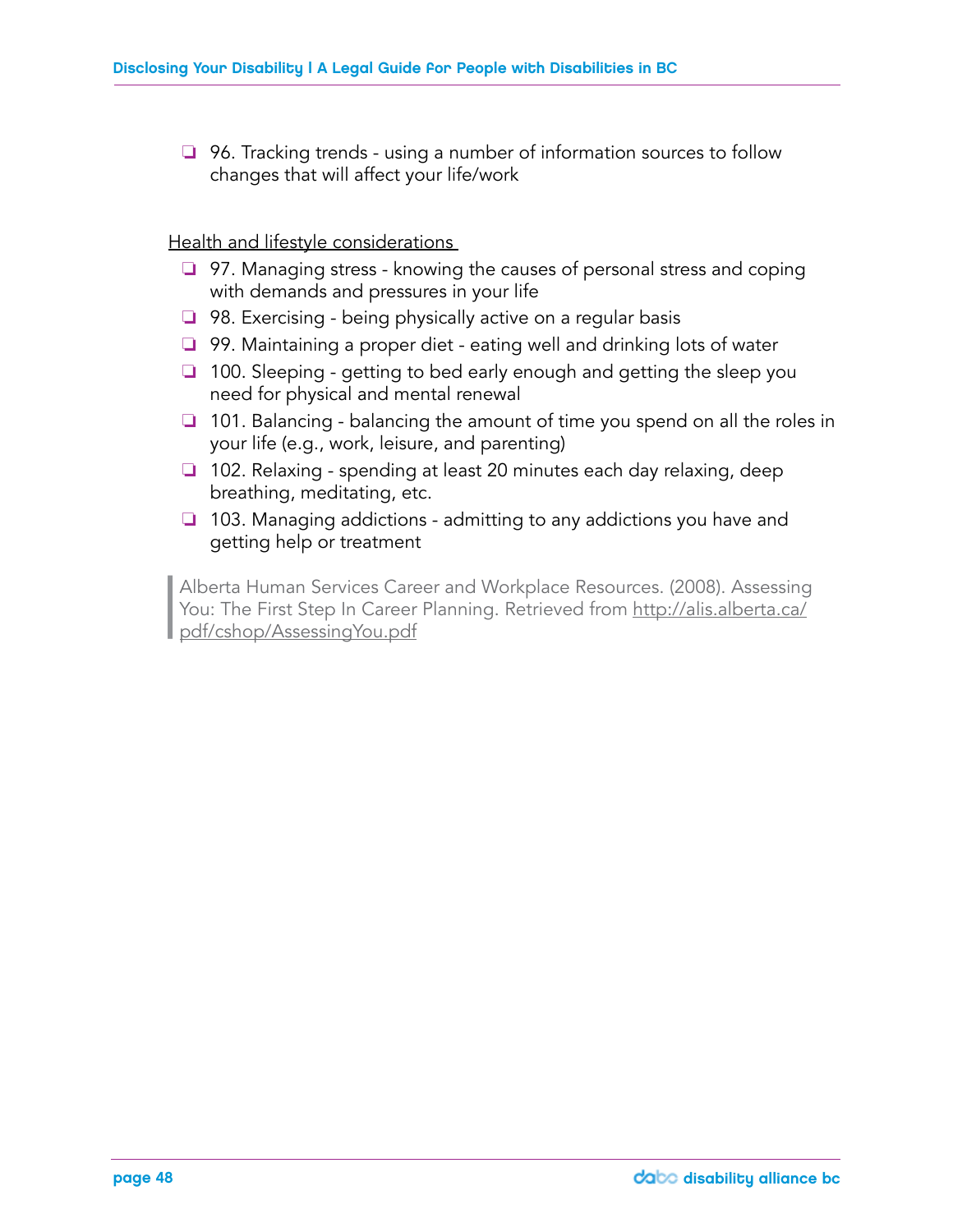### Activity B: Capturing your stories

Work through each step below and repeat the process to create a collection of stories to prepare for your job search and interviews. You can use these stories as examples to demonstrate your strengths and experience.

### Step 1

Think of five or more stories that describe events in your life in which you:

- made a difference
- did something that gave you a sense of satisfaction
- did something you really enjoyed
- accomplished something that at first felt nearly impossible
- realized that you were strong and resilient

For example, you may be proud of the fact that you learned how to use a computer program, that you designed and made something for your home, that you learned how to adapt to health limitations or that you were there to help and comfort a friend when needed.

### Step 2

Write your stories down or record them electronically. Each story should be at least a page long—include as many details as you can about what you did, why you did it and why you feel good about it.

### Step 3

In each of your stories, look for clues about your personal characteristics. For example, were you a positive thinker, co-operative, courteous, dependable/ reliable, persistent, respectful of others, a learner, courageous, a risk-taker, a good self-manager, flexible/adaptable, friendly, cheerful, honest, loyal, sensitive, curious, responsible, open-minded, punctual, tolerant, sincere, tactful or selfdirected? For each story:

- 1. Make a list of the personal characteristics you demonstrated.
- 2. Review the activities in each story to identify any knowledge, skills and abilities you had to use. Then, list the tasks required that show you were able to put the knowledge/skills/abilities into use.
- 3. Identify any interests your stories may show. For example, did you display interest in building, gardening, working with animals or organizing social events?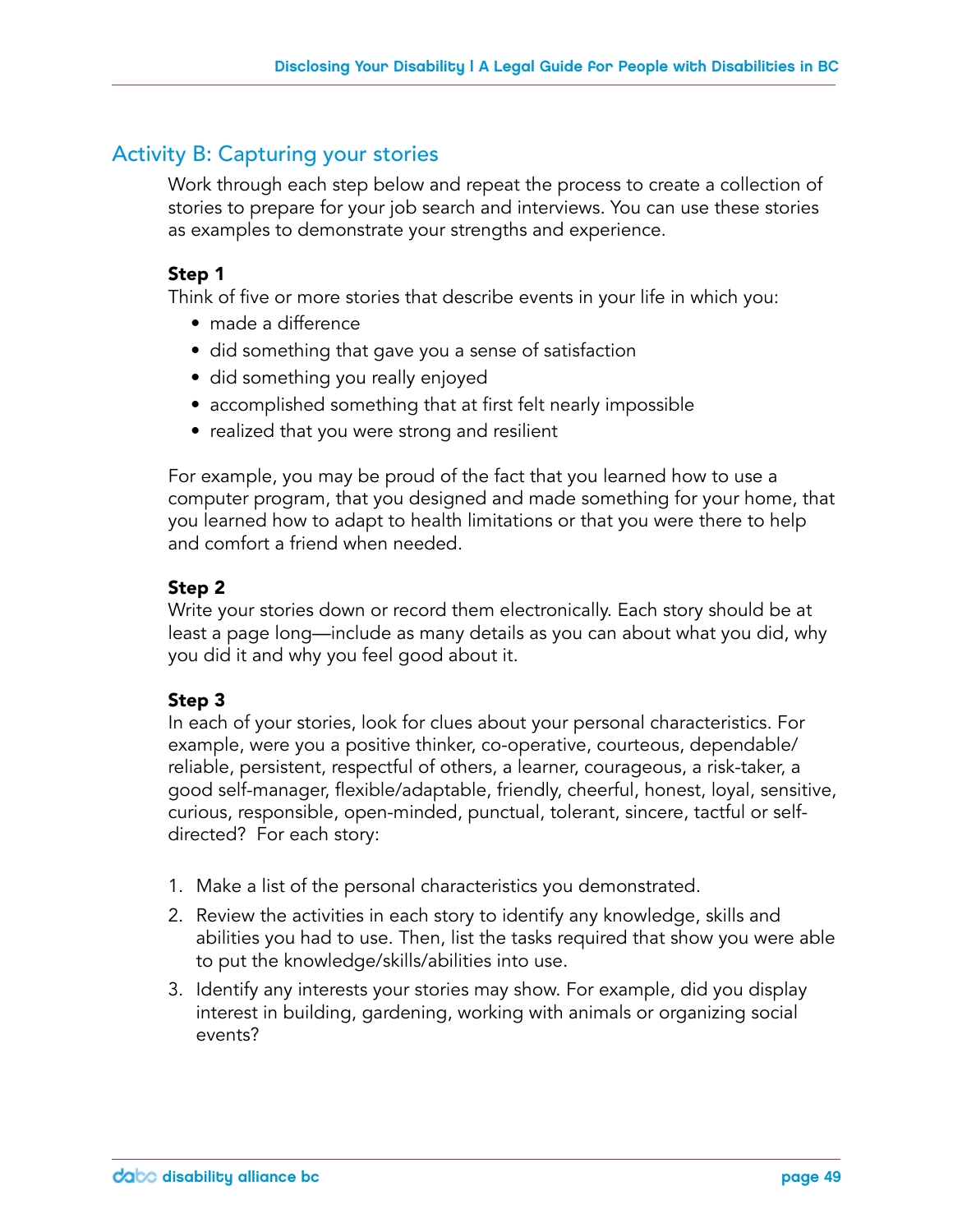4. Identify any values or beliefs that become apparent as you re-read your stories. For example, do you value honesty in others and believe that it is important for you to be honest? Do you value independence, creativity, orderliness, recognition, friendship, having authority, status, beauty, money, stability, excitement, time, freedom, knowledge, variety, challenge, adventure, competition, security, helping others or belonging to a group?

### Step 4

Create a list of your personal characteristics, knowledge/skills, interests and values. Create another list of your experiences, tasks, achievements, etc. from your stories. Use these lists as well as your stories to help choose jobs and potential employers and to convey your abilities and strengths in an interview/ conversation.

Alberta Human Services Career and Workplace Resources. (2008). Assessing<br>You: The First Step In Career Planning. Retrieved from http://alis.alberta.ca/<br>pdf/cshop/AssessingYou.pdf You: The First Step In Career Planning. Retrieved from <u>http://alis.alberta.ca/</u> pdf/cshop/AssessingYou.pdf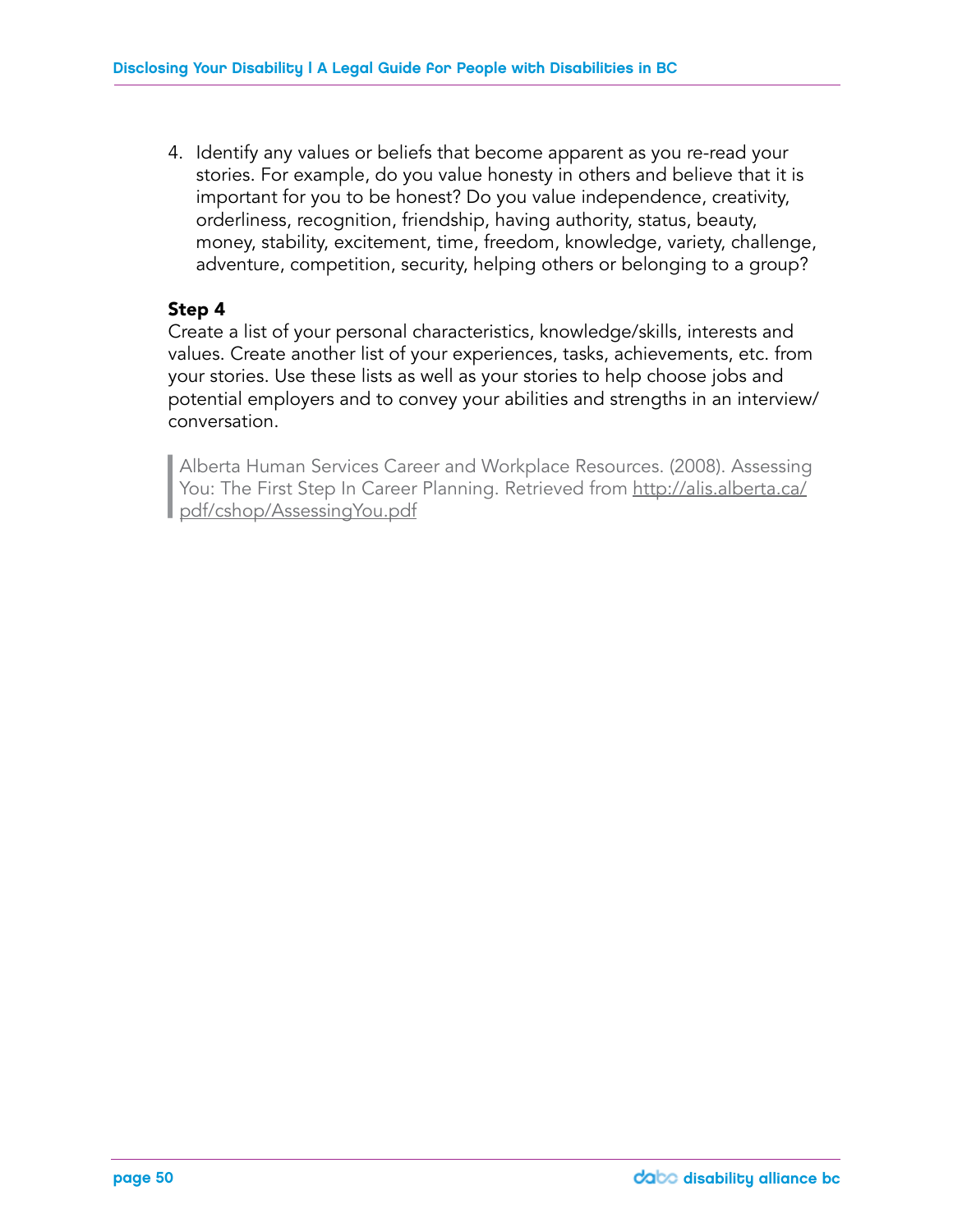### Appendix E | More Tips on Disclosure

"We always advise clients to emphasize the increases in productivity that are possible in an adapted workplace. For Technology@Work clients, the two most important pieces of information for them to tell their employers are:

- 'There is funding through a program called Technology@Work that can help to offset the costs.'
- 'This will help me to be more efficient at my job because the accommodations will allow me to....'"

Birch, G., & Bunn, L. (Spring 2016). Disclosure of Disability and Using Assistive Technology. Transition Magazine, p. 21. Retrieved from http://www. disabilityalliancebc.org/docs/transspring16-web.pdf Reprinted with permission.

"Unless you're sure an employer is hiring for diversity, don't disclose your disability on either an application form or in your resumé. Choose the type of resumé that will be most effective for you. Though many employers prefer chronological resumés, this resumé type emphasizes gaps in your employment history. A carefully designed combination resumé, focusing on both skills and employment history, may be your best choice. Be sure to include education, training or volunteer experiences that may account for any employment gaps. If a combination resumé draws too much attention to the times you were not employed, use a functional resumé that allows you to focus on your skills."

Alberta Learning Information Service. (2016?). Talking about Invisible Disabilities [Tip Sheet]. Available: https://alis.alberta.ca/ep/eps/tips/tips.html?EK=7371. Reprinted with permission.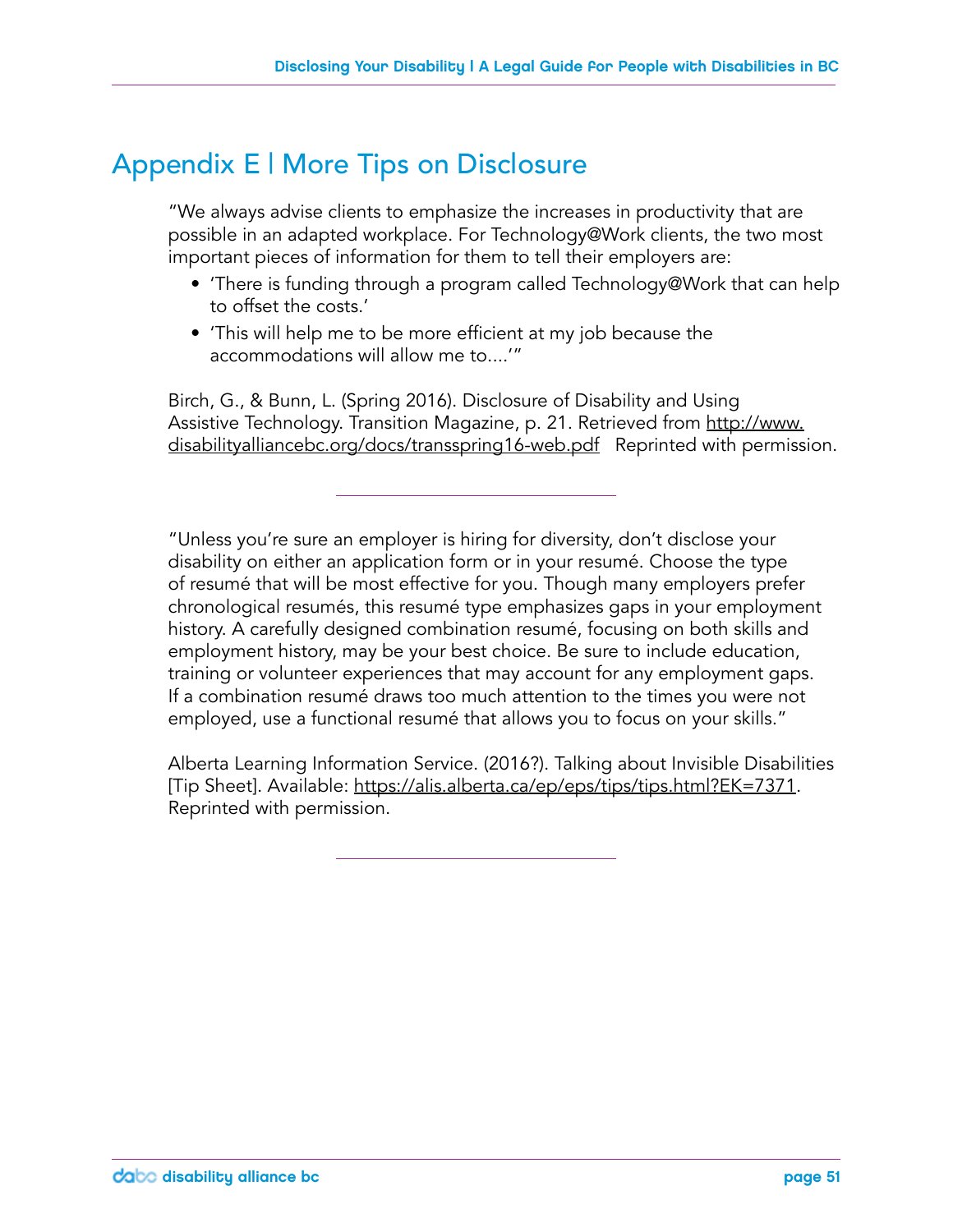"Prepare a business case that tells an employer why hiring you makes good business sense. Stating the business case for hiring people with disabilities can help you market your skills to employers. Your skills, experience and accomplishments are most important, but you may bring some additional advantages to an employer. Consider which of the following potential advantages apply in your case and which ones you are comfortable adding to your resumé or mentioning in an interview.

- Competitive advantage–You may add diversity to a group of employees. A diverse mix of employees is more likely to understand and meet the needs of a wide range of customers.
- Problem-solving skills–You probably have lots of experience solving challenging problems on a regular basis.
- Enhanced public image–As an employee with a disability, you may help to establish a more positive public image for an employer.
- Untapped talent pool–Employers compete for employees, particularly during times of labour shortages. Employers can help to solve their labour problems by hiring skilled individuals with disabilities.
- Universal access–Hiring people with disabilities promotes universal access, which benefits everyone. For example, automatic doors installed for employees with disabilities make it easier for other people to enter the premises.
- Client and employee relations–You may have a special understanding and expertise in dealing with customers and other employees who face challenges in mobility, learning, work style or communication."

Alberta Learning Information Service. (2016?). Finding Work Opportunities as a Person with a Disability [Tip Sheet]. Available: https://alis.alberta.ca/ep/eps/tips/ tips.html?EK=12435. Reprinted with permission.

If you do not intend to disclose your disability, think carefully about including on your resumé and cover letter activities that indicate your involvement in disability-related sports, hobbies, arts, etc.

Already employed but have a new disability? If you have worked with your current employer for some time and are now facing a new disability or chronic illness, the information in this guide applies to you too. You may be wondering whether you should tell your employer about your disability or health condition. Are you able to do your job without accommodation? Does your disability/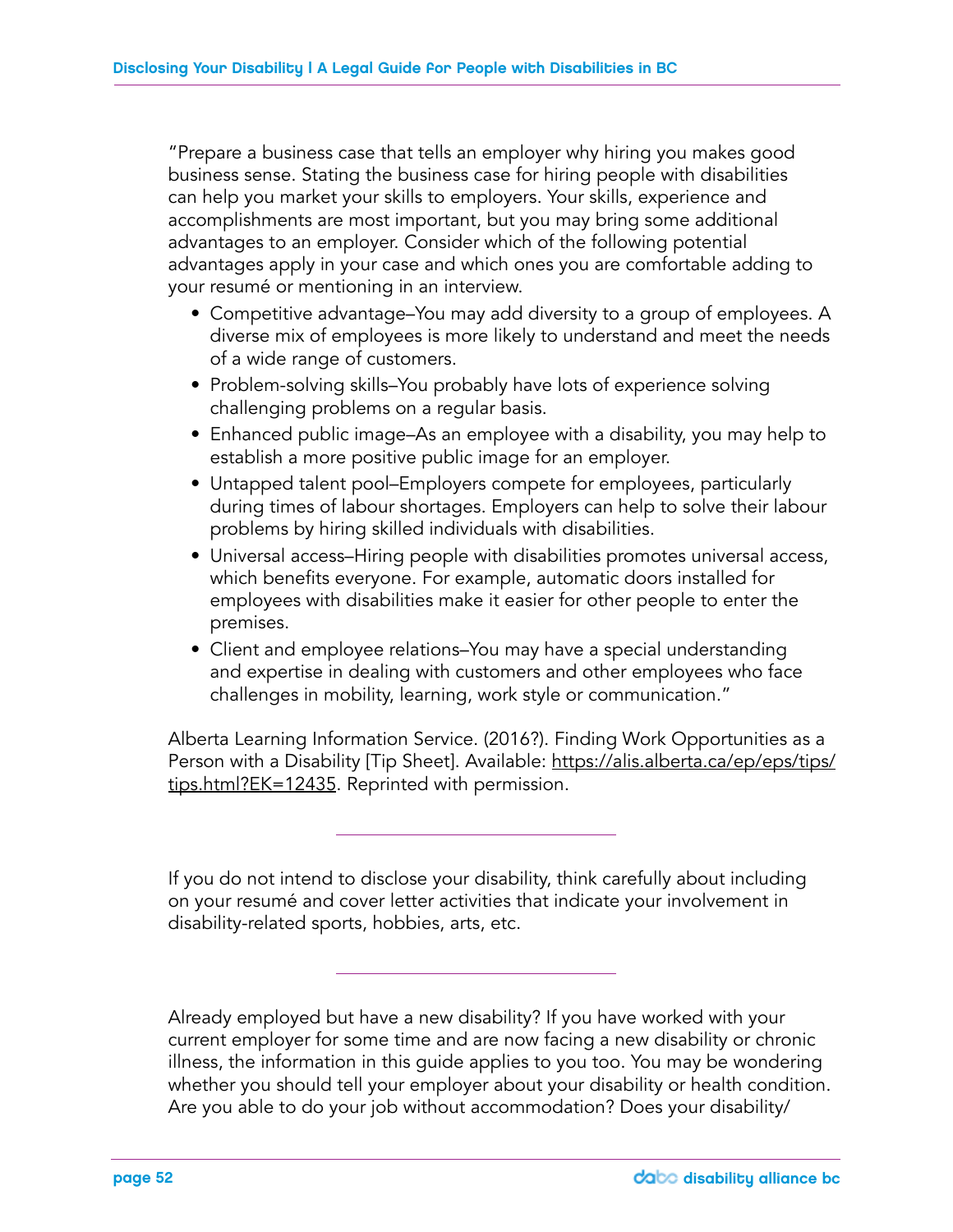condition create a situation that could put yourself or co-workers in danger? If you can do your work without accommodation and without concern for safety, you do not have to disclose. However, if you could benefit from accommodation—even a seemingly simple accommodation such as flexible hours for example—consider how it might improve your quality of life. Consult a trusted colleague, friend or family member and use this guide to create a plan if you decide that disclosure would be helpful.

Writing a script and practicing with a friend or family member is often suggested as a way to prepare for a job interview or discussion with an employer. You may have to write a few drafts in order to find the tone you like. A common format: begin with one or more strengths, identify your limitations or challenge, discuss accommodations that have worked for you and close with another positive feature or strength. Some advisors suggest that you end your script with a reference who can confirm the success of your work with accommodations. Make your script short and use conversational language. To read more about preparing a script, search for **disclosing disability script** in your favourite search engine.  $\blacksquare$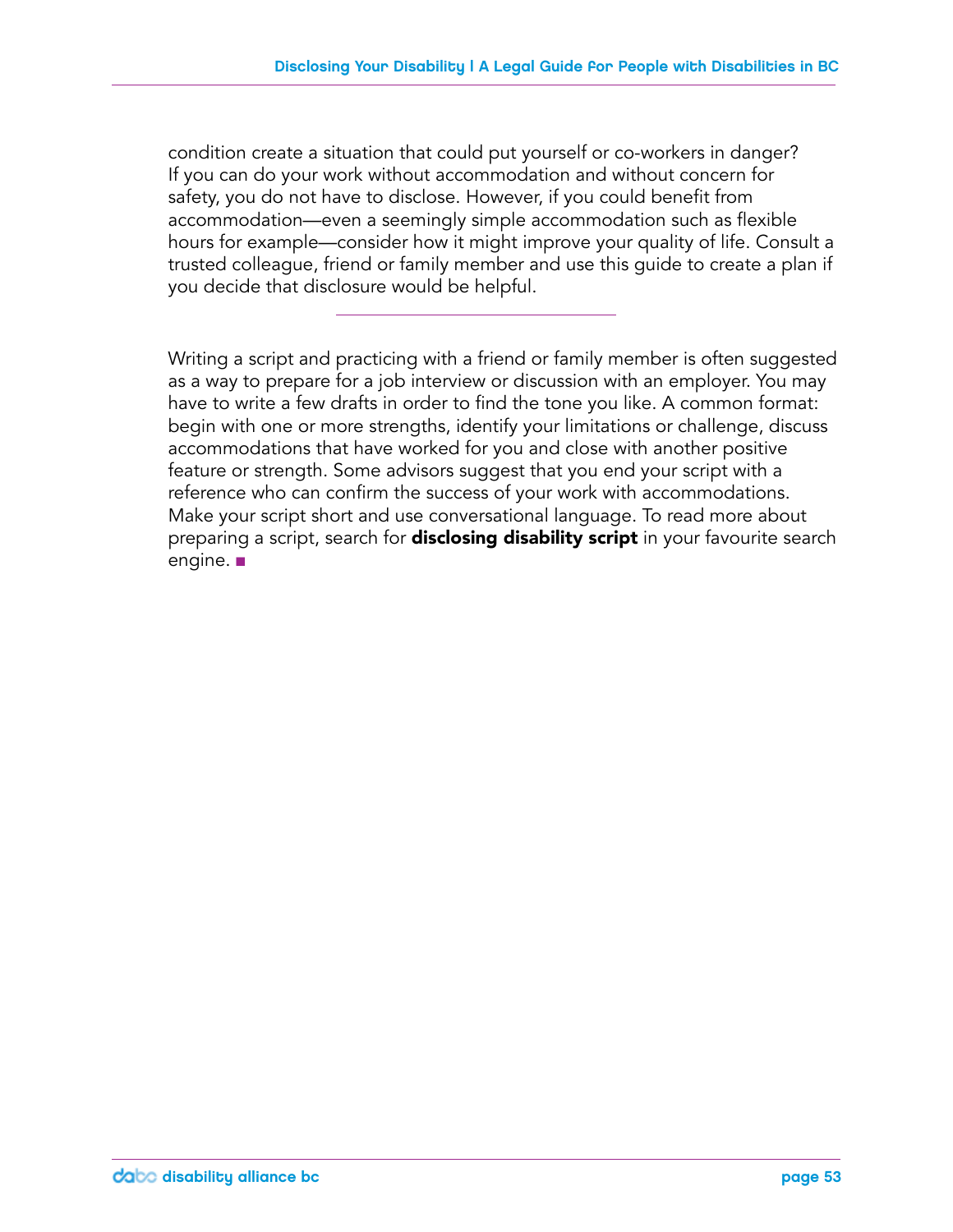### Appendix F | Feedback Form

Your feedback is very important to us–and to our funders–so please take a few minutes to complete this short survey about *Disclosing Your Disability: A Legal Guide for People with Disabilities in BC*. Thank you for your time and your opinion.

The guide is in plain language and the information is presented clearly.

- ❏ Agree strongly
- ❏ Agree
- ❏ Neutral
- ❏ Disagree
- ❏ Strongly disagree

The guide has given me/my organization a better understanding of people with disabilities' legal rights and responsibilities around disclosure in the workplace.

- ❏ Agree strongly
- ❏ Agree
- ❏ Neutral
- ❏ Disagree
- ❏ Strongly disagree

I have a better understanding of some key legal terms that could apply to workplace disclosure, such as "accommodation," "the duty to accommodate" and "discrimination."

- ❏ Agree strongly
- ❏ Agree
- ❏ Neutral
- ❏ Disagree
- ❏ Strongly disagree

I now have a better understanding of the legal remedies available if a person with a disability believes they have been discriminated against in employment.

- ❏ Agree strongly
- ❏ Agree
- ❏ Neutral
- ❏ Disagree
- ❏ Strongly disagree

This guide has provided helpful additional resources, such as articles and websites.

- ❏ Agree strongly
- ❏ Agree
- ❏ Neutral
- ❏ Disagree
- ❏ Strongly disagree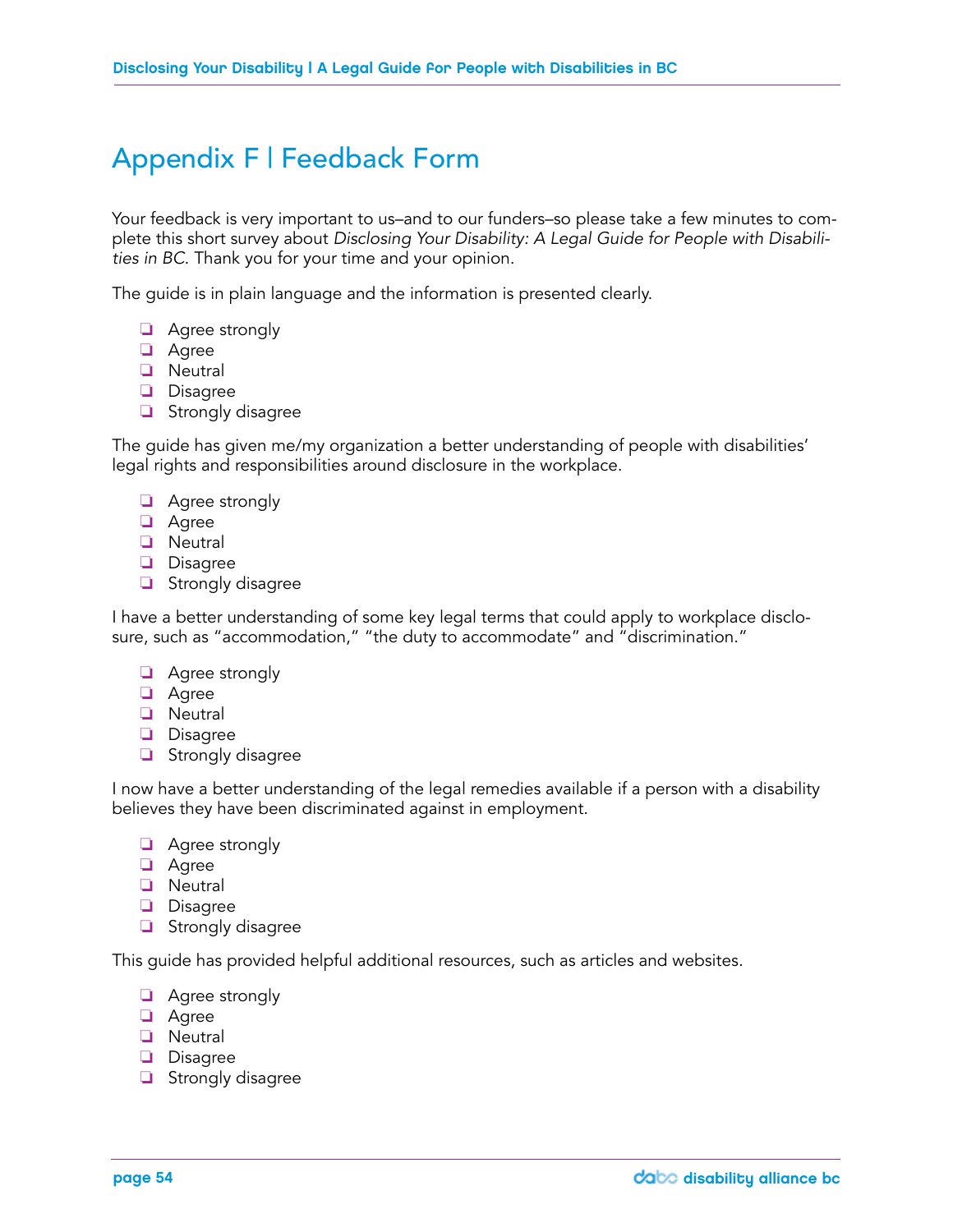This guide has provided helpful ways to identify and present strengths and potential to employers.

- ❏ Agree strongly
- ❏ Agree
- ❏ Neutral
- ❏ Disagree
- ❏ Strongly disagree

I and/or people at my organization will use the guide. It is beneficial for people with disabilities.

- ❏ Agree strongly
- ❏ Agree
- ❏ Neutral
- ❏ Disagree
- ❏ Strongly disagree

I am better able to serve my clients and/or help myself because of the guide.

- ❏ Agree strongly
- ❏ Agree
- ❏ Neutral
- ❏ Disagree
- ❏ Strongly disagree

If you can, please provide a brief example of how you have used the knowledge gained from the guide.

I have this additional comment about the guide.

Thank you for your feedback. Please return your completed feedback form to DABC by email feedback@disabilityalliancebc.org, fax 604-875-9227 or mail to Disability Alliance BC, 204-456 West Broadway, Vancouver, BC V5Y 1R3.